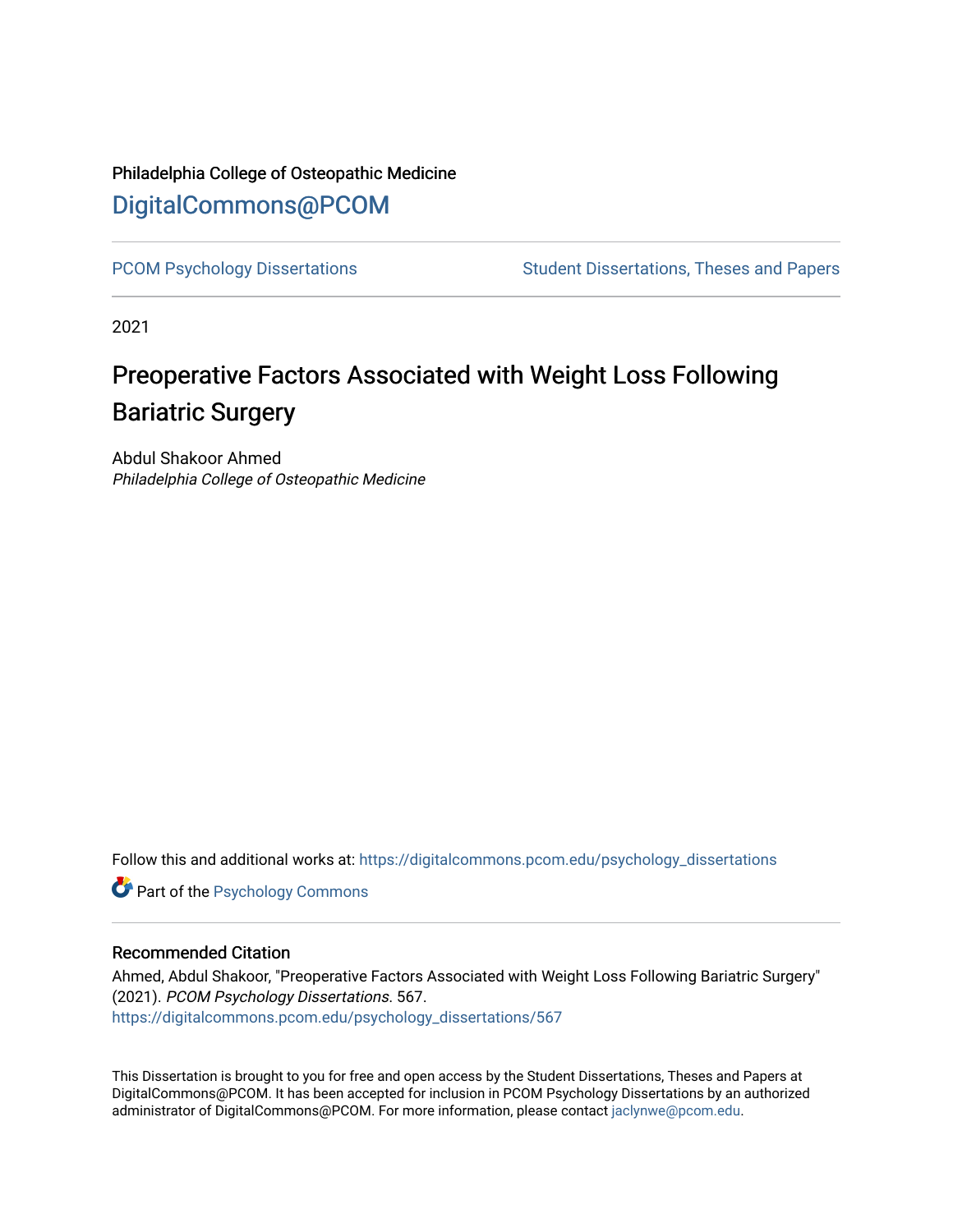Philadelphia College of Osteopathic Medicine School of Professional and Applied Psychology Department of Clinical Psychology

# PREOPERATIVE FACTORS ASSOCIATED WITH WEIGHT LOSS FOLLOWING BARIATRIC SURGERY

By Abdul Shakoor Ahmed Submitted in Partial Fulfillment of the Requirements for the Degree of

Doctor of Psychology

June 2021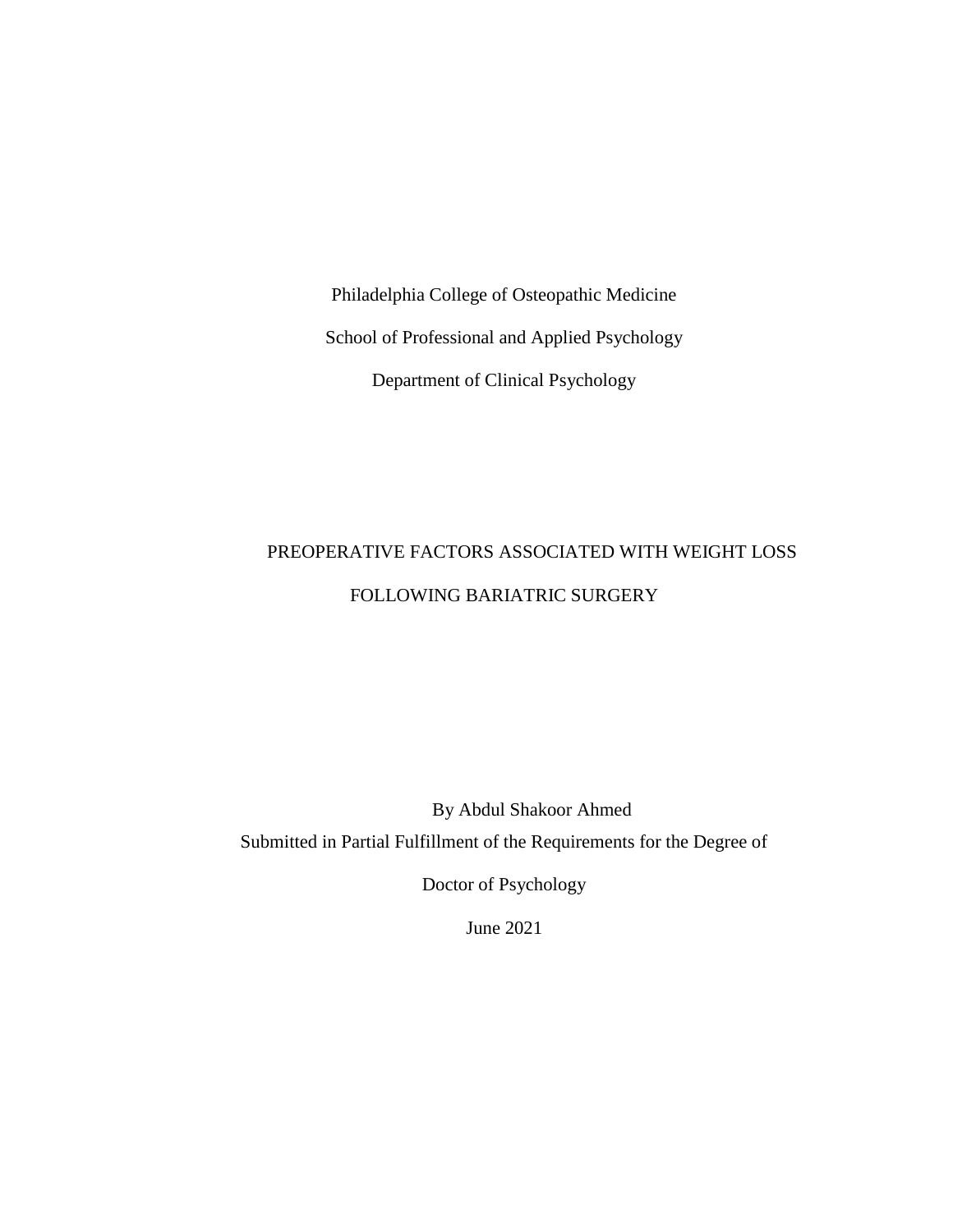# **PCOM SCHOOL OF** PROFESSIONAL AND **APPLIED PSYCHOLOGY**

# DISSERTATION APPROVAL

*(Please type in all of the information including the names of your committee members for the electronic copy. When preparing for binding, the hard copies must have the committee member's original signatures---Delete this note on the final draft!)*

This is to certify that the thesis presented to us by  $\frac{1}{2}$  Abdul Shakoor Ahmed

on the  $\frac{21}{21}$  day of Monday  $\frac{2021}{2021}$ , in partial fulfillment of the

requirements for the degree of Doctor of Psychology, has been examined and is

acceptable in both scholarship and literary quality.

# COMMITTEE MEMBERS' SIGNATURES

Robert DiTomasso \_\_\_\_\_\_\_\_\_\_\_\_\_\_, Chairperson

Michelle Lent **Executes** 

\_\_\_\_\_Rosemarie Ann Basile-Szulc\_\_\_\_\_\_\_\_\_

Stephanie h. Felgoise\_\_\_\_\_\_, Chair, Department of Clinical Psychology

Robert DiTomasso, PhD, ABPP , Dean, School of Professional & Applied Psychology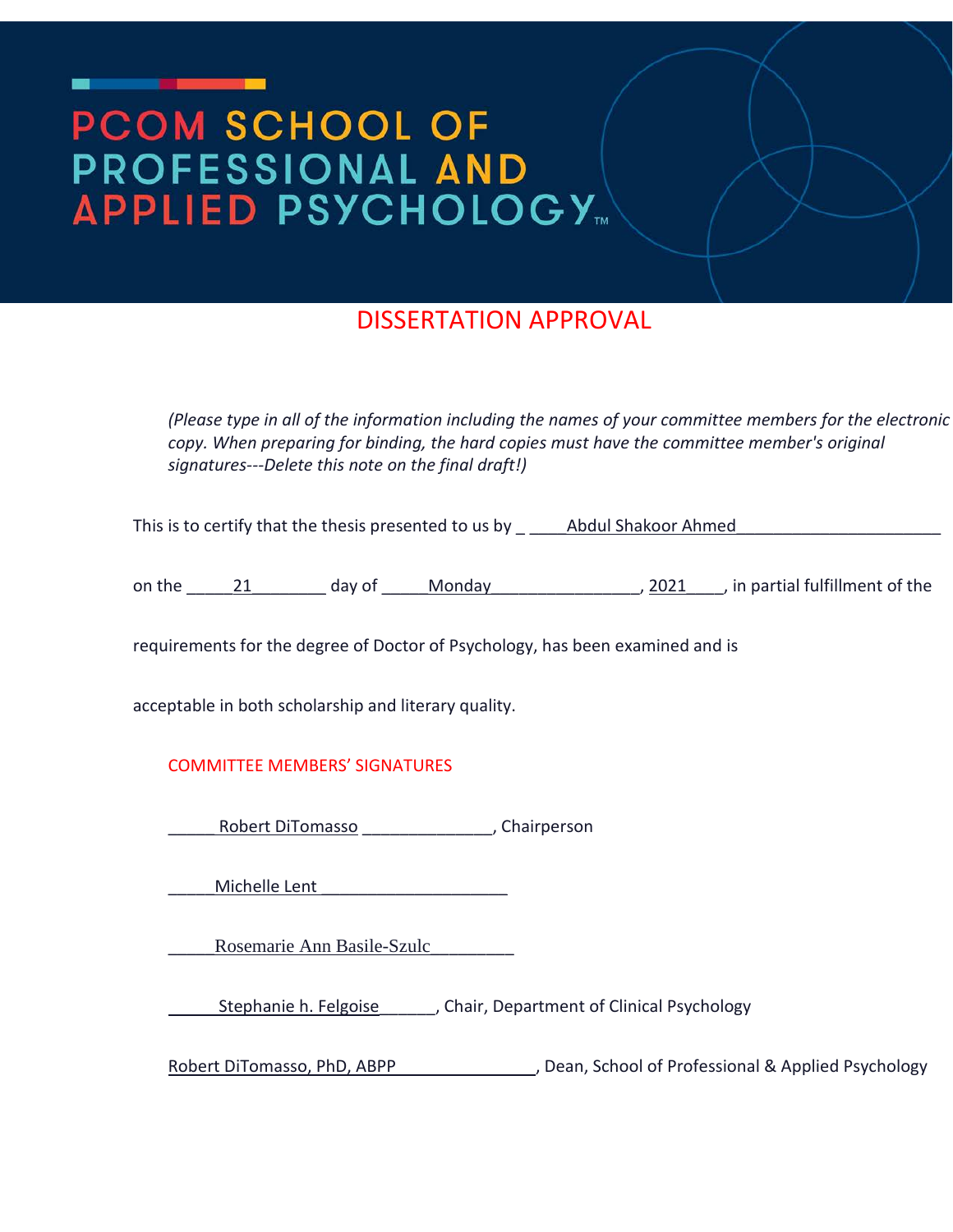# **Acknowledgements**

<span id="page-3-0"></span>I would like to thank my committee members, Dr. Robert DiTomasso, Dr. Michelle Lent, and Dr. Rosemarie Basile, for their overall support and guiding me during this process. In particular, Dr. DiTomasso provided invaluable supervision, support, and guidance throughout the course of the dissertation.

Second, I would like to give a special thanks to Dr. Rosemarie Basile for generously allowing me use the archival data and supporting me through the entire dissertation process. I am truly honored to have you as my supervisor, and most importantly, I consider you as a great mentor in my life.

Lastly, I want to deeply thank my partner, Alise Abadie, for her love, support, encouragement, advice, and overall patience with me through this entire dissertation process. I would not be here today if it weren't for you and thank you so much from the bottom of my heart for being there for me. I would not be the person I am today without your love, guidance, and support, and I will be forever grateful.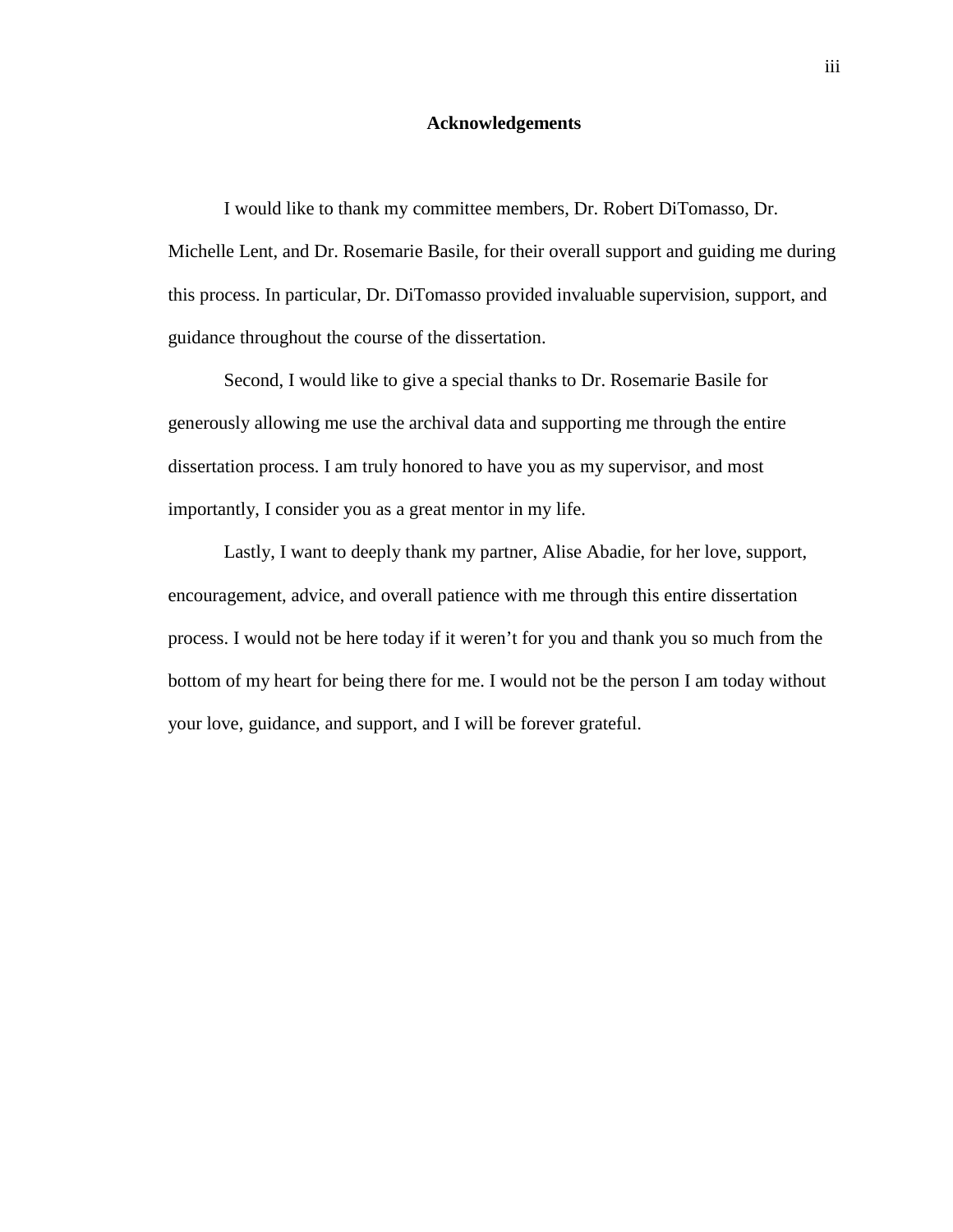# **Table of Contents**

| 11 |
|----|
|    |
|    |
|    |
|    |
|    |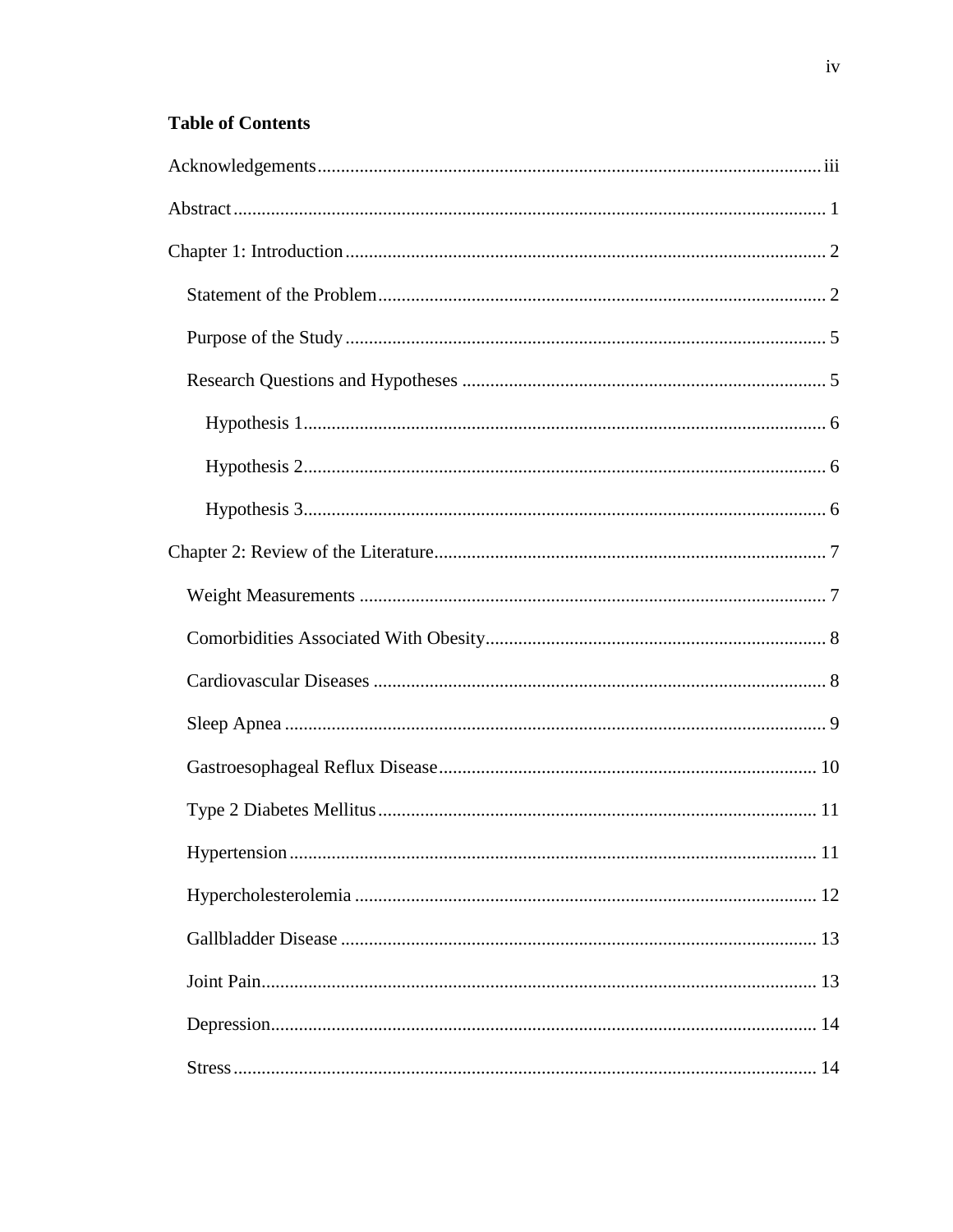| Demographics and Clinical Characteristics of Study Participants  31 |  |
|---------------------------------------------------------------------|--|
|                                                                     |  |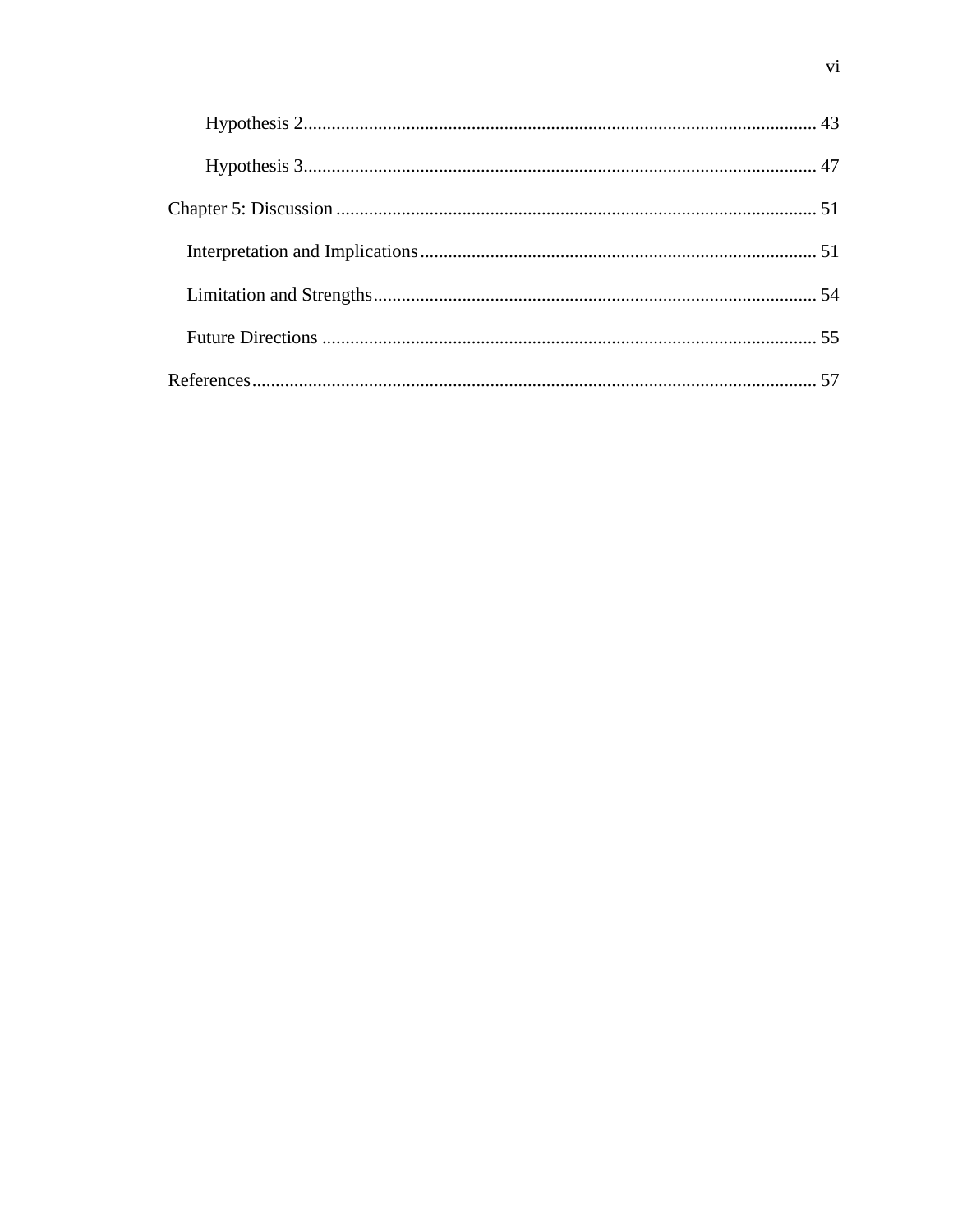# **Abstract**

<span id="page-7-0"></span>Obesity is a major health issue in the United States. More than two thirds of the adult population is considered to be either overweight or obese. It is the fifth leading cause of mortality in the world, with 3.4 million deaths a year. Obesity is associated with numerous medical and psychological comorbidities. There are various types of treatments for obesity, such as diets, exercise and pharmacological agents; however, bariatric surgery is one of the most effective and proven treatments for morbidly obese patients. Although the bariatric surgery success rates are high, up to 30% percent of individuals do not achieve successful weight loss after surgery. The major predictors of weight loss success for bariatric surgery are often dependent on presurgical variables. This study investigated five preoperative variables associated with weight loss following bariatric surgery: overeating behaviors, cravings, social isolation, affect disturbance, and preoperative weight loss. No significant differences were found, but the results were congruent with previous findings that an individual's age and BMI were negatively correlated with successful postoperative weight loss. Recommendations for future studies are provided to explore the importance of preoperative factors in long-term success following bariatric surgery.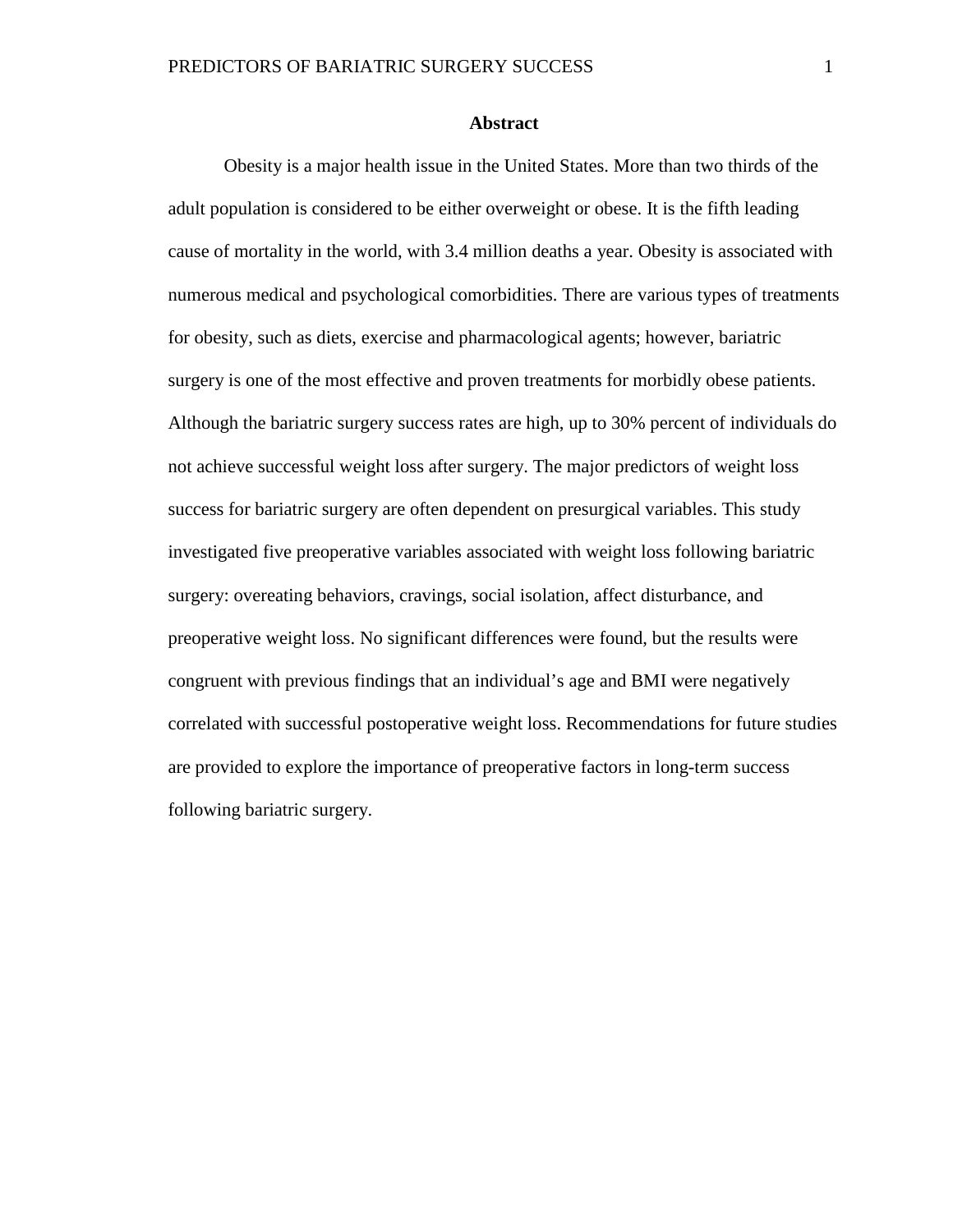## **Chapter 1: Introduction**

# <span id="page-8-1"></span><span id="page-8-0"></span>**Statement of the Problem**

In the United States, over the past 30 years, obesity among adults has substantially increased (Martin et al., 2010; Young et al., 2016). Around 1/3 of the adult population is considered to be either obese or morbidly obese (Flegal et al., 2016; Young et al., 2016). Obesity is defined as a body mass index (BMI) of 30 kg/m<sup>2</sup> or over (Bastien et al., 2014). Obesity is a major health issue that impacts every aspect of the health care system (Martin et al., 2010). Individuals with obesity are more at risk of developing other medical conditions, psychological disorders, hospitalizations, increase of outpatient visits, and mortality (Martin et al., 2010).

Obesity increases the risk of developing comorbidities, especially cardiovascular diseases (Apovian & Gokce, 2012). Individuals living with obesity are two times more likely to experience heart failure compared to individuals within the normal weight range (Bastien et al., 2014). Obesity can cause alterations in the cardiovascular structures and disturb the functioning of the inflammation system (Bastien et al., 2014). These disturbances of proper functioning can increase the development of other medical conditions such as sleep apnea, diabetes, gastroesophageal reflux disease, hypercholesterolemia, hypertension, gall bladder disease, and joint pain, among others (Bastien et al., 2014).

Research indicates that individuals with obesity are at a higher risk of developing psychological disorders and at a greater risk of mortality (Martin et al., 2010). Depression is prominent in individuals living with obesity with estimations that over 40% suffer from depression (Pratt & Brody, 2014). This population is also at a greater risk of developing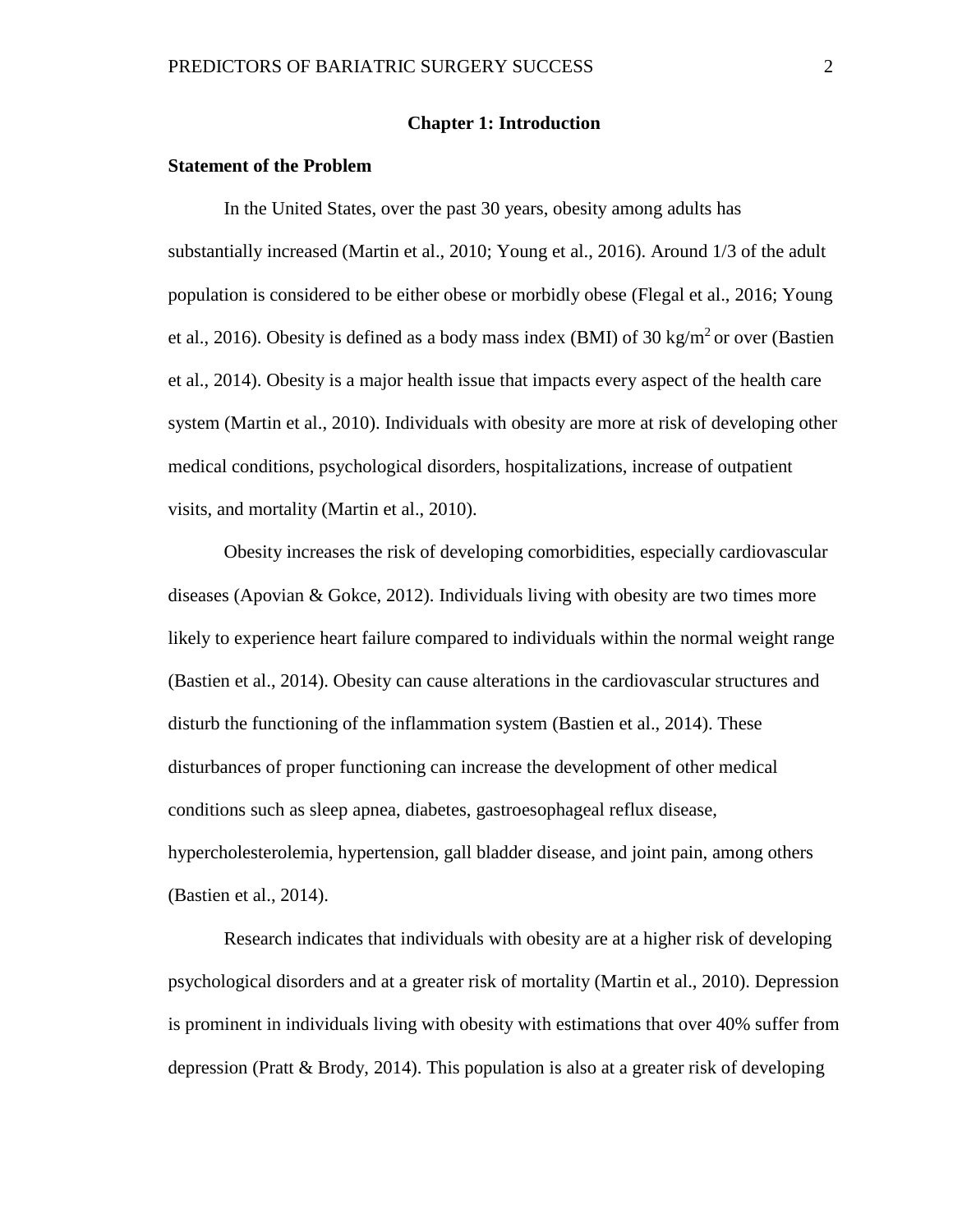anxiety and anxiety related symptoms (Gariepy et al., 2010). Obesity is a major contributing factor in the development of many of the medical and psychological conditions that have shown to increase the risk of mortality (Masters et al., 2013). From 1986 to 2006, estimates reveal that obesity accounted for 18% of all deaths among individuals from ages 40 to 85 years old (Masters et al., 2013). Obesity is one of the leading causes of death in the United States and around the world (Smith & Smith, 2016).

There are several treatment approaches for obesity, which include lifestyle modification, pharmacological agents, and bariatric surgery (Gloy et al., 2013). However, bariatric surgery, such as Roux-en-Y gastric bypass (RYGB) and laparoscopic sleeve gastrectomy (LSG), are the most effective and proven long-term treatments for patients who are morbidly obese (Peterli et al., 2013; Libeton et al., 2004). Bariatric surgery is a procedure that reduces the size of the stomach to a pouch, limiting the amount of food a person can consume (Colquitt et al., 2014; DiTomasso et al., 2009; Shah et al. 2016). Meta-analyses have shown that bariatric surgery patients tend to have greater overall weight loss compared to patients in non-surgical treatments (Gloy et al., 2013). Surgical patients have higher remission rates for type 2 diabetes and metabolic syndromes (Gloy et al., 2013). Surgical patients additionally experience greater improvements in their quality of life and have a greater reduction in the use of medications (Gloy et al., 2013). Bariatric surgery also improves their comorbidities such as heart disease, hypertension, hyperlipidemia, sleep apnea and debilitating joint disease (Martin et al., 2010).

Although bariatric surgery is very effective, the outcomes of surgery can vary greatly from patient to patient (Courcoulas et al., 2013;Van Hout et al., 2005). Much of the postsurgery outcomes appear to be associated on the preoperative factors (Hübner et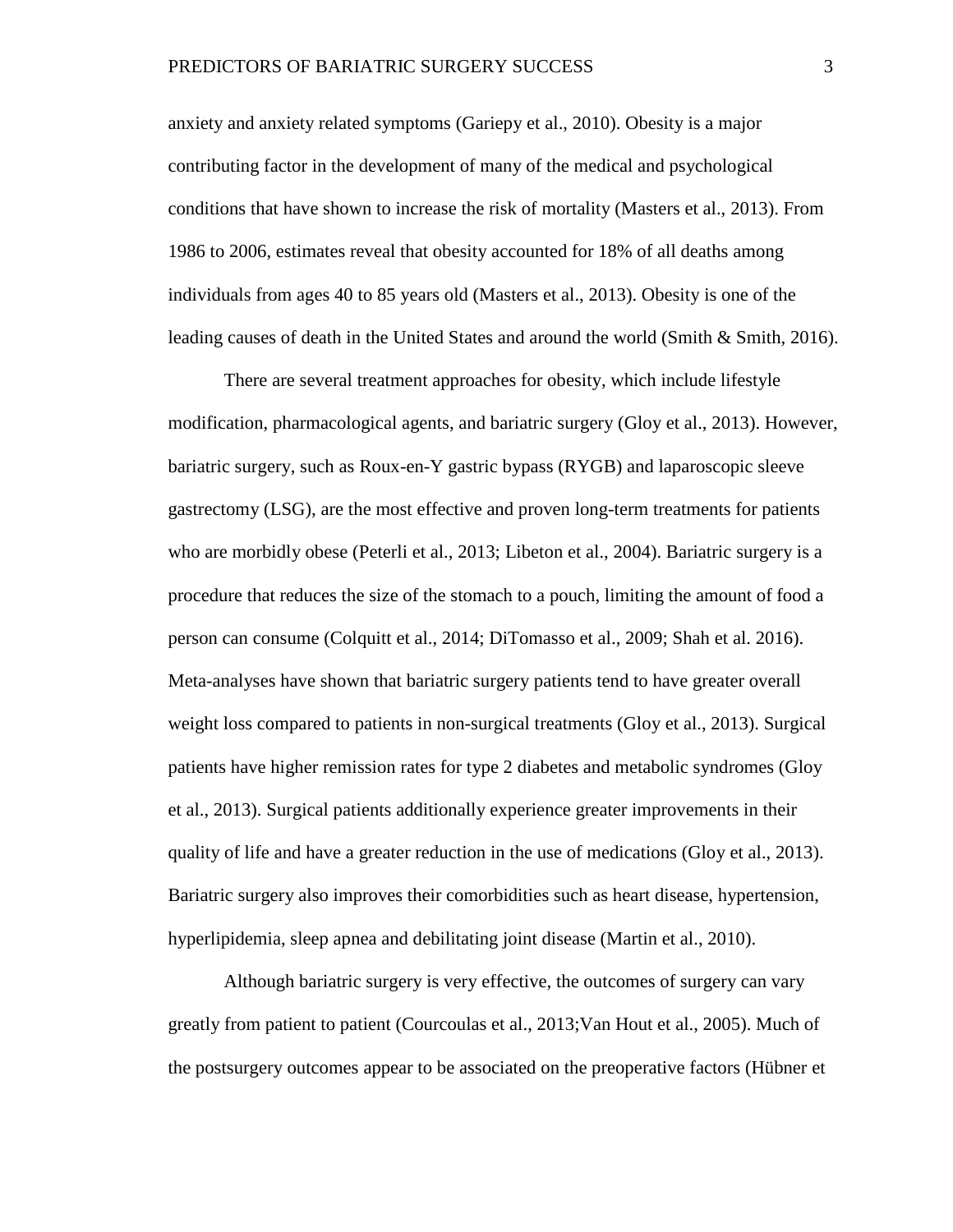al., 2015). Age can affect the amount of weight loss an individual can achieve (Contreras et al., 2013; Parri et al., 2015; Still et al., 2014). Some studies show that younger individuals who underwent bariatric surgery had better outcomes and lost more excessive body weight compared to individuals who were older in age (Contreras et al., 2013; Still et al., 2014).

Psychosocial factors also play a role in the amount of weight loss one can achieve after surgery (Kinzl et al., 2006). Affective disturbances, such as depression, anxiety or stress, can impair an individual's ability to lose weight (Kinzl et al., 2006). Some studies show that individuals that had affective disturbances lost significantly less weight compared to individuals who had no affective disturbances (Legenbauer et al., 2009; de Zwaanet al., 2011). Individuals with affective disturbances were also at a greater risk of relapsing on their diets and had increased risk of weight regain (Elfhag & Rössner, 2005). However, other studies show that affective disturbances are positive predictor of weight loss in bariatric surgery patients (Herpertz et al., 2004; Gerbrand et al., 2005). These studies found that individuals who had greater severity of affective disturbances had better long term weight loss maintenances and were at a lesser risk of postoperative weight regain (Herpertz et al., 2004; Odom et al., 2010).

Other studies demonstrated that increases in physical exercise before bariatric surgery improved the chances of having successful long-term weight loss and maintenance of weight loss long term compared to exercise started after surgery (Van Hout et al., 2005; Livhits et al, 2009). This preoperative weight loss helped ease patients into the postoperative lifestyle transition (Van Hout et al., 2005). However, some studies have found that preoperative weight loss does not influence the rate of postoperative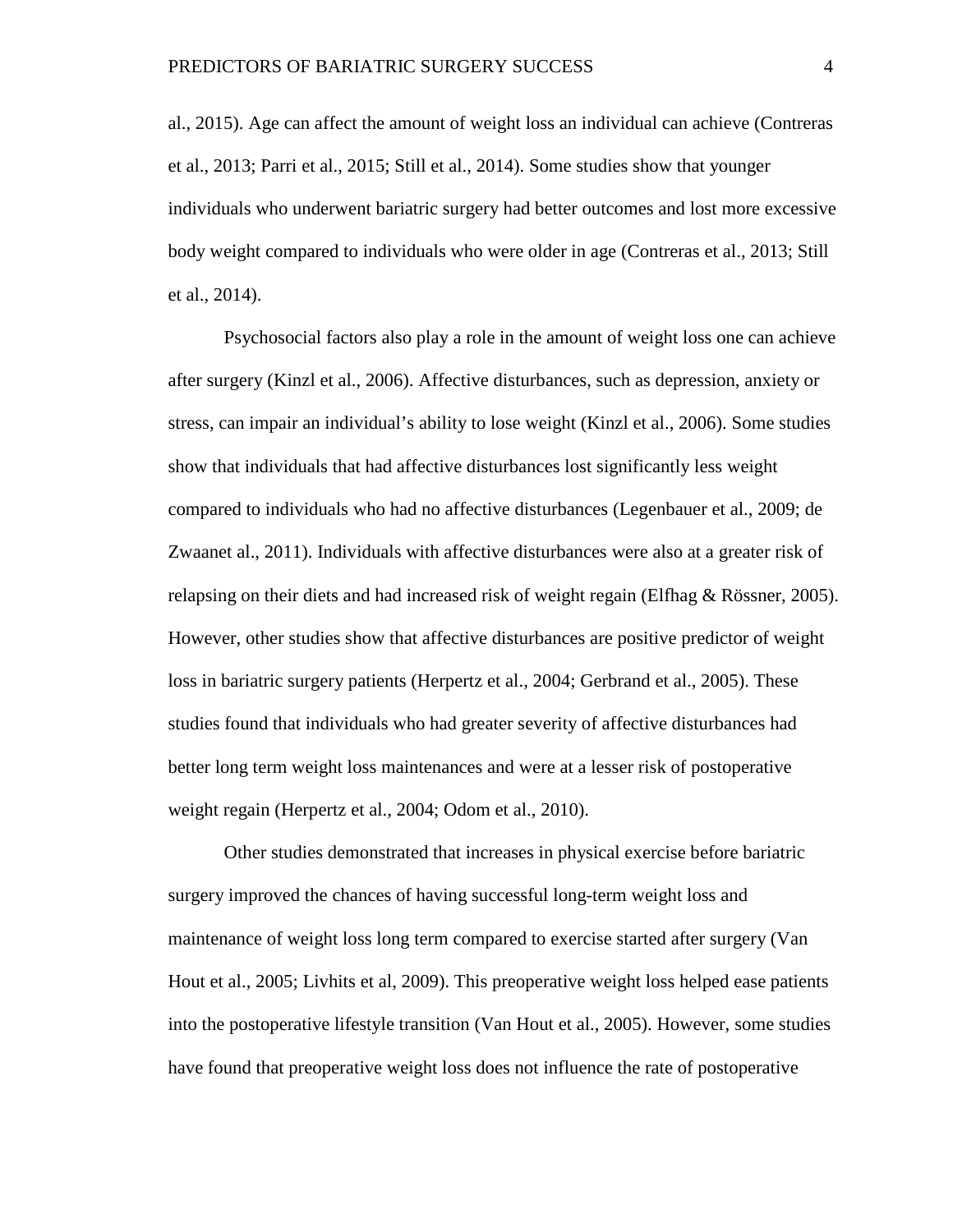weight loss (Mrad et al., 2008; Riess et al., 2008). Other studies demonstrated that preoperative weight loss had a negative association with postoperative weight loss (Limbach et al., 2014; Pekkarinen et al., 2016). A better understanding of preoperative weight loss and other factors is needed to better understand the impact on weight loss after bariatric surgery (Still et al., 2014).

# <span id="page-11-0"></span>**Purpose of the Study**

The main purpose of this study was to examine which preoperative factors are associated with excessive weight loss at 6 months postsurgery. Preoperative factors were (a) overeating behaviors (eating excessive amounts of food even after hunger is satisfied), including eating disorders, (b) craving (intense desire to eat a certain specific or type of food), (c) social isolation (lack of social interactions with others), (d) affective disturbance (mood issues, such as depression, anxiety and stress), and (e) amount of weight loss before bariatric surgery. The need to identify preoperative factors that relate to weight loss following surgery is important for practitioners to help patients lose the optimal weight for their body. Examining weight loss success at 6 months postsurgery could help identify early signs that a patient might be at risk of unsuccessful weight loss and contribute to the literature on early intervention.

#### <span id="page-11-1"></span>**Research Questions and Hypotheses**

The research question is: What preoperative factors are associated with excessive weight loss at 6 months postsurgery? The preoperative predictor variables variables were: (a) overeating behaviors, (b) cravings, (c) social isolation, (d) affect disturbance, and (e) preoperative weight loss.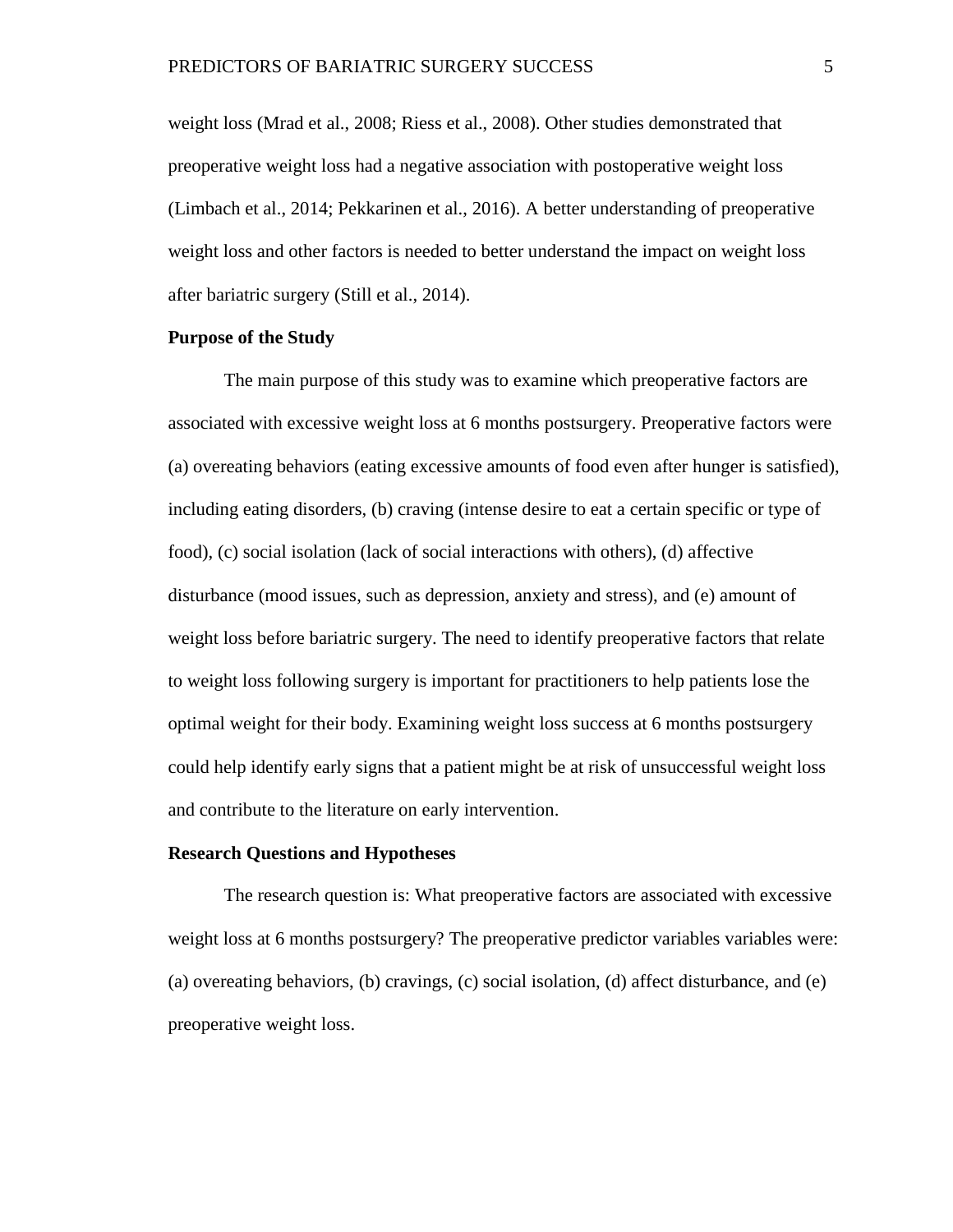# <span id="page-12-0"></span>*Hypothesis 1*

The first hypothesis examined the relationships between eating scores before surgery and weight loss 6 months postsurgery. It was hypothesized that as overeating and craving T scores increased, the overall 6-month postsurgery excessive weight loss would decrease.

# <span id="page-12-1"></span>*Hypothesis 2*

The second hypotheses examined the relationship between psychosocial functioning and weight loss 6 months postsurgery. It was hypothesized that as affective disturbance and social isolation T scores increased, overall 6-month postsurgery excessive weight loss would decrease.

# <span id="page-12-2"></span>*Hypothesis 3*

The third hypotheses examined whether percentage of weight loss before surgery would predict the 6-month postsurgery excessive weight loss, after controlling for age, gender, and presurgical BMI. It was hypothesized that the more weight lost before surgery, the more 6-month postsurgery excessive weight loss there would be.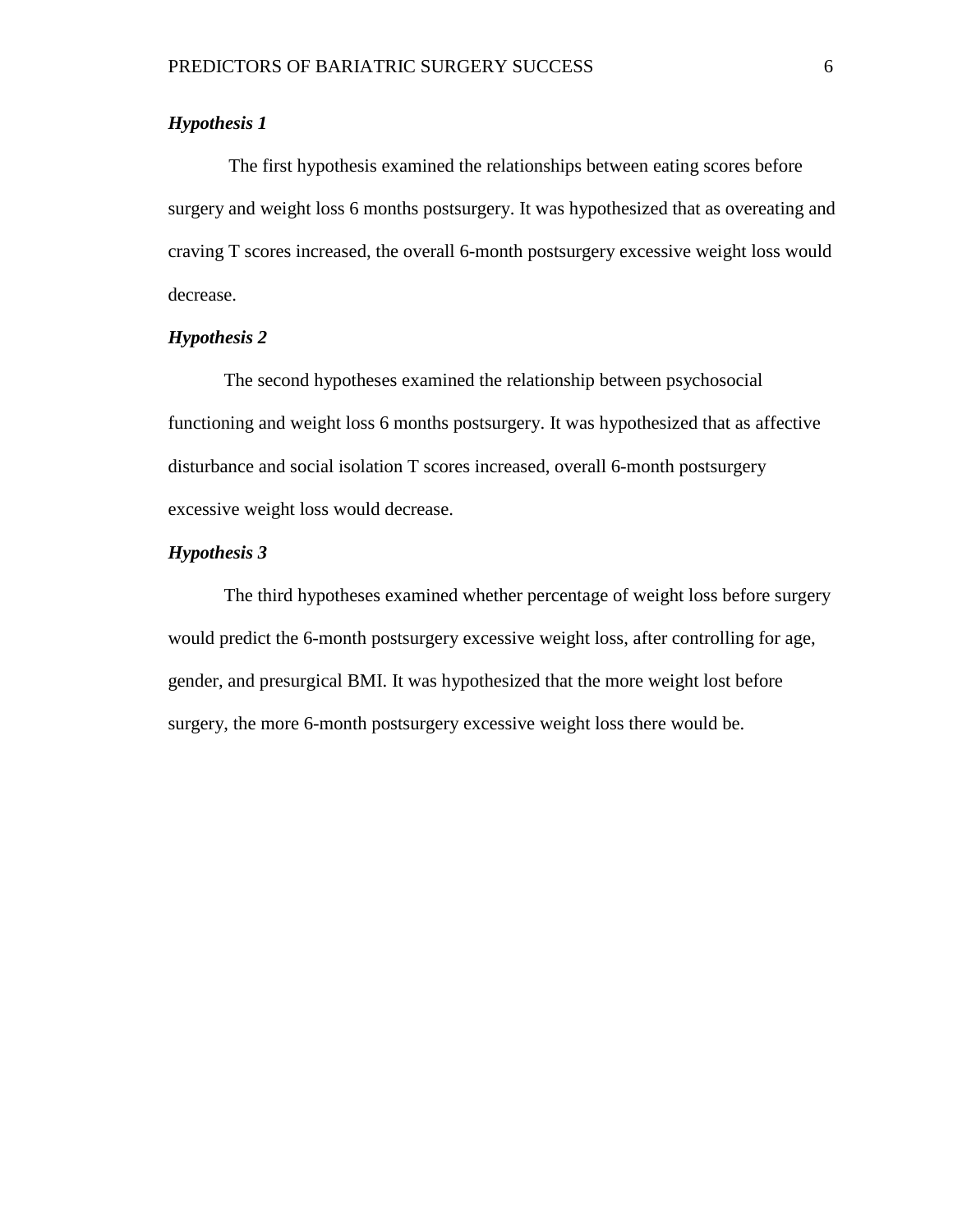# **Chapter 2: Review of the Literature**

<span id="page-13-0"></span>Over the past 30 years, the rate of obesity among adults in the United States has more than doubled, from 15% to 35.7% (Young et al., 2016). Obesity is a major health issue in the United States with more than 2/3 of the adult population considered to be either overweight or obese (Afonso et al., 2010; Fung et al., 2016). Worldwide, more than 2.1 billion people who are overweight or obese and it is the fifth leading cause of death in the world with 3.4 million a year (Smith & Smith, 2016). Obesity has been on a steady incline in the United States and studies show that the rates will continue to grow (Colquitt et al., 2014; Kelly et al., 2008; Young et al., 2016). Obesity correlates with all causes of mortality and is associated with numerous medical and psychological conditions (Di Angelantonio et al., 2016).

# <span id="page-13-1"></span>**Weight Measurements**

The body mass index (BMI) is an anthropometric tool that measures and classifies individuals into different weight categories (Bastien et al., 2014). BMI is measured by the ratio of the total body weight over the individual's height squared (Bastien et al., 2014). The BMI  $\langle 18.5 \text{ kg/m}^2 \rangle$  is classified as being under weight, with BMI between 18.5 to 24.9 kg/m<sup>2</sup> is considered to normal or average weight (Bastien et al., 2014). BMI of 25-29.9 kg/m<sup>2</sup> is considered to be overweight and anything  $\geq$  30 kg/m<sup>2</sup> are considered obese (Bastien et al., 2014). Obesity is further divided into three categories; class I obesity is a BMI of 30-34.9 kg/m<sup>2</sup>, class II obesity is a BMI of 35-39.9 kg/m<sup>2</sup> and class III obesity is BMI  $\geq$  40 kg/m<sup>2</sup>, which is also known as morbidly obese (Bastien et al., 2014).

Weight loss is measured in a number of different ways, but two of the most common , are percentage of excessive weight loss (%EWL) and total weight loss (TWL;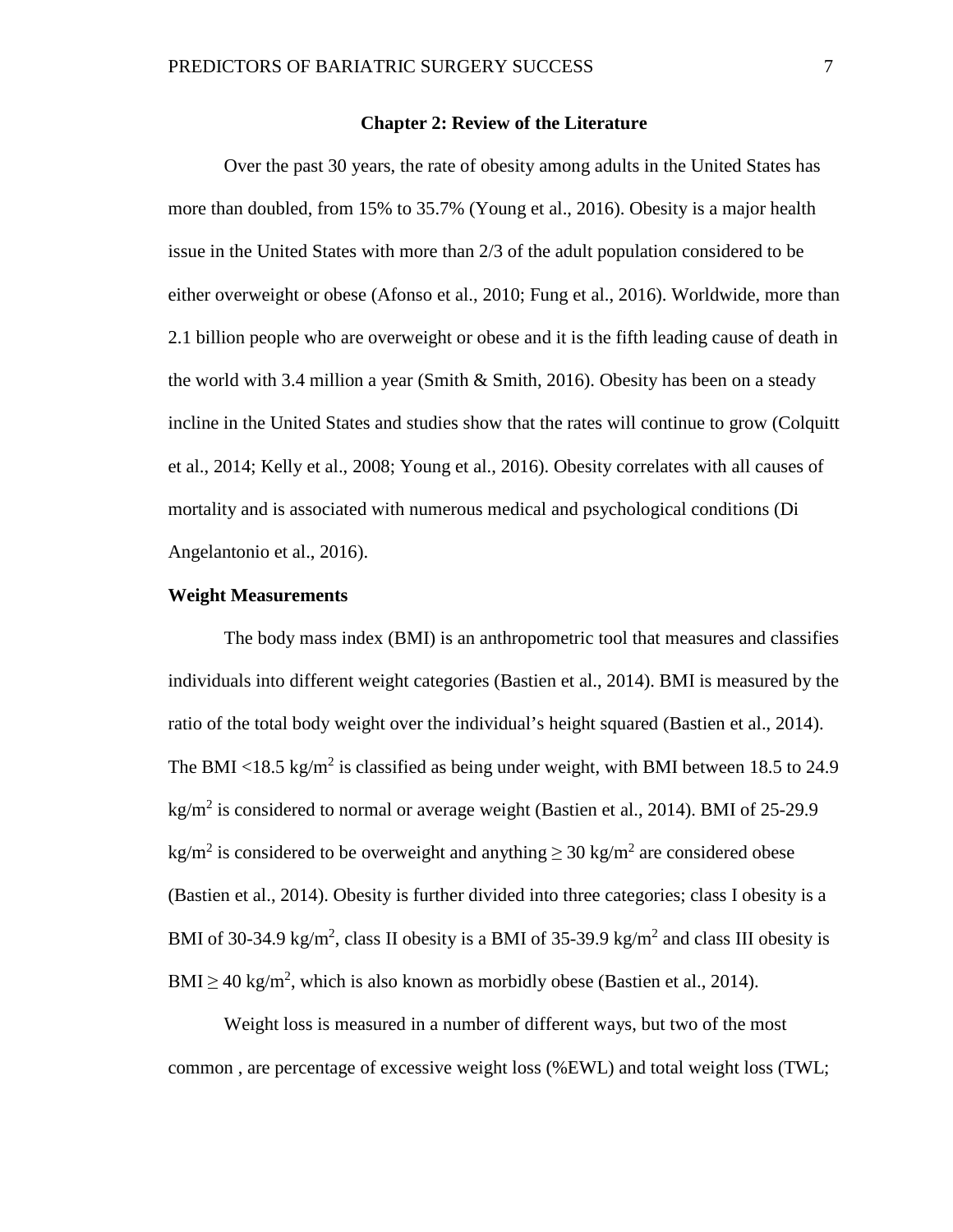Montero et al., 2011). Percentage of EWL is the most commonly used metric for measuring weight loss in patients, especially in bariatric surgery (Montero et al., 2011). Percentage of EWL is calculated by dividing the patient's weight loss by their ideal body weight (Montero et al., 2011). The ideal body weight is obtained from the Metropolitan Life Insurance Table (1983), which calculates ideal weight by gender, height, and frame (Montero et al., 2011). TWL is calculated by subtracting the initial weight by the current postoperative weight and dividing it by the initial weight (Montero et al., 2011). These two main measurements are frequently used in assessing weight loss progress in patients (Montero et al., 2011).

# <span id="page-14-0"></span>**Comorbidities Associated With Obesity**

Obesity is associated with several medical conditions and illnesses (Colquitt et al., 2014; Evangelista et al., 2017). It strongly correlated with cardiovascular diseases, sleep apnea, type 2 diabetes mellitus, gastroesophageal reflux disease, hypertension, hypercholesterolemia, gall bladder disease and joint pains (Bastien et al., 2014; Colquitt et al., 2014; Di Angelantonio et al., 2016; Evangelista et al., 2017; Fung et al., 2016; Master et al., 2016). Obesity is not only shown to affect an individual physically but also has a detrimental effect psychologically (Robinson et al., 2017). Individuals living with obesity are more at risk for developing psychological disorders such as depression, anxiety, and other forms of mental illnesses (Robinson et al., 2017). All these medical and psychological comorbidities are associated with an increased risk of mortality (Di Angelantonio et al., 2016).

# <span id="page-14-1"></span>**Cardiovascular Diseases**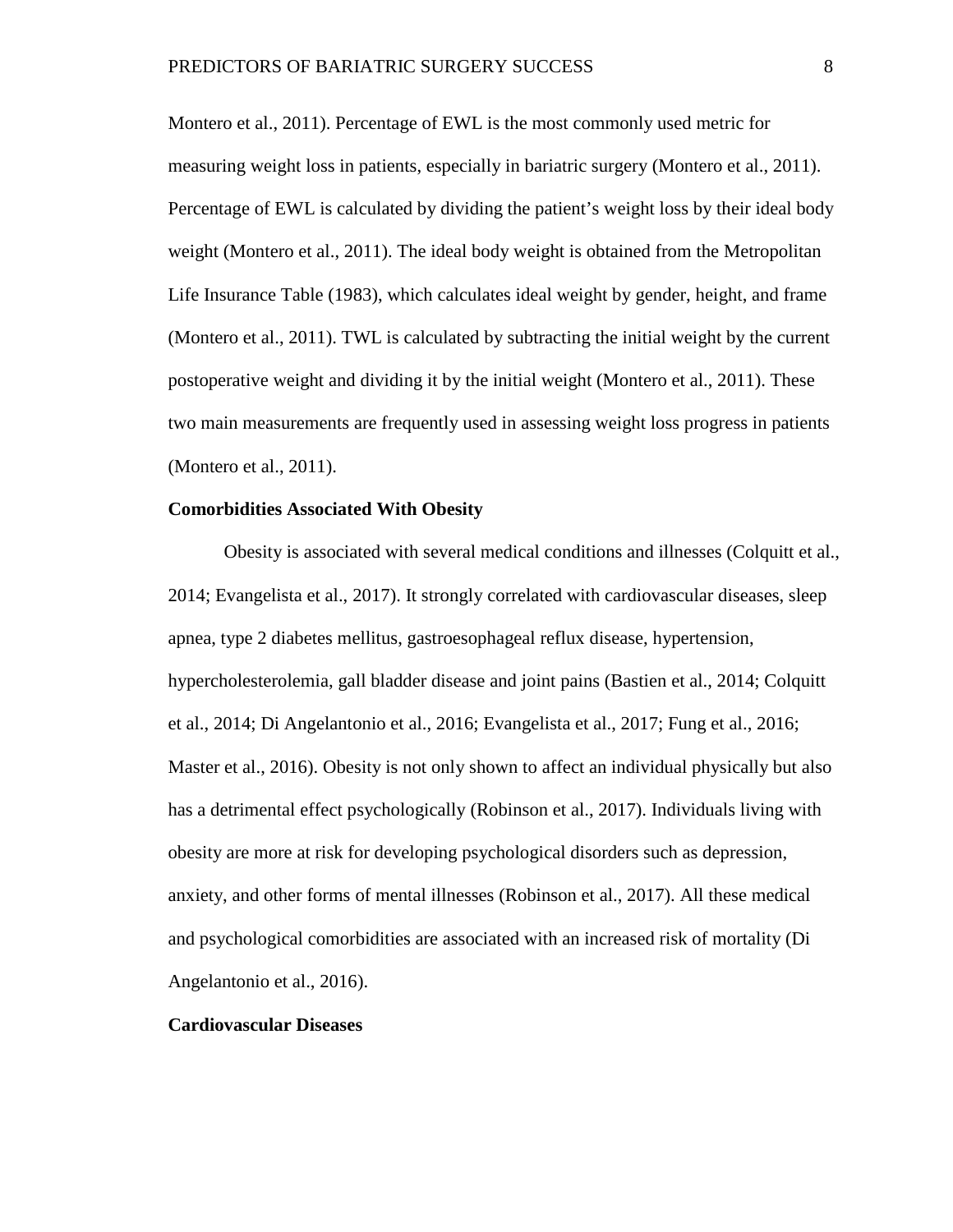One of the most prevalent comorbidities associated with obesity are cardiovascular diseases (Drager 2013; Evangelista et al., 2017). Cardiovascular diseases are conditions that affect the heart and its blood vessels (Bastien et al., 2014; Evangelista et al., 2017). Obesity affects the cardiovascular system both in a direct and indirect way (Evangelista et al., 2017). Obesity can affect the structure of the heart and its functions by increasing its volume of blood in the circulation (Evangelista et al., 2017). The increase of blood volume escalates cardiac output, left ventricular hypertrophy and left ventricular diastolic dysfunction, which all can potentially elevate the risk of cardiovascular diseases such as heart failure (Evangelista et al., 2017). An indirect way obesity affects the cardiovascular system is by causing metabolic changes such as endothelial dysfunction and subclinical inflammation, which elevate the risk factors that contribute to cardiovascular diseases (Bastien et al., 2014). Some studies show that cardiovascular disease along with abdominal obesity increases the risk of mortality by as much as 23% (Bastien et al., 2014). As obesity continues to rise in the United States, the rates of cardiovascular disease will escalate and cause an upsurge of other medical comorbidities (Bastien et al., 2014).

### <span id="page-15-0"></span>**Sleep Apnea**

Sleep apnea is a comorbidity that is strongly correlated with obesity (Drager et al., 2013). Between 50% and 60% of individuals with obesity have obstructive sleep apnea (Drager). Obstructive sleep apnea is a sleep disorder that causes breathing to stop intermittently while the individual is asleep due to airflow blockage (Drager et al., 2013). Obesity can cause enlargement of the soft tissue around and within the individuals' airway, which results in the narrowing of the pharyngeal airway (Drager et al., 2013).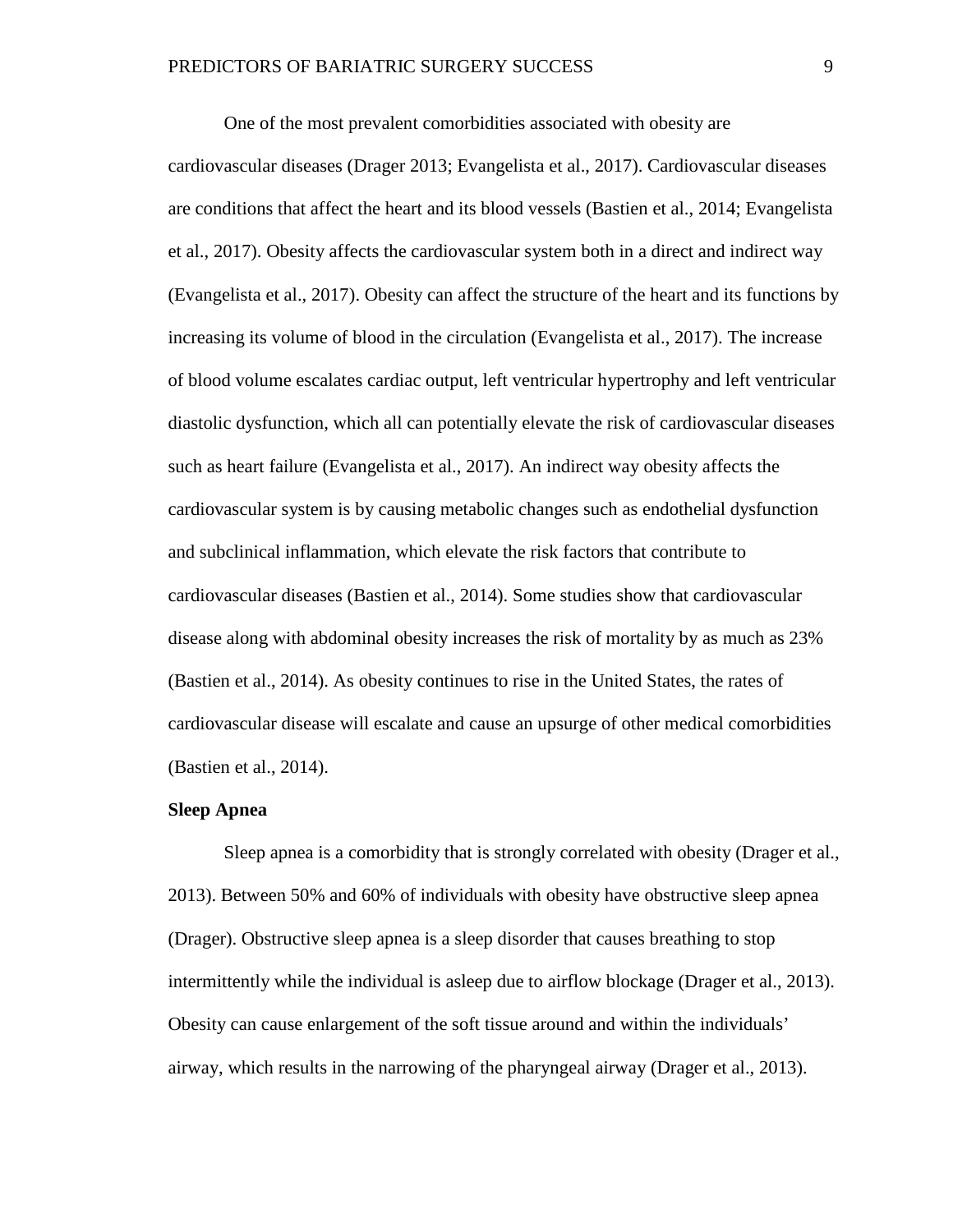The excessive fat mass around the abdominal area and recumbent posture can indirectly cause reduced lung volume (Drager et al., 2013). The reduced lung volume may induce a decrease in longitudinal tracheal traction and pharyngeal wall tension, which also contributes to narrowing the air pathways (Drager et al., 2013). The narrowing of the pathways causes the individual to stop breathing while they are asleep (Drager et al., 2013). Sleep apnea can create severe problems, such as increased the risk of cardiometabolic dysfunctions, nonalcoholic fatty liver disease, deregulation of sympathetic activity, endothelial dysfunction, hypertension, heart disease, and when left untreated, death (Drager et al., 2013).

# <span id="page-16-0"></span>**Gastroesophageal Reflux Disease**

Gastroesophageal reflux disease (GERD) is another disease that is strongly associated with obesity (Soricelli et al., 2013). The prevalence of GERD in individuals with obesity is significant, with a 70% diagnosis rate among those who undergo bariatric surgery (Soricelli et al., 2013). GERD is a digestive disorder that affects the lower esophageal sphincter, which can cause stomach content to flow back through the esophagus (Soricelli et al., 2013). Obesity affects the antireflux barrier by increased abdominal pressure causing delays in gastric emptying, which can result in the development of hiatal hernia (Soricelli et al., 2013). Hiatal hernia causes the stomach to push through the diaphragm muscle, which causes symptoms of heartburn (Chang & Friedenberg, 2014). GERD can induce severe physical pain to patients and when left untreated, it can increase the risk of esophageal cancer and in many cases even death (Chang & Friedenberg, 2014).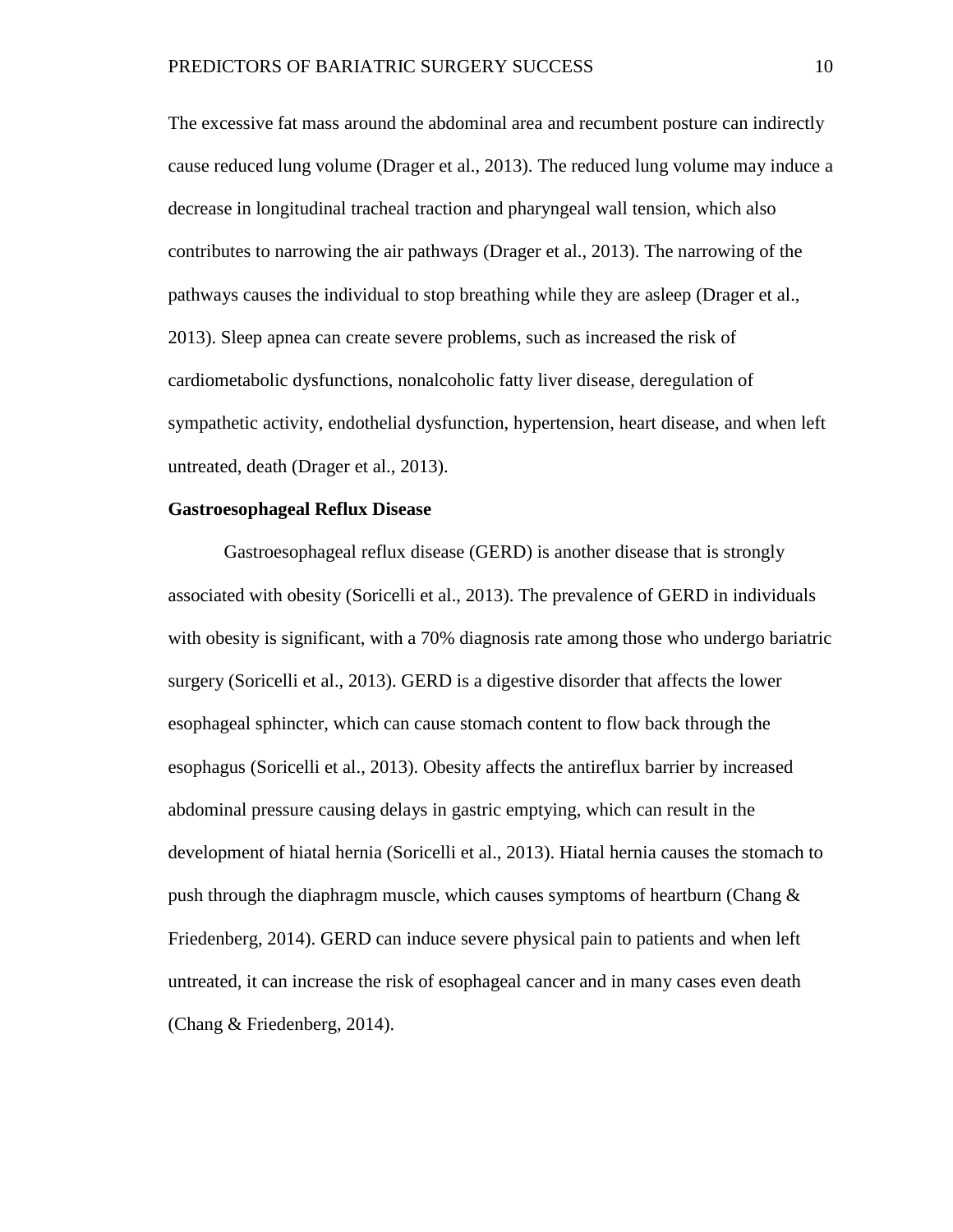# <span id="page-17-0"></span>**Type 2 Diabetes Mellitus**

Obesity substantially increases the risk of developing type 2 diabetes (Carbonell et al., 2008). Diabetes mellitus is a disorder of the endocrine system that impairs the body's ability to produce or respond to insulin, which causes abnormal metabolism and elevated glucose levels within the blood stream (DiTomasso et al., 2009). Diabetes mellitus is divided into type 1 (insulin dependent) and type 2 (noninsulin dependent) diabetes (DiTomasso et al., 2009). Obesity elevates the risk of type 2 diabetes by two major factors; severity of the obesity and duration of the obesity (Tanamas et al., 2016). Individuals with higher BMIs are at significant risk of developing type 2 diabetes (Tanamas et al., 2016). Women who have a BMI over  $35 \text{ kg/m}^2$  have 93 times more at risk of developing diabetes and men are 42 times more at risk when compared to people who have a BMI less than 23 kg/m<sup>2</sup> (Carbonell et al., 2008). The longer the individual has been obese, the chances increases for the risk of developing insulin resistance, which contributes to development of type 2 diabetes (Tanamas et al., 2016). Diabetes increases the risk of vision loss, amputation, cardiovascular diseases, atherosclerotic disease, endstage renal disease and, when left untreated, death (Vijan, 2010).

# <span id="page-17-1"></span>**Hypertension**

Obesity is a significant risk factor in the development of hypertension in individuals (Kurukulasuriya et al., 2011). Hypertension, also known as high blood pressure is defined as having constant high level of systolic blood and diastolic blood pressure (DiTomasso et al., 2009; Kurukulasuriya et al., 2011). Obesity elevates the risk of hypertension by inducing higher levels of activation of renin-angiotensin-aldosterone system, increased sympathetic nervous system activity, insulin resistance, renal sodium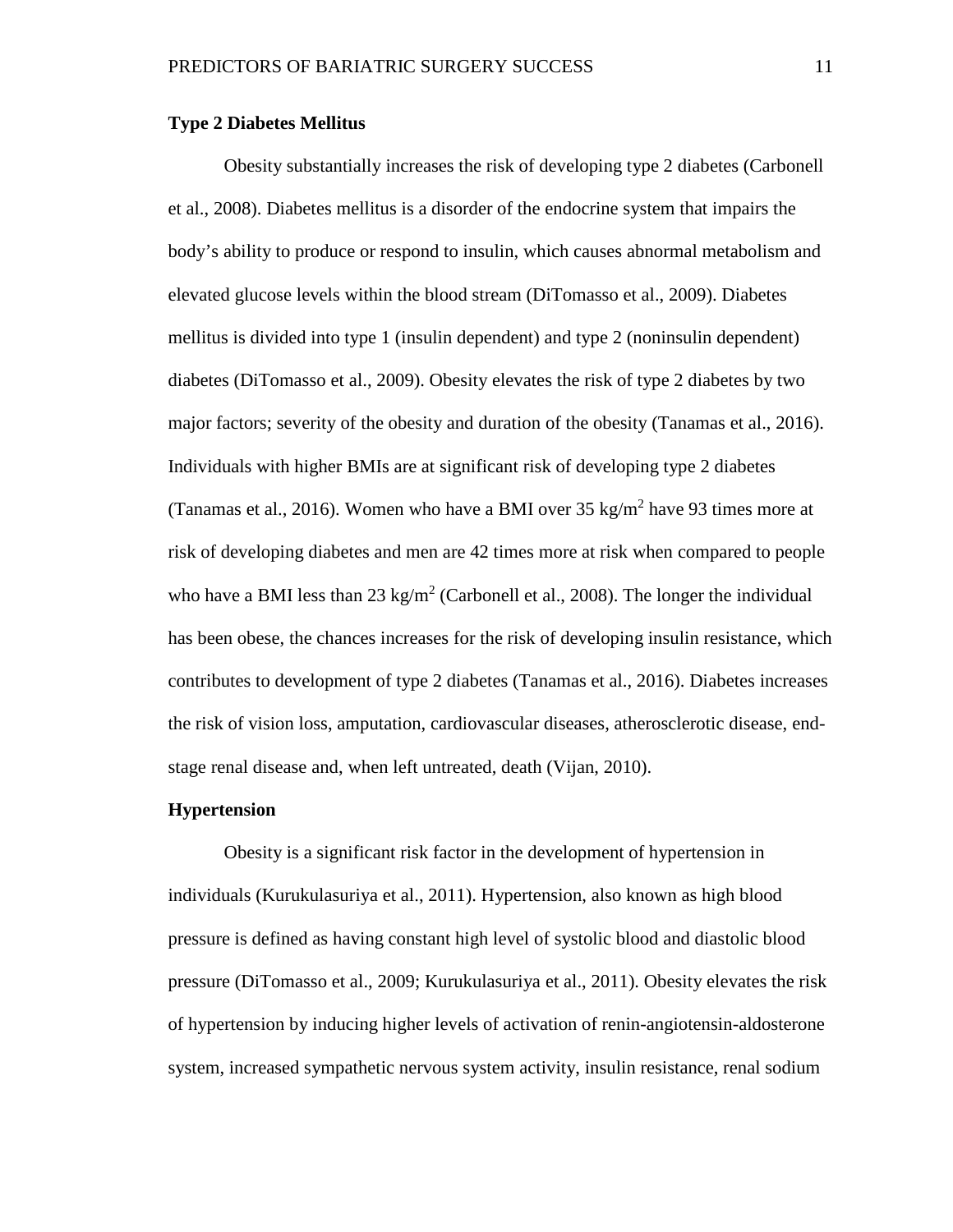reabsorption, volume expansion and impaired pressure natriuresis (Kurukulasuriya et al., 2011). Obesity can increase the chances of developing enlarged heart, narrowing of the arteries, aneurysm, heart failure, hemorrhagic stroke, and transient ischemic attack (Evangelista et al., 2017; DiTomasso et al., 2009; Kurukulasuriya et al., 2011). Obesity can also induce structural changes in the kidneys, as well as endothelial dysfunction and systemic inflammation and alterations in adipokines free fatty acids, which all contribute to the development of hypertension (Kurukulasuriya et al., 2011). When left untreated, hypertension can cause severe damaged to the body and can escalate the risk of mortality (Evangelista et al., 2017; DiTomasso et al., 2009; Kurukulasuriya et al., 2011).

# <span id="page-18-0"></span>**Hypercholesterolemia**

Hypercholesterolemia, also known as high cholesterol is defined as a condition where an individual has high levels of fat or lipids within the blood stream (DiTomasso et al., 2009; Rashid & Genest, 2007). Obesity has demonstrated to be a high risk factor for developing hypercholesterolemia (DiTomasso et al., 2009; Kurukulasuriya et al., 2011; Rashid & Genest, 2007). Obesity induces the body to increase levels lower density lipoprotein (LDL) and triglycerides in the blood circulation (Kurukulasuriya et al., 2011; Rashid & Genest, 2007). These increases in LDL in the blood stream can cause buildup of plaque around the artery walls which can reduce the blood flow and elevate the risk of heart attack and stroke (Rashid & Genest, 2007). Obesity can alter the degree and distribution of high-density lipoproteins (HDL) cholesterol in the body (Rashid & Genest, 2007). It overall reduces levels of HDL in the blood stream, which increases the risk of developing cardiovascular issues (Rashid & Genest, 2007). When left untreated,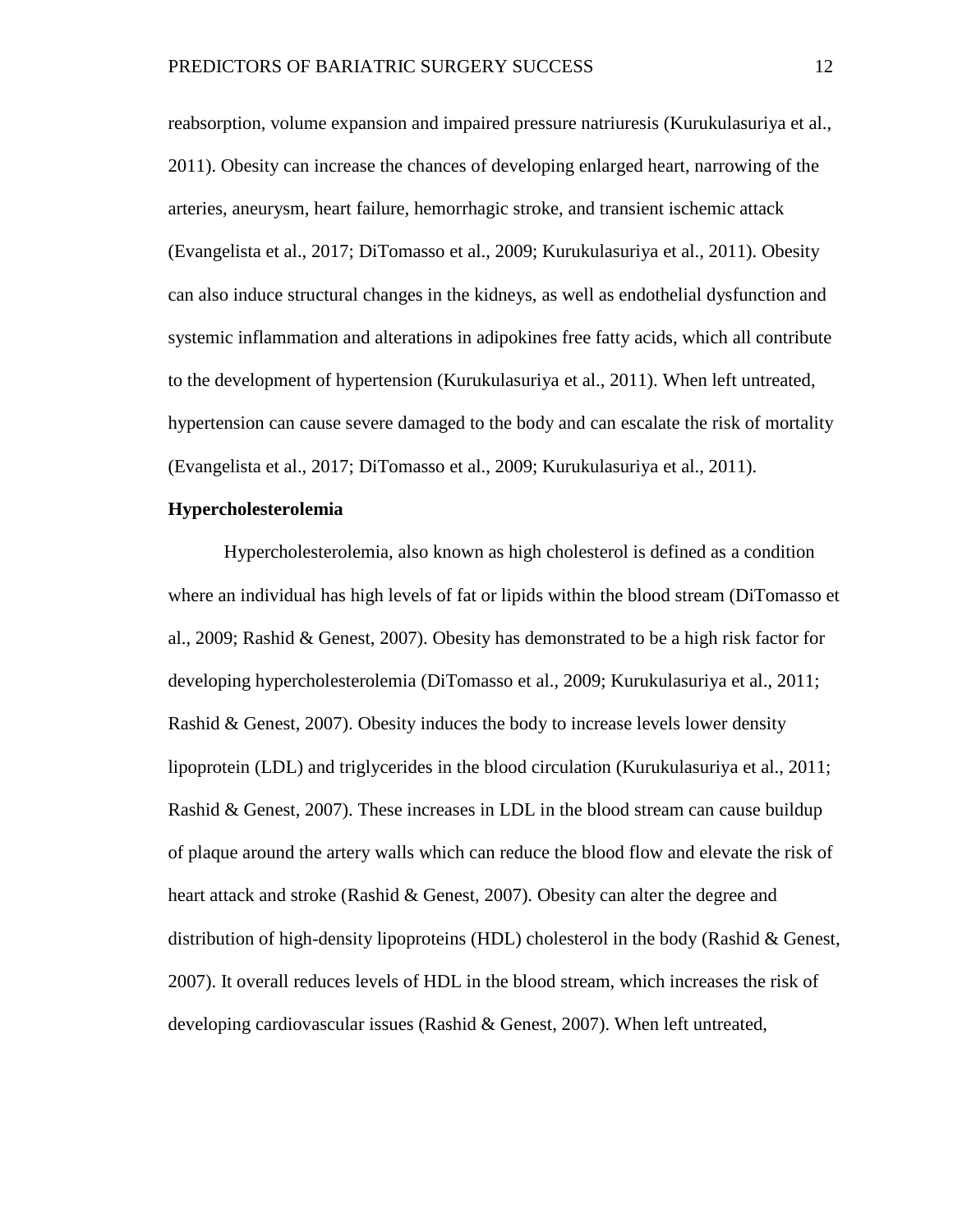hypercholesterolemia can cause severe cardiovascular issues and even death (Rashid  $\&$ Genest, 2007)

# <span id="page-19-0"></span>**Gallbladder Disease**

Obesity is strongly associated with gallbladder diseases such as gallstones and cholecystitis (Aune et al., 2015). Gallbladder disease is a condition that affects and interferes with the function of the gallbladder, which is an organ that stores bile that is used to help with the digestion system (Aune et al., 2015). Individuals with obesity are up to five times more at risk of developing gallbladder disease when compared to individuals within normal weight range (Aune et al., 2015). Obesity increases abdominal fatness, which is strongly associated with the insulin resistance and one of the major risk factor for developing gallbladder diseases (Aune et al., 2015). A gallbladder disease often requires surgery for treatment and when left untreated, there is a high risk for infection, tearing of the gallbladder and even the death of tissues of the gallbladder (Aune et al., 2015).

# <span id="page-19-1"></span>**Joint Pain**

Obesity has a negative impact the human musculoskeletal system (Zdziarski et al.,, 2015). Obesity can increase mechanical stress on the tissue of the body, joints and induces limitation on physical movements (Zdziarski et al., 2015). Excessive amount of mechanical stress can cause pain and discomfort (Zdziarski et al., 2015). Most of the joint pain symptoms are attributed to axial and load-bearing segments of the body such has back, legs and feet (Zdziarski et al., 2015). The symptom of pain not only limits the functionality of the body but it cause decline in fitness and affect the individual's quality of life (Zdziarski et al., 2015). Obesity substantially elevates the risk of developing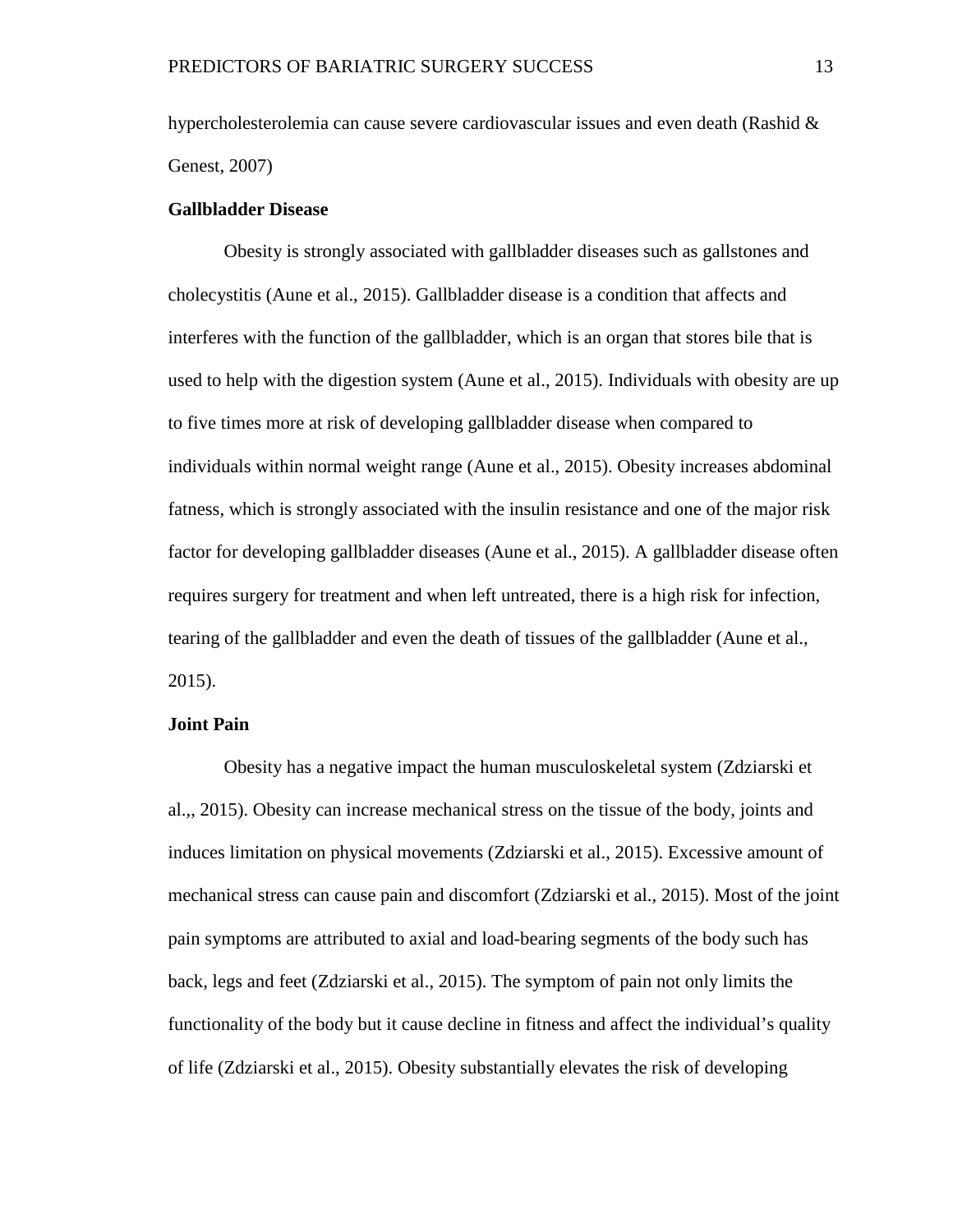arthritis and can increase the risk receiving joint replacement surgery (Zdziarski et al., 2015).

# <span id="page-20-0"></span>**Depression**

Obesity has been strongly correlated with depression (Robinson et al., 2017). Studies have demonstrated that obesity has a bidirectional relationship with depression, in which obesity increases the risk developing depression and depression increases the risk of obesity (Pratt & Brody, 2014; Robinson et al., 2017). It is estimated that 43% of people living with obesity have depression (Pratt & Brody, 2014). The risk of depression elevate by 55% over time for individuals with obesity (Luppino et al., 2010). Obese individuals also tend to have higher severity of depression with symptoms ranging from moderate to severe (Pratt & Brody, 2014). Obesity also might have some biological links to depression (Luppino et al., 2010). Obesity increases the levels of inflammatory state in the body and depression has been associated with inflammation, which could be the link that connects both these conditions (Luppino et al., 2010). Another biological association with obesity and depression is the role of hypothalamic-pituitary-adrenal axis (HPA axis; Luppino et al., 2010). Obesity can induces dysregulation with HPA axis, which has been shown to be strongly associated with depression (Luppino et al., 2010). Depression can elevate the risk of other psychological issues such as anxiety, stress and increase the risk of mortality in individuals (Atlantis & Baker, 2008).

# <span id="page-20-1"></span>**Stress**

Obesity impacts the levels of stress in the human body (Lasikiewicz et al., 2013). Individuals with obesity that have excessive amount of abdominal fat, also known as central obesity, have higher rates of adipose tissues which has been associated with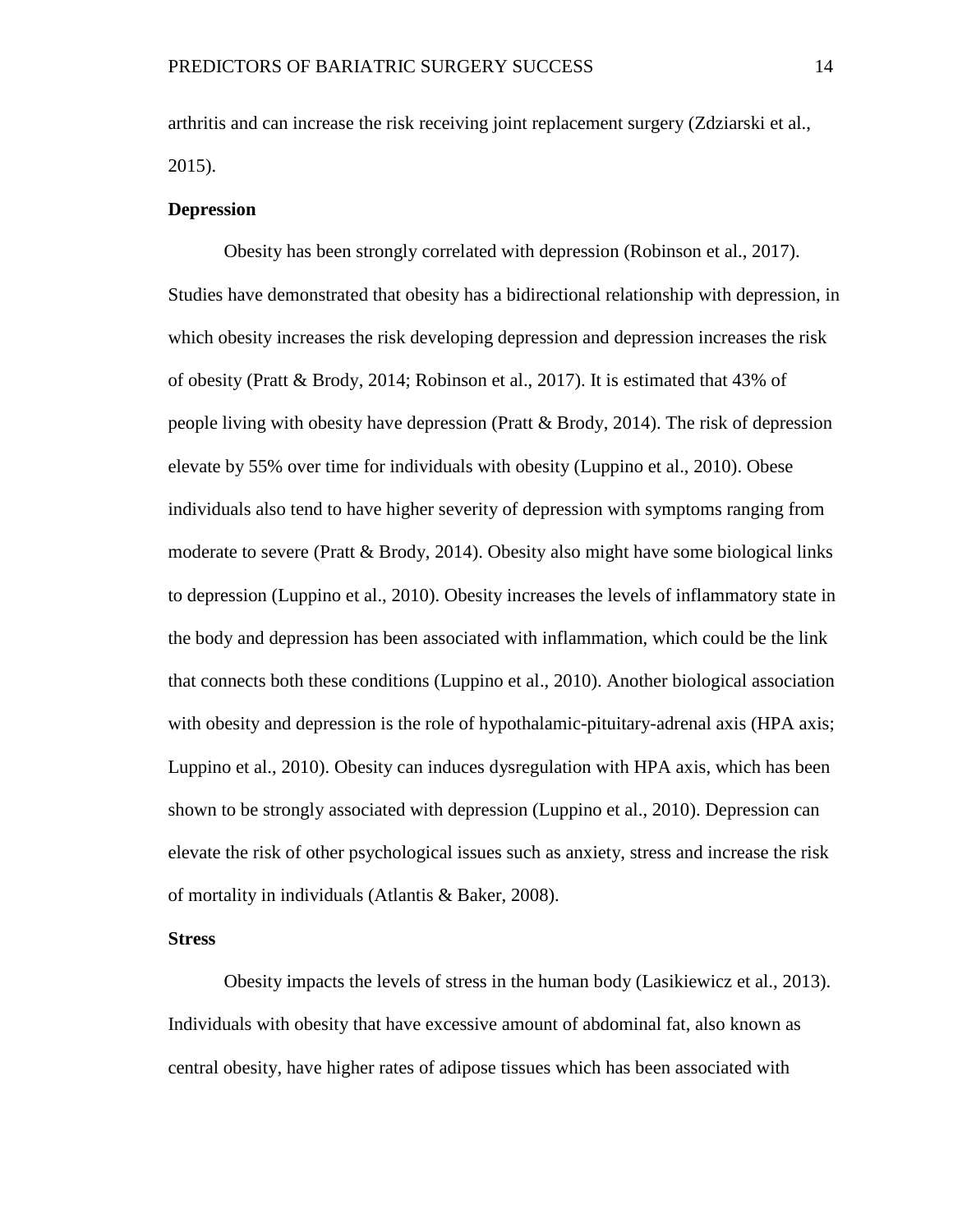glucocorticoid excess (Lasikiewicz et al., 2013). Excess of glucocorticoid can lead to elevated cortisol response in the body, which is the stress hormone (Lasikiewicz et al., 2013). The elevated level of cortical response can produce imbalance in cortisol basal diurnal rhythm, which causes impairments on how individuals react to psychological stress (Lasikiewicz et al., 2013). The imbalance of cortisol can also cause the body to become prone to developing stress related illness and disease such as high blood pressure, heart disease and other cardiovascular issues (Lasikiewicz et al., 2013).

# <span id="page-21-0"></span>**Anxiety**

Obesity is strongly associated with anxiety (Gariepy et al., 2010). People with anxiety are 30% more likely to be obese (Gariepy et al., 2010). Obesity can cause anxiety disorders in numerous ways (Gariepy et al., 2010). Studies show that obese individuals tend to experience more weight-related discrimination and have fewer social supports compared to individuals within normal weight (Gariepy et al., 2010). The experience of weight discrimination could cause obese individuals to have anti-fat biases and this can increase psychological distress towards their self-image (Gariepy et al., 2010). Another way obesity can cause anxiety disorder is through environmental and biological factors (Gariepy et al., 2010; Lasikiewicz et al., 2013). Biologically, both obesity and anxiety are heritable diseases and they may share similar genetic basis (Gariepy et al., 2010; Lasikiewicz et al., 2013). Obesity and anxiety are also both associated with environmental endocrine-disruption chemicals (Gariepy et al., 2010). Anxiety can elevate the risk of developing stress related illness, cardiovascular diseases and psychological distress (Gariepy et al., 2010; Lasikiewicz et al., 2013; Suls & Bunde, 2005). Alhough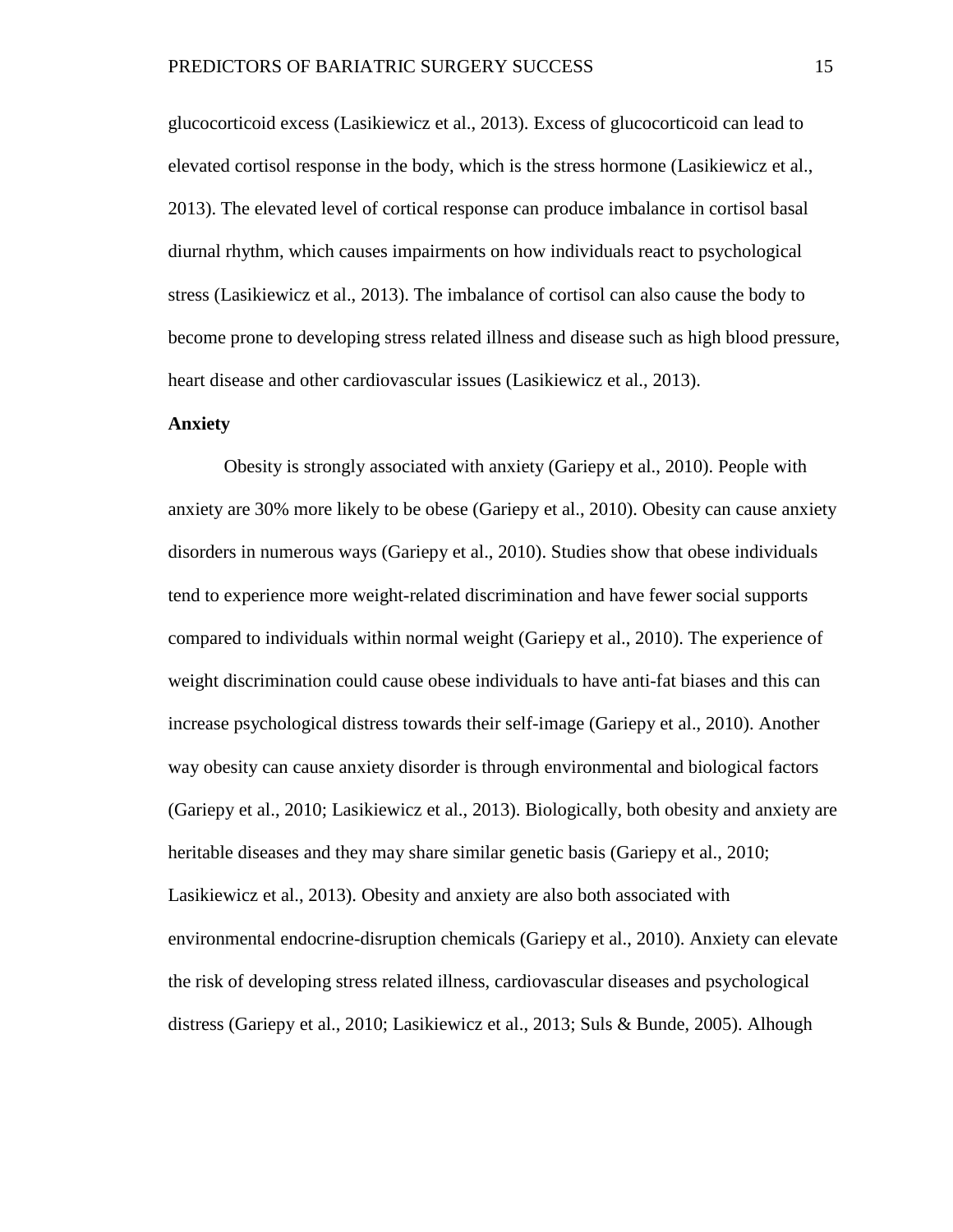there are numerous treatments for anxiety, research shows that obesity-related comorbidities tend to dissipate once obesity is treated (Colquitt et al., 2014).

# <span id="page-22-0"></span>**Treatments for Obesity**

There are several different types of treatments for obesity (Collins et al., 2016). The three major treatment options for individuals with obesity include lifestyle modification (exercise/diets programs), pharmacological treatment and lastly bariatric surgery (Collins et al., 2016; Mann et al., 2007; Yanovski & Yanovski, 2014).

#### <span id="page-22-1"></span>*Lifestyle Modification*

The most common type of treatment for obesity is lifestyle modification such has dieting (Mann et al., 2007). Research has shown that calorie-restricting diets have not been effective treatments for people with obesity (Mann et al., 2007). Diet studies have found that most weight loss programs help participant's loss an average of 5-10% of their weight (Mann et al., 2007). This loss of weight is often not maintained long term and as many as 2/3 of the individuals tend to regain more weight than they lost while they were on the diets (Mann et al., 2007). About 90% of individuals with obesity will regain all their weight after just dieting (Livingston et al. 2002). Diet alone is not effective at reducing significant weight especially in morbidly obese individuals (Mann et al., 2007).

Another type of lifestyle modification treatment for obesity is exercise (Collins et al., 2016; Johns et al., 2014). Exercise only treatment to be not that effective for individuals with obesity (Johns et al., 2014). One study indicated that that exercise only group lost on average 2.9 kg within the first year but during the second year, those individuals eventually regain majority of the weight back (Skender et al., 1996). In another study, exercise only produced minimal weight loss with an average weight 1.8 to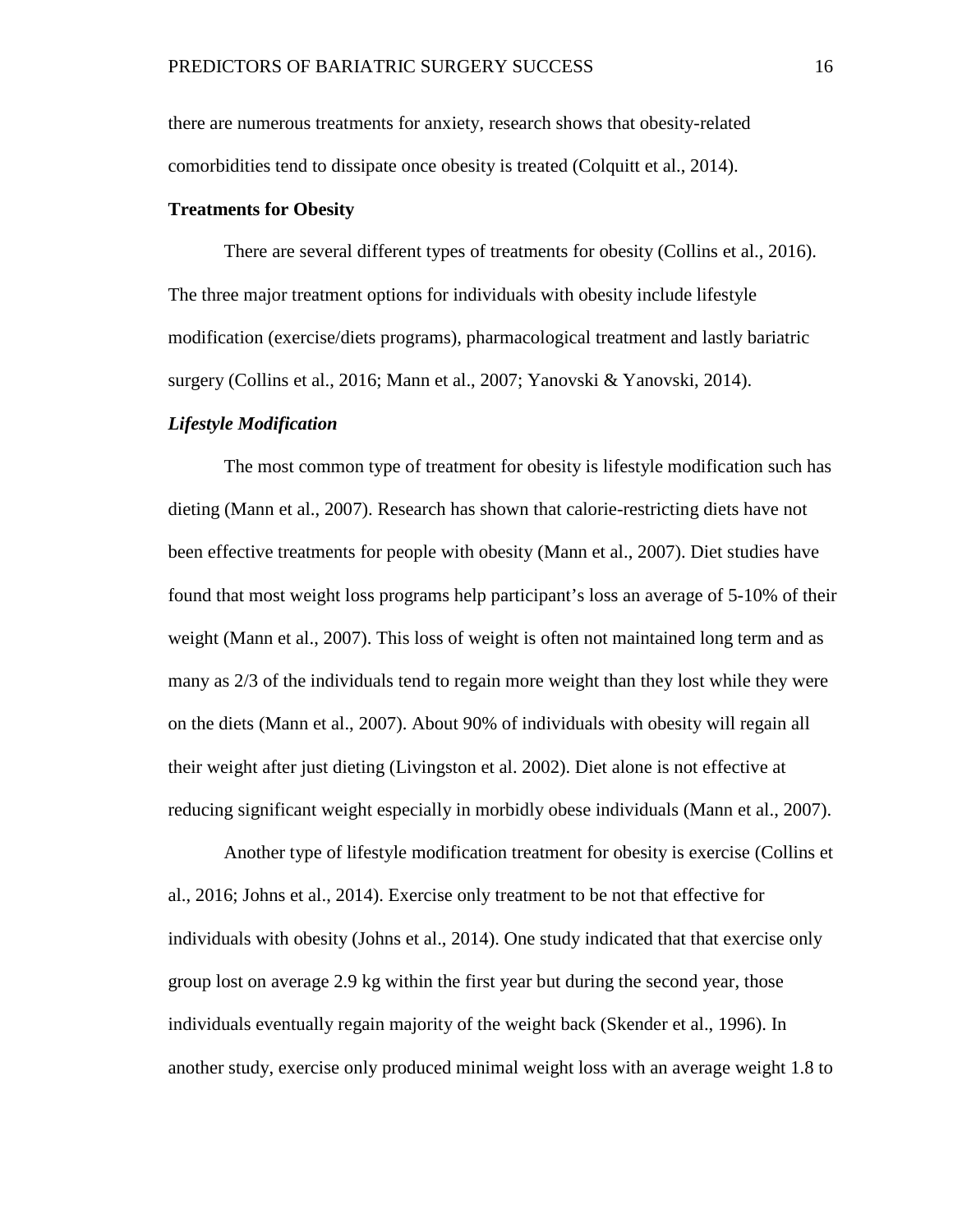2.7kg (Villareal et al., 2011). Exercise-only produced overall lower weight loss for individuals with obesity than other types of treatment, but this group tended to have better weight maintenance than diet-only groups (Skender et al., 1996; Villareal et al., 2011).

# <span id="page-23-0"></span>*Pharmacological Treatment*

Research is limited on meaningful pharmacological treatment for obesity (Yanovski & Yanovski, 2014), Yanovski and Yanovski (2014) conducted a systematic and clinical review for long-term drug treatments for obesity and found that patients taking most Food and Drug Administration (FDA) approved drug treatments lost an average of 3% percent more than those taking placebo. The newer classes of weight loss drugs, such as orlistat, lorcaserin, and phentermine plus topiramate-extended, help patients lose an average of 9% of their initial weight (Yanovski & Yanovski, 2014). However, any meaningful weight loss (over 5% of initial weight) was seen in only 40% to 70% of people who took new classes of drugs (Yanovski & Yanovski, 2014). The FDA recommends discontinuing specific weight loss drugs if an individuals do not experience at least 3% to 5% weight loss within a 12-week period (Yanovski  $\&$ Yanovski, 2014). This type of treatment is not often recommended by physicians due to safety concerns of the side effects, costs, and the perception of limited efficiency (Yanovski & Yanovski, 2014). There is limited scientific literature on drug treatments for obesity (Yanovski  $\&$  Yanovski, 2014). The research that is currently out there often has data that has shorter intervention periods to assess for successful weight loss, has inadequate descriptions on their methodology that is used and have a biased approach in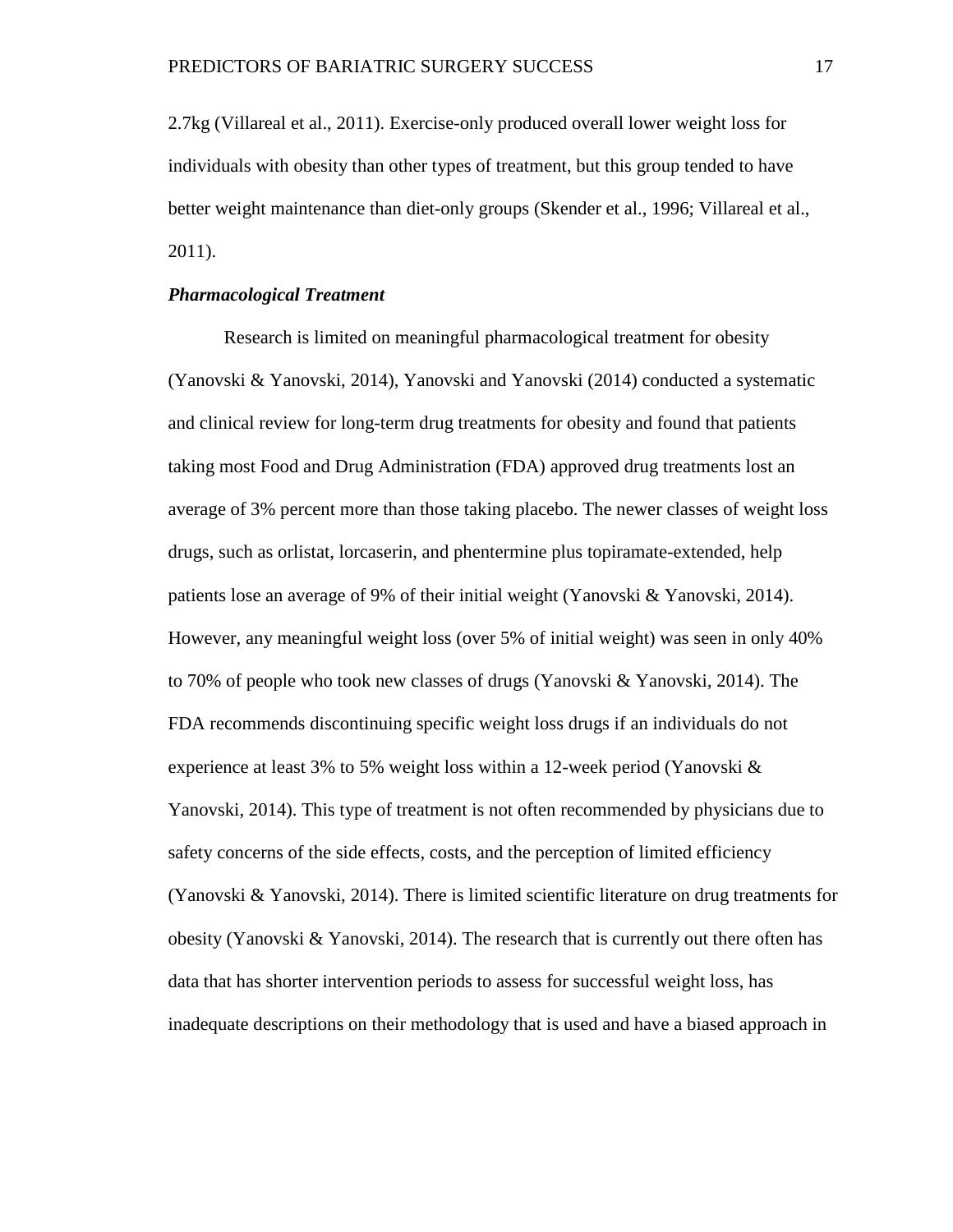explaining missing data (Yanovski & Yanovski, 2014). Studies show that drug treatments for obesity are not as effective as surgical interventions (Yanovski & Yanovski, 2014).

# <span id="page-24-0"></span>*Surgical Intervention*

Bariatric surgery is found to be one of the most effective and proven weight loss treatment methods for morbidly obese patients (Libeton et al., 2004). Surgical treatment patients had greater weight loss outcomes and reduction to weight related comorbidities then any non-surgical interventions (Colquitt et al., 2014). Research demonstrates an average reduction of 50%-80% of excess body weight in patients and significantly reduces the risk of mortality in morbidly obese individuals (Afonso et al., 2010; Fox et al., 2015). Bariatric surgery resolves major medical comorbidities such as hypertension, type 2 diabetes mellitus, metabolic syndromes, cardiovascular diseases, obstructive sleep apnea, hypercholesterolemia and GERD in majority of morbidly obese patients (Athyros et al., 2011).

There are three main types of bariatric surgery that are performed in United States: Roux-en-Y gastric bypass (RYGB), laparoscopic sleeve gastrectomy (LSG), and laparoscopic adjustable gastric band (LAGB; Campos et al. 2008; DiTomasso et al., 2009; Shah et al. 2016). The most common bariatric procedure performed is RYGB, which has been shown to considerably reduce weight and weight-related comorbidities (Sillén & Andersson, 2017). The RYGB procedure consists of making the stomach smaller by creating a pouch and connecting the stomach pouch to the middle section of the small intestine (Colquitt et al., 2014; DiTomasso et al., 2009; Shah et al. 2016). This allows the food to bypasses majority of the stomach and small intestines, which helps restrict the food intake by increasing harmonies such as GLP-1 (DiTomasso et al., 2009).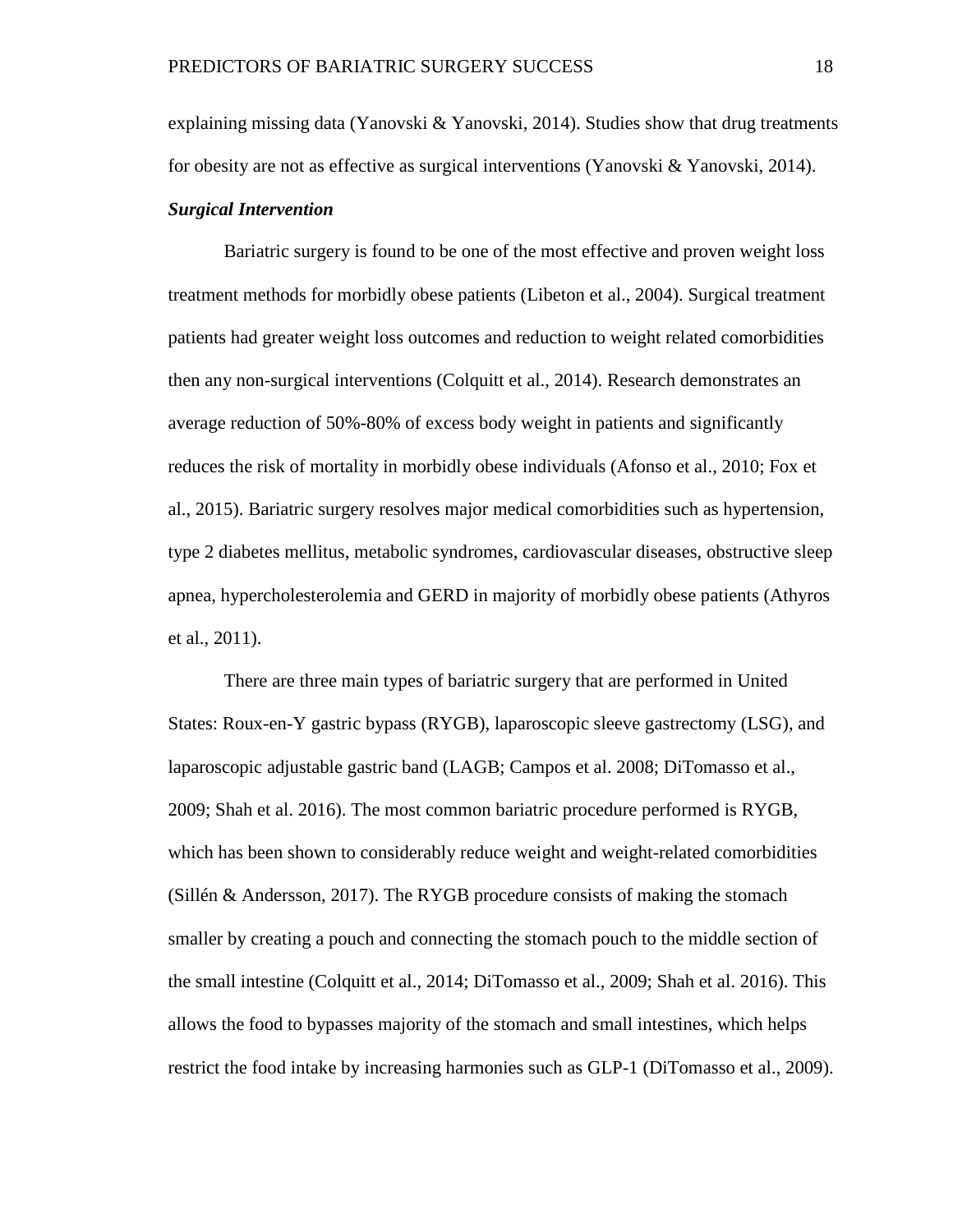RYGB is one of the most effective treatments for GERD in individuals living with obesity (Soricelli et al., 2013). It also reduces acid production and esophageal refluxate due to the small gastric pouch created by the RYGB procedure (Soricelli et al., 2013). RYGB is highly effective and it has shown to resolving many of the weight-related medical comorbidities (Sillén & Andersson, 2017).

Laparoscopic sleeve gastrectomy (LSG) is a procedure that has been on the rise in the United States and as many as one out of every three bariatric surgery performed is LSG (Coblijn et al., 2013; Nguyen et al., 2013). LSG is a procedure that consists of permanently removing up to 75% of the stomach, leaving a sleeve-sized stomach that helps reduce the intake of food (Zellmer et al., 2014). The major advantages of LSG are that it tends to be easier to perform, requires shorter operative time, is less invasive, and has a lower risk of leakage (Zellmer et al., 2014). Individuals tend to have comparable weight loss to RYGB procedure and there is no risk of internal hernias or marginal ulcers (Zellmer et al., 2014). It is also very effective in reducing weight related medical comorbidities (Zellmer et al., 2014).

Laparoscopic adjustable gastric band (LAGB) is another procedure that is less common in the United States (Colquitt et al., 2014). LAGB is a procedure that consists of placing a band around the top region of the stomach, which allows the stomach to constrict to a smaller pouch (Colquitt et al., 2014; DiTomasso et al., 2009). The LAGB is adjustable and this restricts the intake of large quantity food consumption (Colquitt et al., 2014; DiTomasso et al., 2009). This procedure has become less common in the United States (Coblijn et al., 2013) because of band-related complications, such as band slippage, band dilation, pouch dilation, esophageal dilatation, food intolerance, and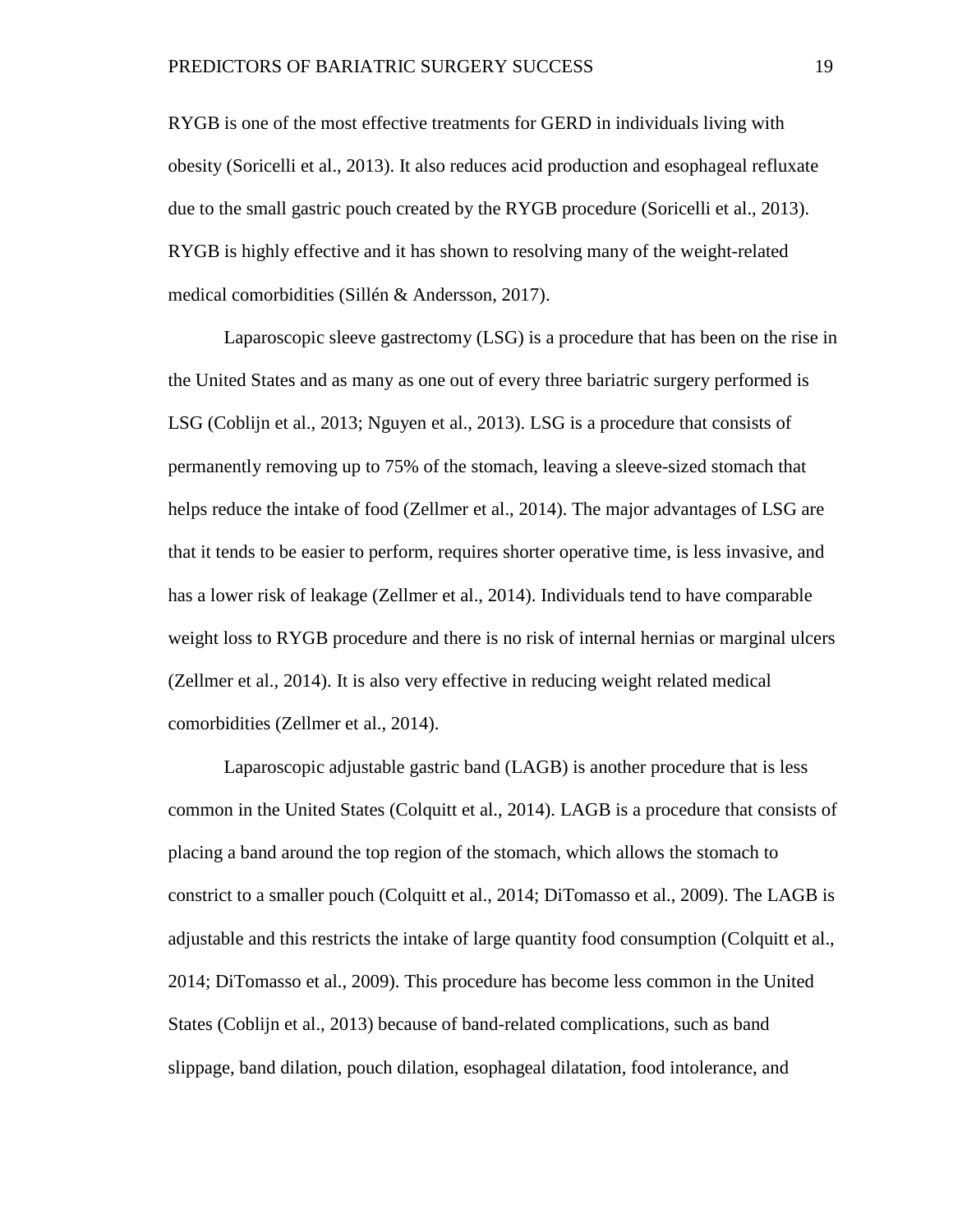gastric necrosis ,which are reported in 15% to 58% of all patients (Coblijn et al., 2013). Patients who underwent LAGB tended to have inadequate amount of weight loss and, in many cases, would regain some of their weight (Coblijn et al., 2013).

# <span id="page-26-0"></span>**Predictors of Successful Long-Term Weight Loss**

As bariatric surgery rates rise, there has been an emphasis at looking at successful predictors of weight loss (Courcoulas et al., 2013; Robinson et al., 2014; Still et al., 2014; Wood et al., 2016). Though the rates of bariatric surgery success are high, up to 30% percent of individuals do not achieve successful weight loss and in some cases, individuals regain all their weight back (Courcoulas et al., 2013; Budak & Thomas, 2009; Robinson et al., 2014). Successful bariatric surgery is measured by  $\geq$  50% EWL within 1 to 2 years postsurgery (Courcoulas et al., 2013; Robinson et al., 2014). Often one of the major predictors of weight loss success is presurgical variables (Robinson et al., 2014; Still et al., 2014; Wood et al., 2016).

# <span id="page-26-1"></span>*Overeating*

Overeating behavior is defined as eating and excessive amount of food, even after hunger is satisfied (O'Donnell & Warren, 2004). Overeating behaviors, which include eating disorders, have been viewed as one of the causes of excessive weight gain in obese individuals (O'Donnell & Warren, 2004; Robinson et al., 2014). However, results are mixed regarding preoperative predictors of weight loss following bariatric surgery (White et al., 2010). Some studies have shown that individuals who had overeating behaviors such as binge eating episodes before getting bariatric surgery had less weight loss within the first 6 months than individuals who did not have any overeating behaviors (Crowley et al., 2011). Research indicates that individuals with preoperative binge eating behavior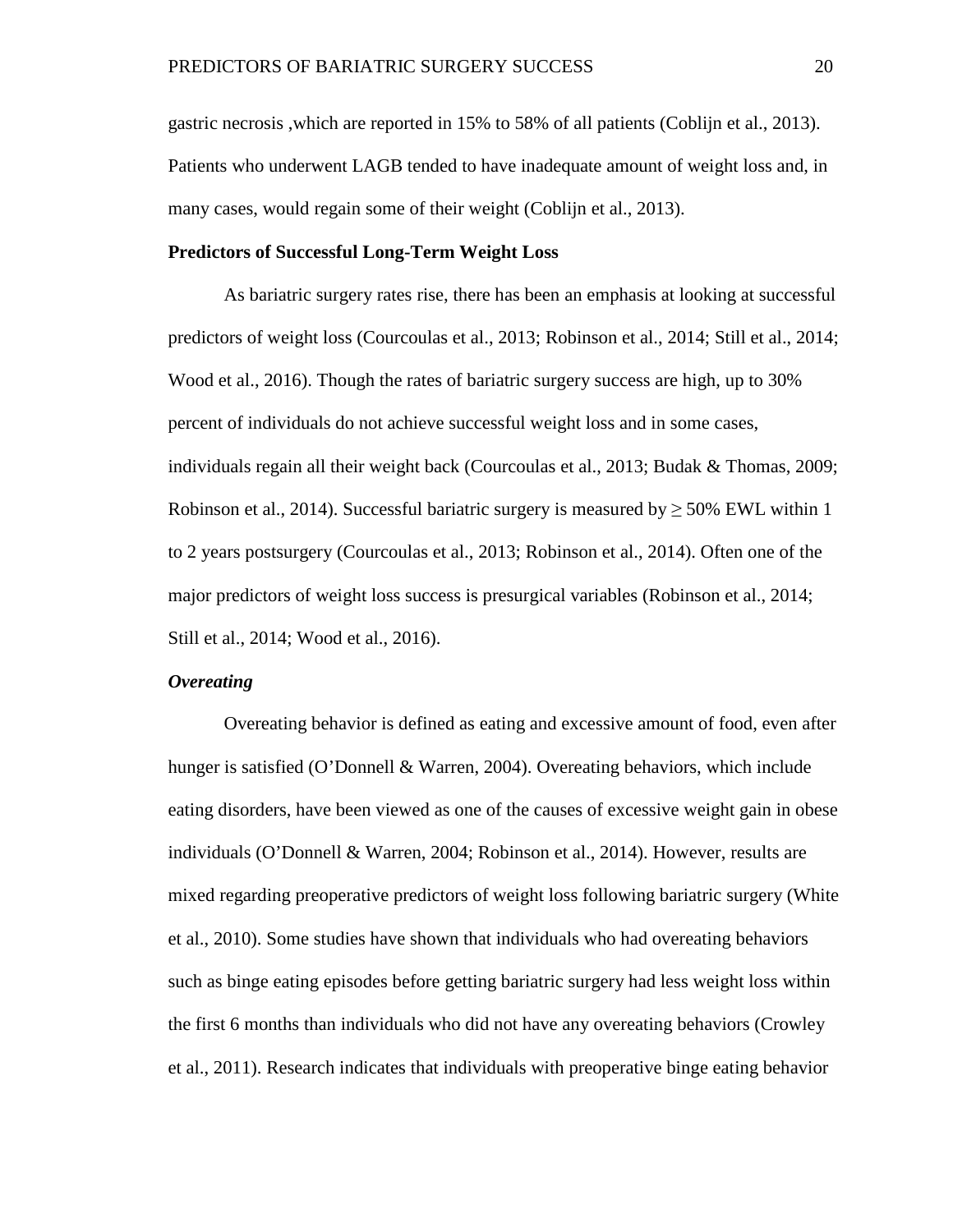had significantly lower overall weight loss in both one and two years follow-ups after surgery compared to individuals with no overeating behaviors (Chao et al., 2016).

However, other studies indicate that preoperative overeating behaviors are unrelated to postoperative weight loss (Ramona et al., 2005; White et al., 2010). Patients who overate preoperatively had similar weight loss to patients who did not have any overeating episodes or behaviors (Ramona et al., 2005; White et al., 2010). The cause of obesity in many of the bariatric population is due to overeating behaviors and that those patients often change their eating habits after getting the surgery (White et al., 2010). Surgery helps reduce the overeating behavior in patients by decreasing the stomach size and causing a restriction of food intake (White et al., 2010).

Though there is conflicting research on overeating behaviors being a beneficial preoperative factor; studies do show that postoperative weight gain is often associated with overeating behaviors after surgery (Colles et al., 2008). Individuals who had overeating behaviors before surgery were most at risk for redeveloping those behaviors postoperative (Colles et al., 2008). Long-term postoperative weight loss maintenance is often dependent on the patients eating behaviors and research has shown that individuals who had higher severity of preoperative overeating behaviors were at risk at relapsing on their diets (Colles et al., 2008).

# <span id="page-27-0"></span>*Craving*

Research has shown that one of the most important factors that contribute to postoperative weight regain is the result of having strong urges of food cravings (Odom et al., 2010). Craving is defined as an intense desire to eat a certain types or specific foods (Budak & Thomas, 2009; O'Donnell & Warren, 2004; Rogers & Smit, 2000).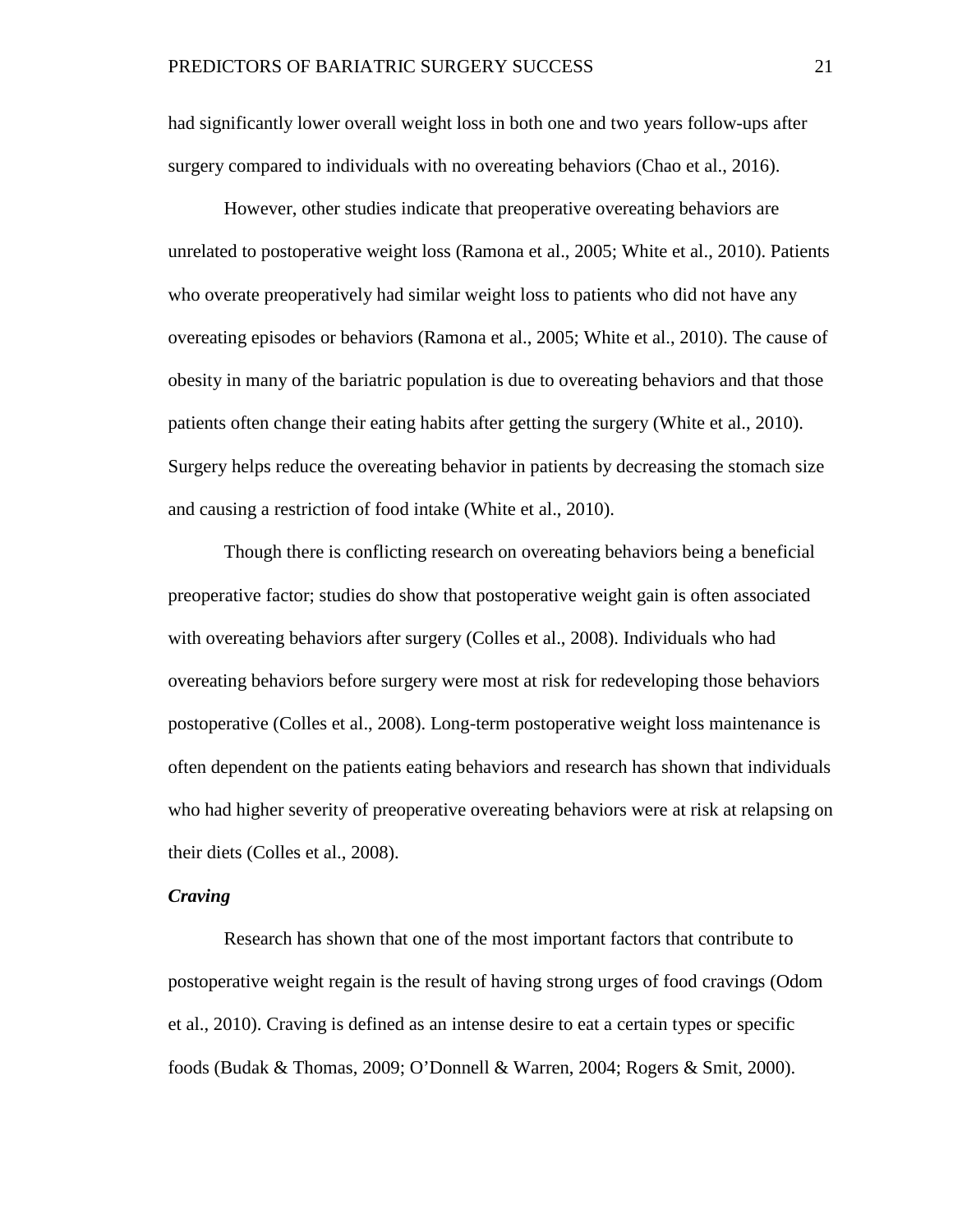Individuals who had higher levels of craving also had higher preoperative BMI (Sudan et al., 2017). Postoperative weight loss maintenance is often depended on an individual's control over food craving (Odom et al., 2010). Bariatric surgery has shown to reduce cravings and consumption of food within the first couple of months after surgery but it does not decrease food cravings to normative levels (Leahey et al., 2012). In some cases, the craving levels and consumption of foods significantly increases, often returning to preoperative levels (Leahey et al., 2012). Individuals who had sweet cravings preoperatively, saw an increase in their craving after 3 months postoperatively (Leahey et al., 2012). Also, bariatric surgery did not reduce any level of cravings when it came to high fat food (Leahey et al., 2012). Individuals who had higher levels of craving along with guilt actually lost less weight 6 months postoperatively than individuals with lower levels of cravings (Crowley et al., 2012). Individuals who had greater reduction of sweets and craving for sweets actually had greater %EWL within the first 3 months of surgery (Leahey et al., 2012). Food craving have been associated with negative weight loss factors such as non-compliance with dietary restrictions and weight loss programs and increase in snacking (Crowley et al. 2012; Sudan et al., 2017).

# <span id="page-28-0"></span>*Social Isolation*

Social isolation negatively impacts the amount of weight an individual can lose (Elfhag & Rössner, 2005). Social isolation is defined as lack of social interaction with other people (O'Donnell & Warren, 2004). In a weight loss study, individuals who attended weight loss programs alone lost significantly less weight compared to individuals who had social support (Wing & Jeffery, 1999). These individuals also had higher dropout rates and significantly lower weight loss maintenance compared to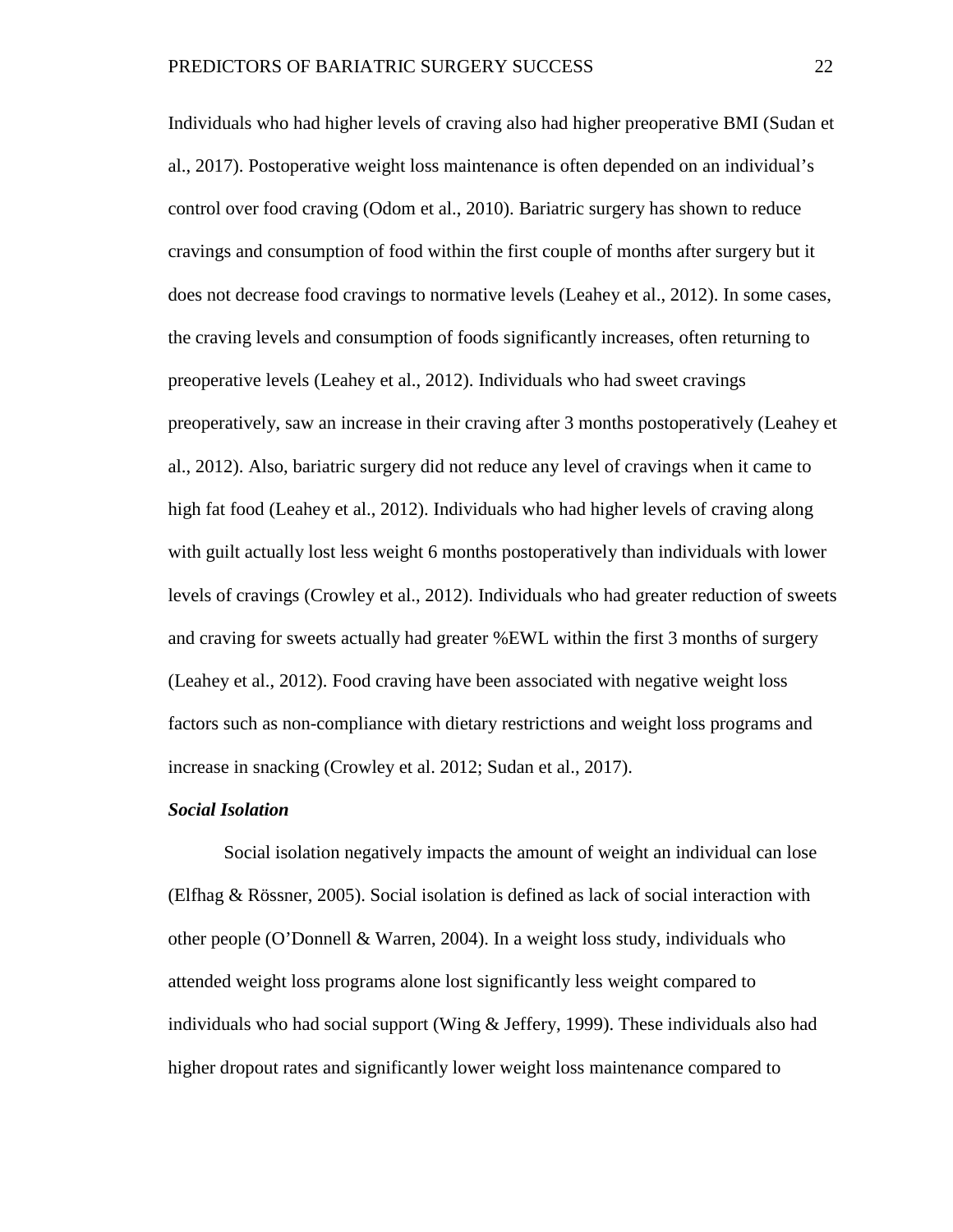individual who had three or more social support members such as friends and family (Wing & Jeffery, 1999). Bariatric patients who lacked social support tended to have higher postoperative psychological complication (Herpertz et al., 2004). Lack of social support also increased the risk of weight relapse in patients (Elfhag  $\&$  Rössner, 2005). Inadequate social support negatively impacts the amount of weight an individual can lose and it can negatively impact the experience of losing weight (Sharman et al., 2017).

On the contrary, meta-analyses have shown that social supports such as family members or support groups are a beneficial factor when it comes to aiding and maintaining weight loss (Livhits et al., 2011; Wedin et al., 2014). A patient being married increases the odds for achieving successful weight loss by as much as 7 times (Wedin et al., 2014). Patients who attended support groups after bariatric surgery were associated with great postoperative weight loss (Livhits et al., 2011). Sharman et al. (2017) study found that the need for social support was much higher within the first year bariatric surgery especially for psychological support. Social support also helps individuals cope with the lifestyle changes and stressors they might face after surgery (Livhits et al., 2011). Overall, social support is an important factor in the success of bariatric surgery (Livhits et al., 2011; Wedin et al., 2014; Wing & Jeffery, 1999).

# <span id="page-29-0"></span>*Affective Disturbance*

Research shows that affective disturbances have an impact on weight loss (Elfhag & Rössner, 2005; Gariepy et al., 2010; Lasikiewicz et al., 2013; Pratt & Brody, 2014). Affective disturbances are defined as mood issues, such as depression, anxiety, and stress (O'Donnell & Warren, 2004). Affective disturbances are common among individuals who are obese (Elfhag & Rössner, 2005; Gariepy et al., 2010; Lasikiewicz et al., 2013;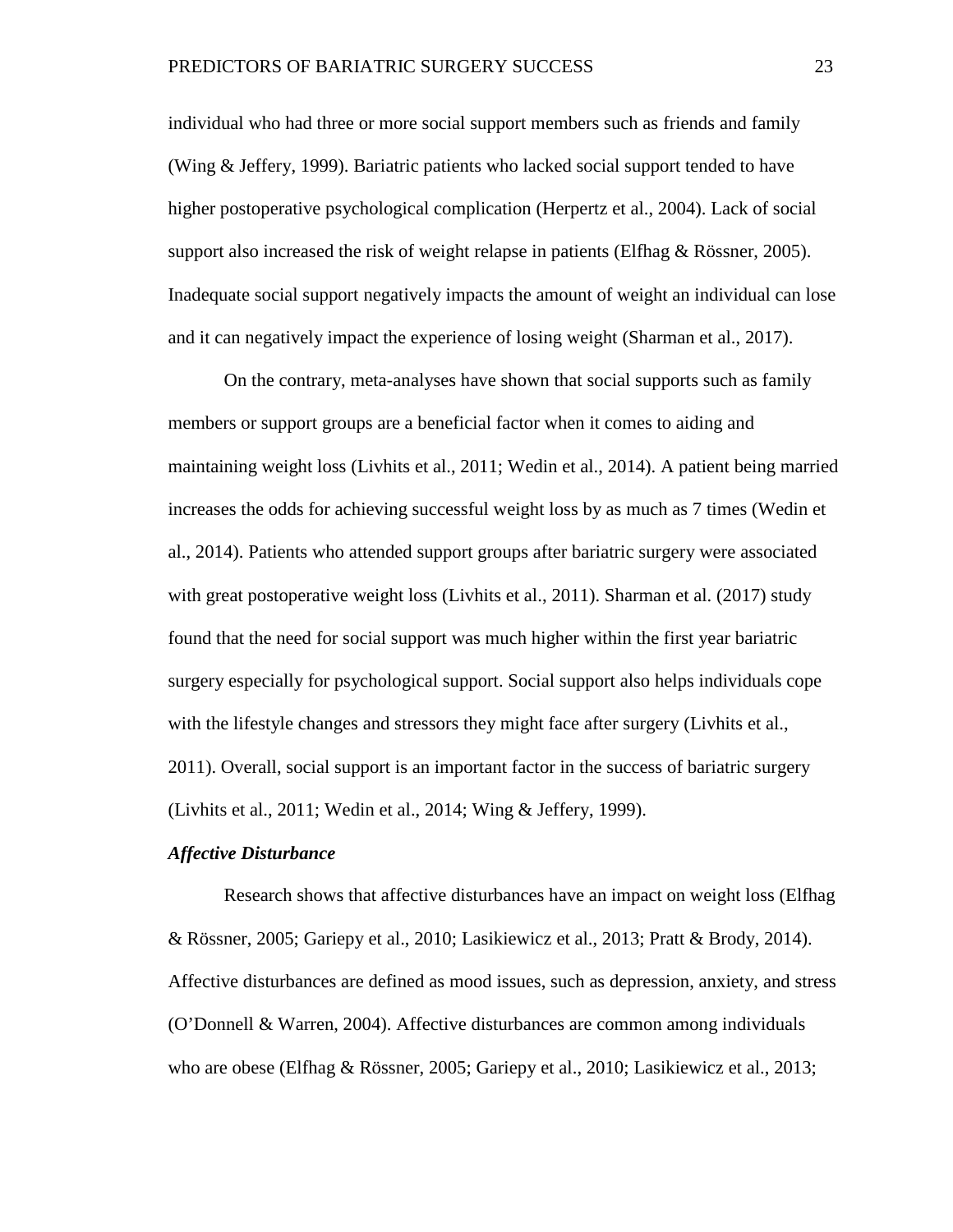Pratt & Brody, 2014). Affective disturbances are negatively associated with long-term weight loss maintenances (Elfhag & Rössner, 2005). Studies indicate that bariatric surgery patients who had either depression and/or anxiety lost significantly less weight compared to individuals who had no affective disturbances (Legenbauer et al., 2009; de Zwaanet al., 2011). Stress is viewed as a risk factor for weight regain especially in individuals who had a history maladaptive overeating behaviors (Elfhag & Rössner, 2005). The higher severity of stress an individual has, the higher the risk of them relapsing on their diet (Elfhag & Rössner, 2005).

However, other studies report that affective disturbances as a positive predictor of weight loss in bariatric surgery patients (Herpertz et al., 2004; Gerbrand et al., 2005).

Higher levels of preoperative affective disturbances have been viewed as a positive factor in long-term weight loss maintenance (Herpertz et al., 2004; Odom et al., 2010). Odom et al. (2010) study found that patients with higher scores on the Beck Depression Inventory were associated with lesser risk of significant postoperative weight regain. Herpertz et al. (2004) study on the other hand found that higher levels of preoperative stress actually positively predicted weight loss at postoperative follow-ups (Herpertz et al., 2004). However, postoperative affective disturbances have shown to negatively affect the rate of weight loss in patients (Legenbauer et al., 2009). Individuals who had preoperative affective disturbances were at a higher risk of redeveloping postoperative affective disturbances and elevated risk of not achieving successful weight loss (Legenbaue et al., 2009; de Zwaanet al., 2011).

# <span id="page-30-0"></span>*Preoperative weight loss*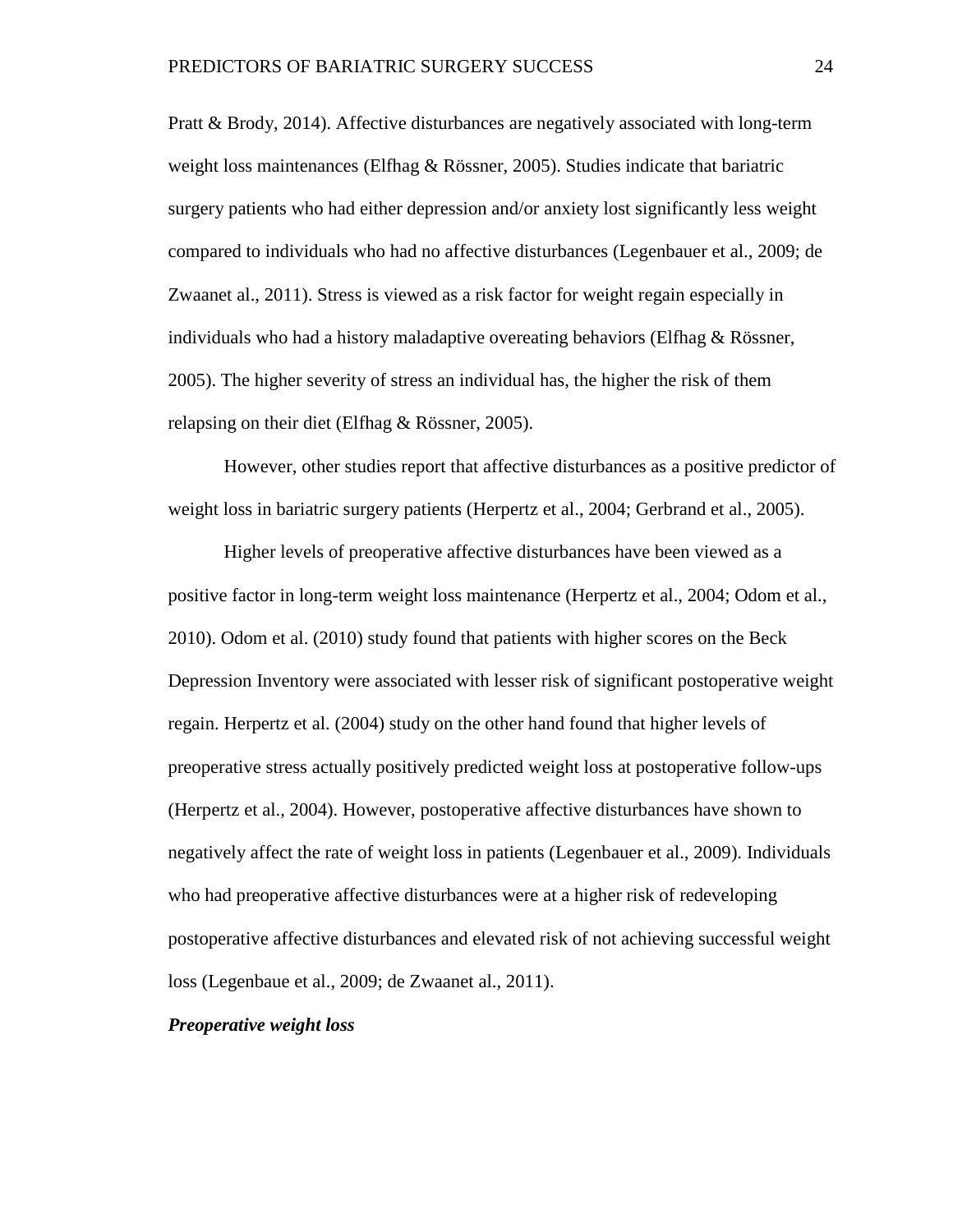Research is relatively inconclusive regarding the benefits of preoperative weight loss as being a predictor of postoperative weight loss success (Livhit et al., 2012). Prior to getting surgery, patients are often recommended to lose an average of 5-10% of their weight as part of the requirement to getting surgery, though often times patient do not lose much weight or any weight at all (Ali et al., 2007). The main purpose of losing that percentage of weight is to help reduce any complications during surgery (Ali et al., 2007). Patients who lost more than 5% of their preoperative weight had significantly shorter surgery time compared to patients who did not lose any preoperative weight (Alvarado et al., 2005). Patient with preoperative weight loss had greater weight loss 1 year postsurgery (Alvarado et al., 2005). Some meta-analyses have shown that individuals who lost at least 10% of their excessive body weight before their bariatric surgery were two times more likely losing 70% of their excessive body weight postsurgery (Wimmelmann et al.,, 2014).

However, some research studies indicate that preoperative weight loss does not affect the amount of weight a patient can lose postoperatively (Lavhits et al., 2012). Those studies found no correction between preoperative weight loss and postoperative weight loss (Lavhits et al., 2012). Kadeli et al. (2012) research found that preoperative weight loss did not have any influence in the rate of weight loss and that individuals lost the same percentage of initial body weight no matter what weight they started with.

Other studies found preoperative weight loss as a negative association with postoperative weight loss (Limbach et al., 2014; Pekkarinen et al., 2016). In those studies, patients who lost a large percentage of preoperative weight lost less weight than predicted in the first two years after surgery (Limbach et al. 2014; Pekkarinen et al.,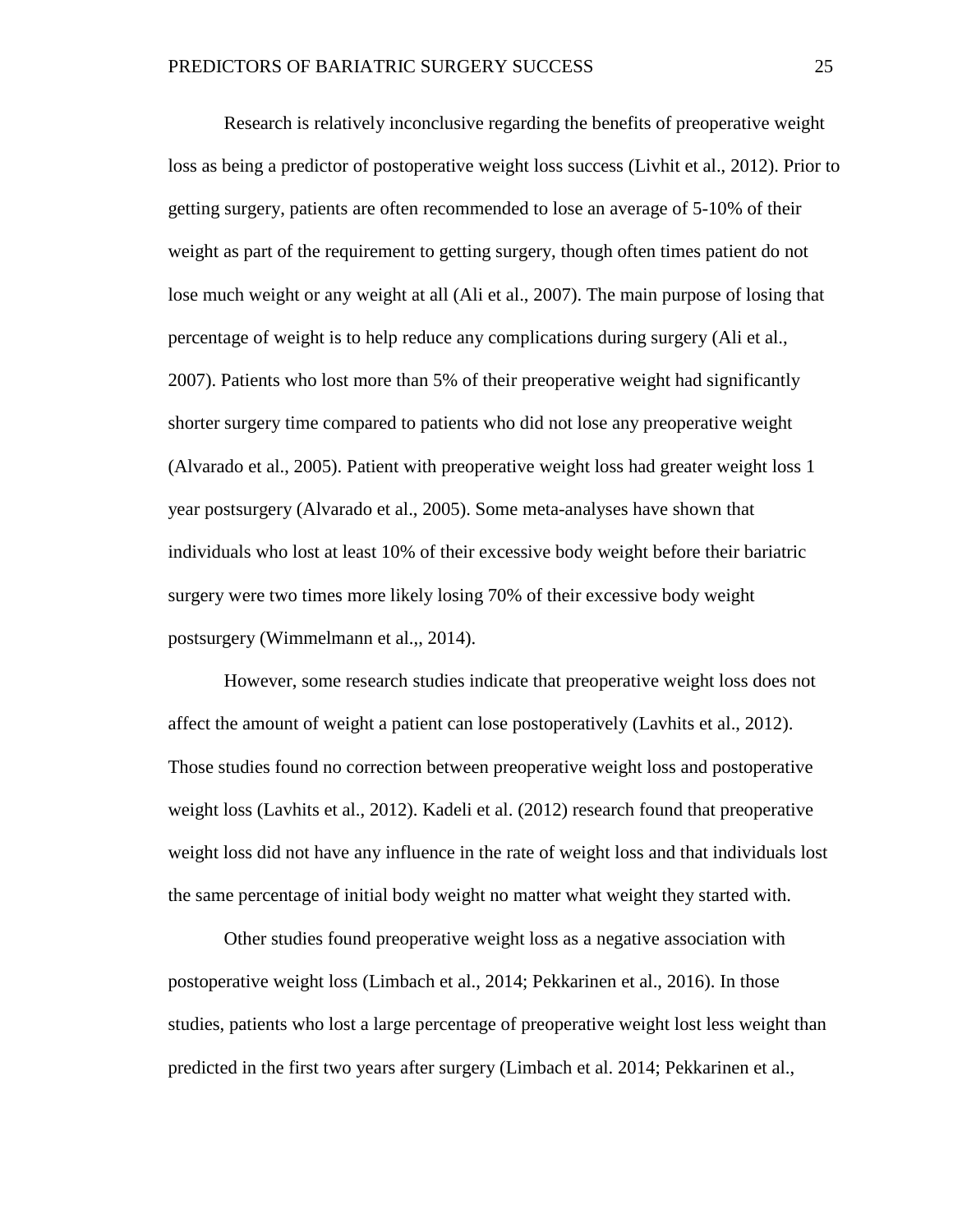2016). Though research literature has been mixed about the benefits of preoperative weight loss as a predictor of postoperative weight loss success, current literature agrees the safety benefit of losing weight before surgery (Ali et al., 2007; Alvarado et al., 2005; Livhit et al., 2012).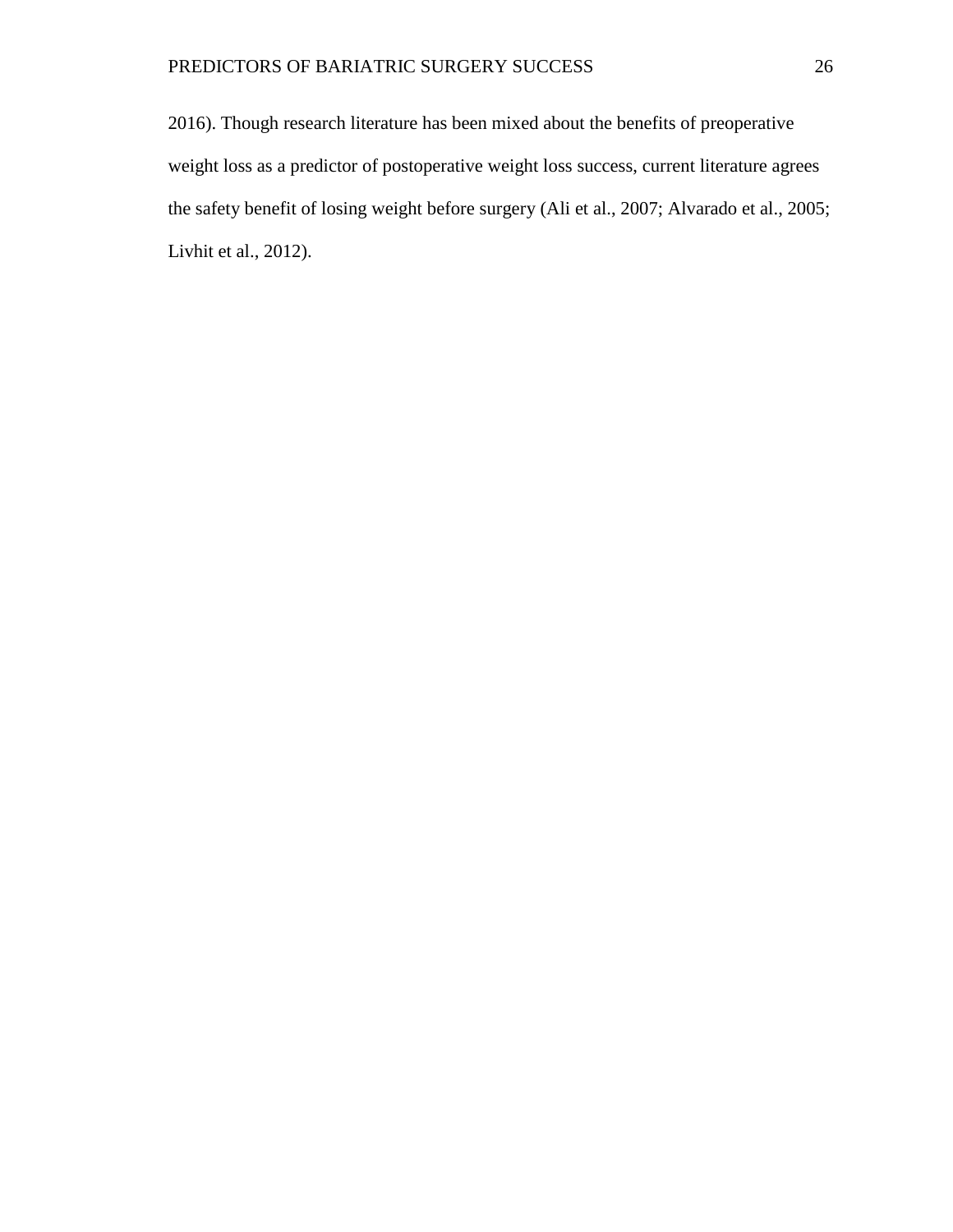# **Chapter 3: Method**

<span id="page-33-0"></span>This secondary analysis examined the relationship between preoperative factors and postoperative weight loss in 144 patients who underwent bariatric surgery from January 2012 – June 2019. The primary outcome criterion was excessive weight loss 6 months postsurgery. Preoperative factors evaluated were overeating, craving, social isolation, affect disturbance, and preoperative weight loss. This study controlled for age, gender/sex, surgical BMI, and type of surgery.

## <span id="page-33-1"></span>**Participants**

Subjects were patients who underwent Bariatric Surgery at a medical center in New York City. The medical center provided the archival data of 144 bariatric surgery patients. Demographic information extracted consisted of age, gender/sex, employment status, education level, and clinical parameters, such as medical and psychiatric history.

# <span id="page-33-2"></span> *Inclusion Criteria*

The subjects were individuals who, at the time of surgery, were at least 18 years of age and had at least a fourth-grade reading level. All subjects also needed to have passed the presurgical evaluation and have a valid Overeating Questionnaire in order to receive bariatric surgery. The subjects had to have followed up with their medical appointments for least 6 months plus or minus 1 month postsurgery in order to be included in the data set.

# <span id="page-33-3"></span>*Exclusion Criteria*

Those individuals below 18 years of age, who had less than a fourth-grade reading level, were not deemed appropriate for surgery per the presurgical screening evaluation,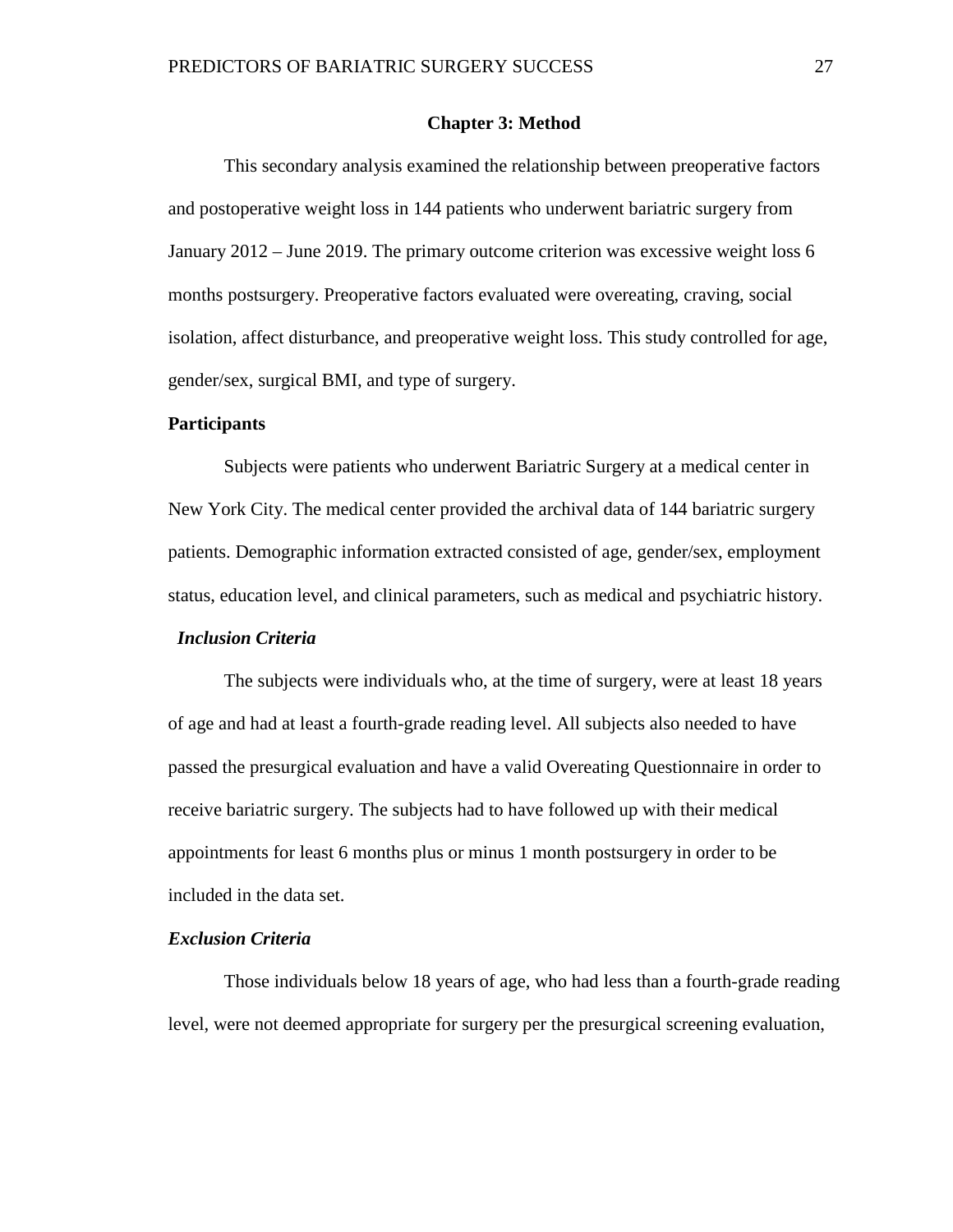or who did not follow up for their medical appointments for at least 6 months plus or minus 1 month postsurgery were excluded from the study.

# <span id="page-34-0"></span>**Measures**

The de-identified data were extracted from medical charts, evaluation reports, and self-report questionnaires.

# <span id="page-34-1"></span>*Demographics*

The following data were collected: patient age, weight and BMI at the time of the surgery, 6-month postoperative weight (plus or minus one month), total weight loss (TWL), type of bariatric surgery, gender/sex, and psychiatric and medical comorbidities.

**Percentage of Excessive Weight Loss (%EWL)** is a metric for measuring weight loss in patients. It's calculated by dividing the patient's weight loss by their ideal body weight. The ideal body weight is obtained from the Metropolitan Life Insurance Table (1983), which calculates the patient's ideal weight by their gender, height, and frame (Montero et al., 2011). The %EWL was calculated by the physician and collected from the medical charts.

# <span id="page-34-2"></span>*Overeating Questionnaire*

The Overeating Questionnaire (OQ) is an 80-item self-report questionnaire that measures key habits, thoughts, and attitudes related to obesity (O'Donnell & Warren, 2004; Lent & Swencionis, 2012). It takes 20 minutes to complete and is written at a fourth-grade reading level. It was normed on a nationally represented sample of 1,788 individuals ages 9 to 98. The internal consistency median of the OQ is estimated to be .82 and its test-retest reliability to be a median of .88.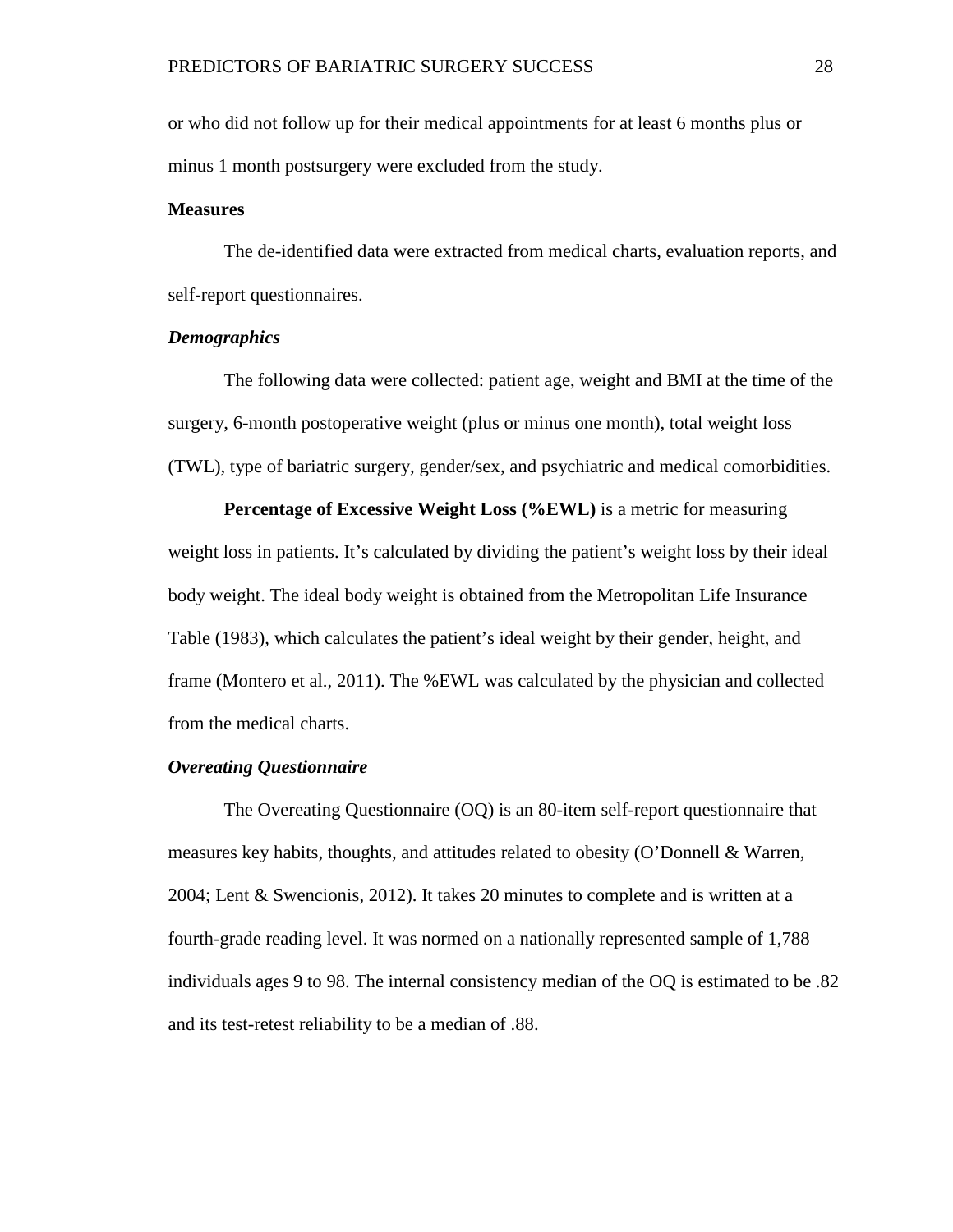*Overeating* is measured by eight questions that assess an individual's continued eating even after the need of hunger is satisfied. The internal consistency is .80, with a test-retest reliability of .64. A low T score  $(\leq 40)$  indicates an individual's behavioral resources will help them maintain a healthy body weight. It can also indicate that an individual is not fully aware of their overeating habits. A high T score ( $\geq 60$ ) indicates that an individual has overeating behaviors and is aware of it. A very high score ( $\geq 70$ ) indicates that an individual has severe overeating behaviors.

*Craving* is measured by six questions that assess an individual's desire to consume certain types of foods. The internal consistency is .82, with a test-retest reliability of .93. A low T score  $(\leq 40)$  indicates an individual may be relatively invulnerable to having any desire for food. A high T score ( $\geq 60$ ) indicates a high desire for specific types of food. A very high score  $(\geq 70)$  indicates a strong desire for specific types of food.

*Affective disturbance* is measured by eight questions that assess the presence of depression, anxiety, and stress. The internal consistency is .87, with a test-retest reliability of .89. A low T score  $(\leq 40)$  indicates relatively no emotional turmoil.. A high T score  $(\geq 60)$  indicates emotional disturbances and that the individual's coping resources are occupied with problems other than diet and weight. A very high score  $(\geq 70)$  indicates severe emotional disturbances.

*Social isolation* is measured by eight questions that assess lack of social resources and interactions with other people. The internal consistency is .87 with a test-retest reliability of .88. A low T score  $(\leq 40)$  indicates an individual likely has social resources and a network of people they could enlist in weight loss maintenance efforts. A high T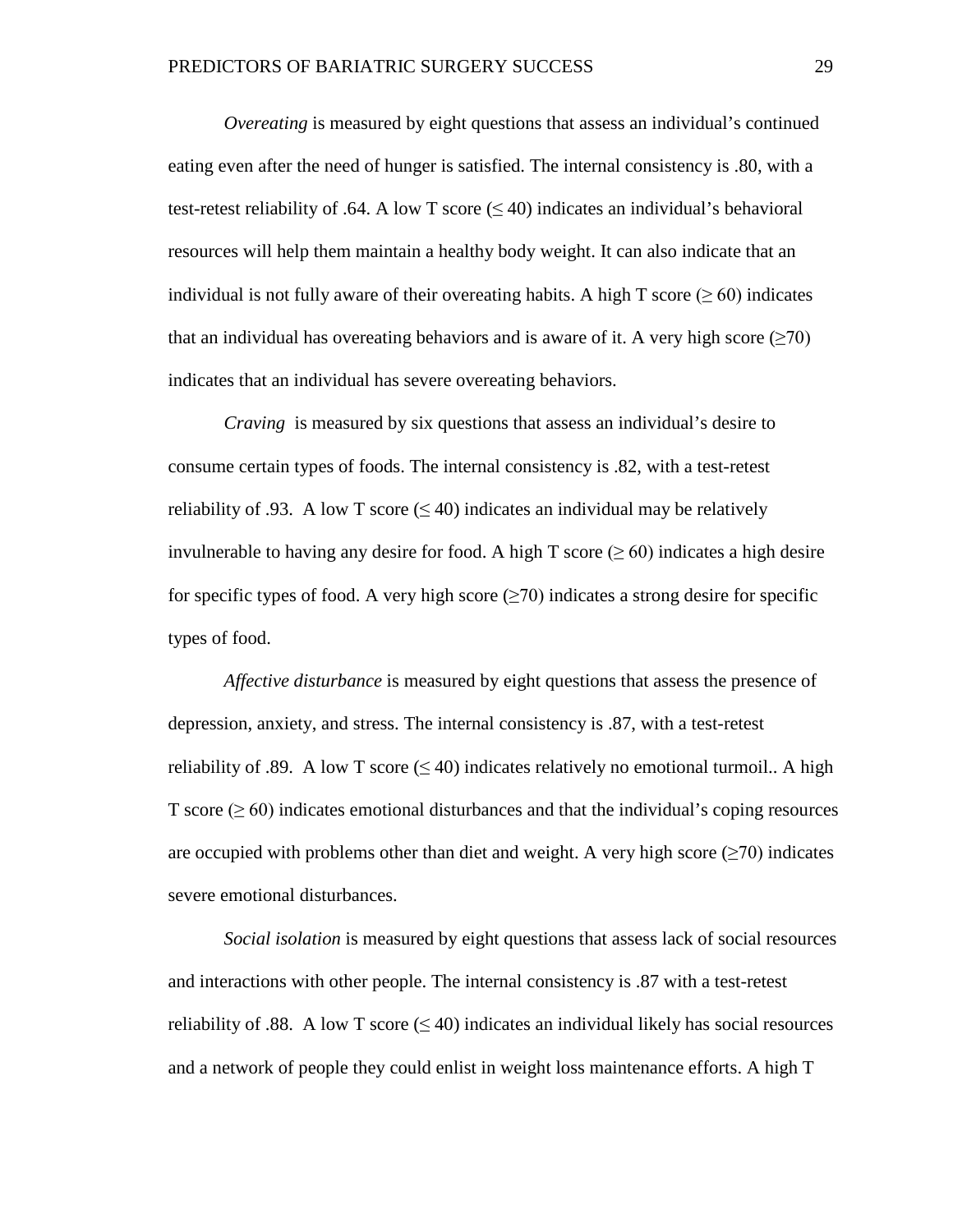score ( $\geq 60$ ) indicates a lack of social resources and interactions with others. A very high score  $(\geq 70)$  indicates a severe lack of social resources and interactions with others.

### **Procedures**

Existing data were analyzed from participants in a larger study. The present study received an Institutional Review Board exempt determination prior to data collection and analysis. Presurgical and postsurgical data were extracted from the larger study's data set. All of the data collected was already de-identified and was in Excel format. No protected health information was included in the data set. The data were screened for inclusion and exclusion criteria, then were entered into this study's database. All de-identified data were entered into both an Excel spreadsheet and SPSS.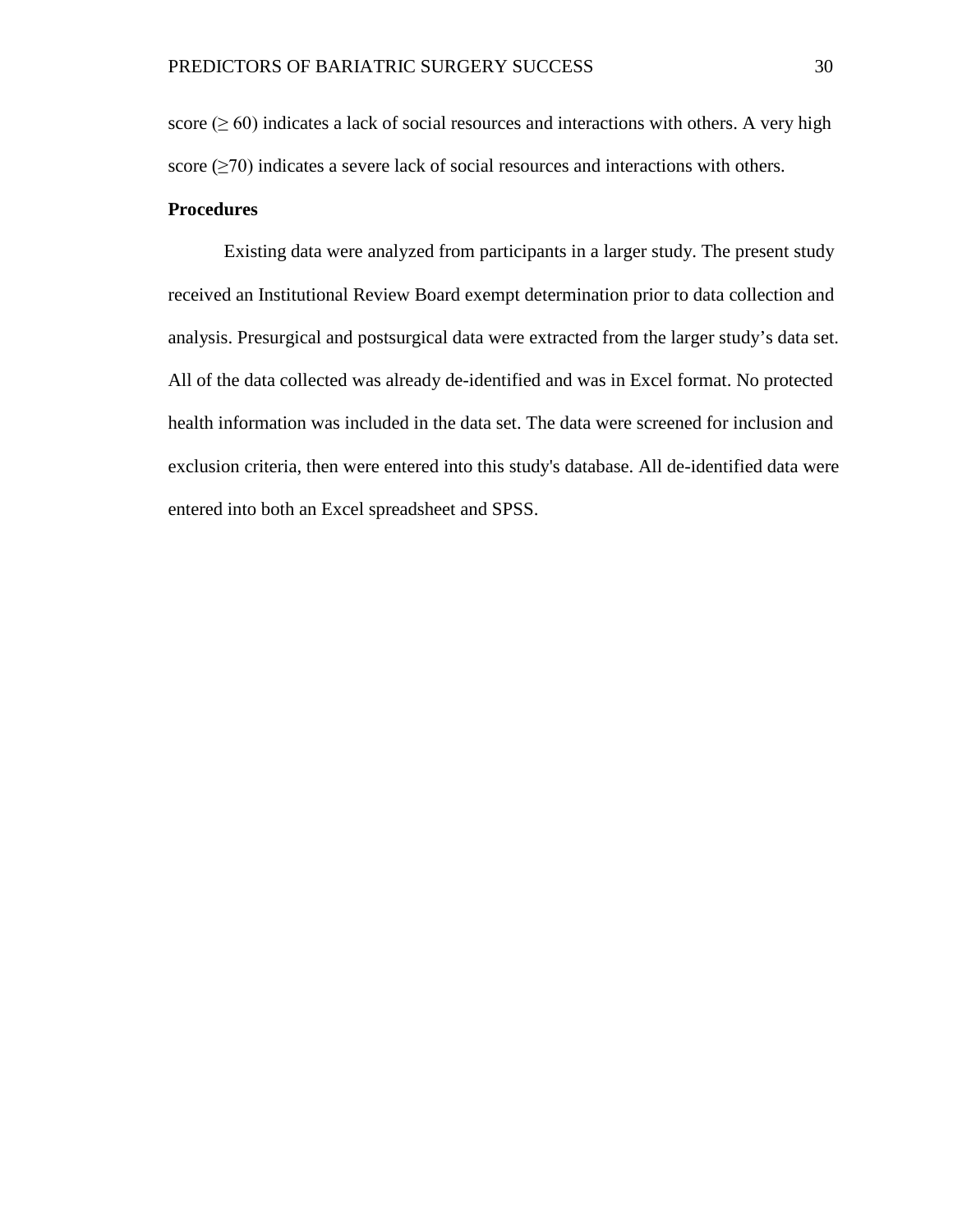#### **Chapter 4: Results**

#### **Statistical Analysis**

Statistical analyses were conducted to examine whether overeating behaviors, craving, social isolation, affective disturbance, and preoperative weight loss are predictive of postsurgery excessive weight loss at 6 months postsurgery. The variables of interest were analyzed using SPSS 24.0. The power analysis was for a multiple regression with five predictors. In this analysis, the effect size was set at 0.15, which is considered a medium effect size for a multiple regression (Cohen, 1988, 1992), the significance level was set at 0.05, and the power level was set at 0.80, which is for the conventional standards (Cohen 1988, 1992). This determined that 114 subjects were needed to perform the multiple regression analysis for this study.

#### **Demographics and Clinical Characteristics of Study Participants**

The 144 subjects consisted of 106 females and 38 males, with a mean age of 42 and an age range of 19 to 66. The mean height of the sample was 65 inches, with a range from 57 to 77 inches. The weight of the sample ranged from 192 pounds to 478 pounds, with a mean BMI of 46 and an BMI range of 35.2 to 72.6. Participants self-identified as 2.8% Asian or Pacific Islander, 20.1% Black or African American, 20.1% Hispanic, and 57% White or Caucasian. Demographic and physical characteristics and are shown in Tables 1, 2, 3, and 4.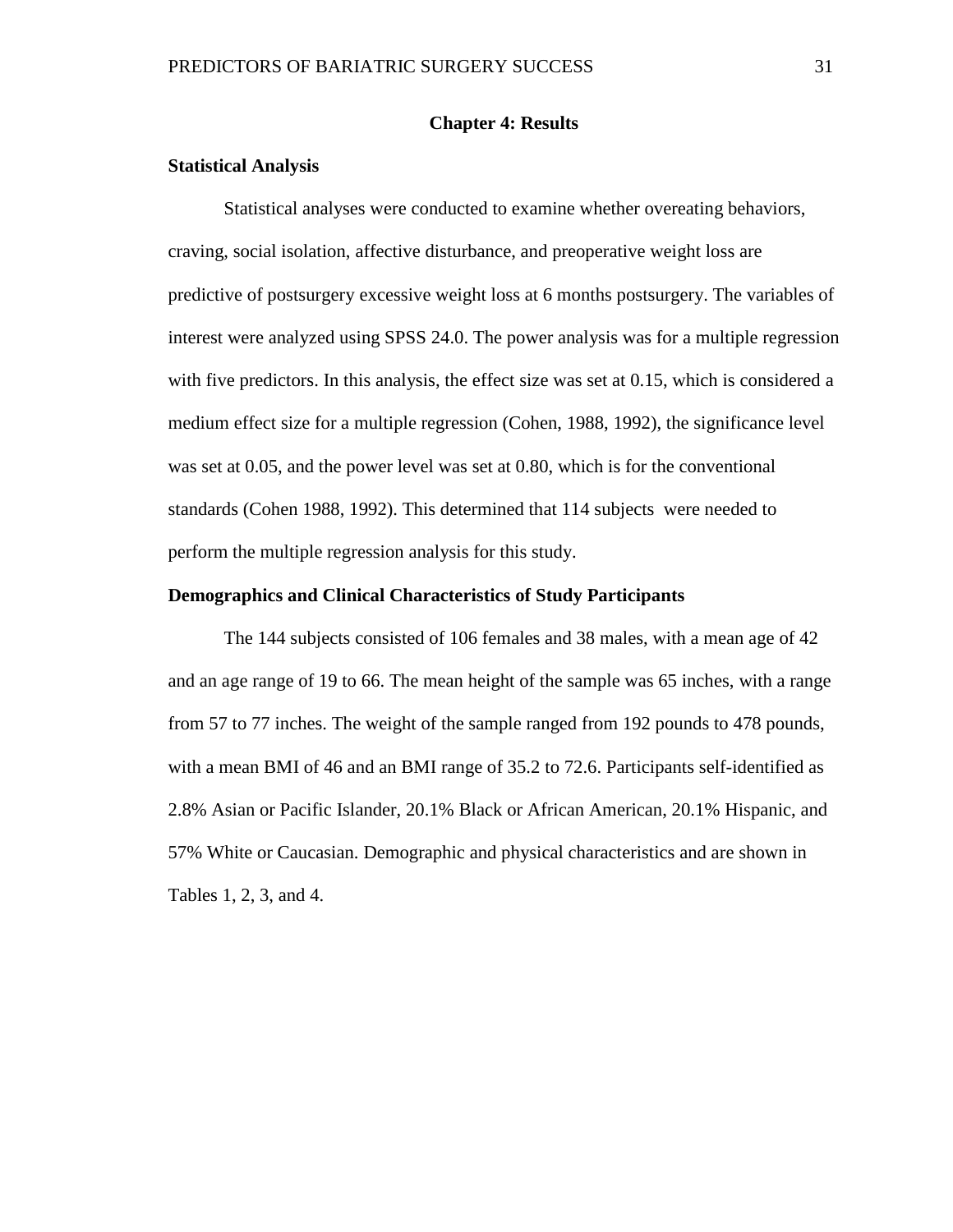*Gender of Subjects*

| Gender | $\boldsymbol{n}$ | $\%$  |
|--------|------------------|-------|
| Female | 106              | 73.6  |
| Male   | 38               | 26.4  |
| Total  | 144              | 100.0 |

# **Table 2**

## *Race/Ethnicity of Subjects*

| Race/Ethnicity         | $\boldsymbol{n}$ | $\%$  |
|------------------------|------------------|-------|
| Asian/Pacific Islander | $\overline{4}$   | 2.8   |
| Black/African American | 29               | 20.1  |
| Hispanic               | 29               | 20.1  |
| White/Caucasian        | 82               | 57.0  |
| Total                  | 144              | 100.0 |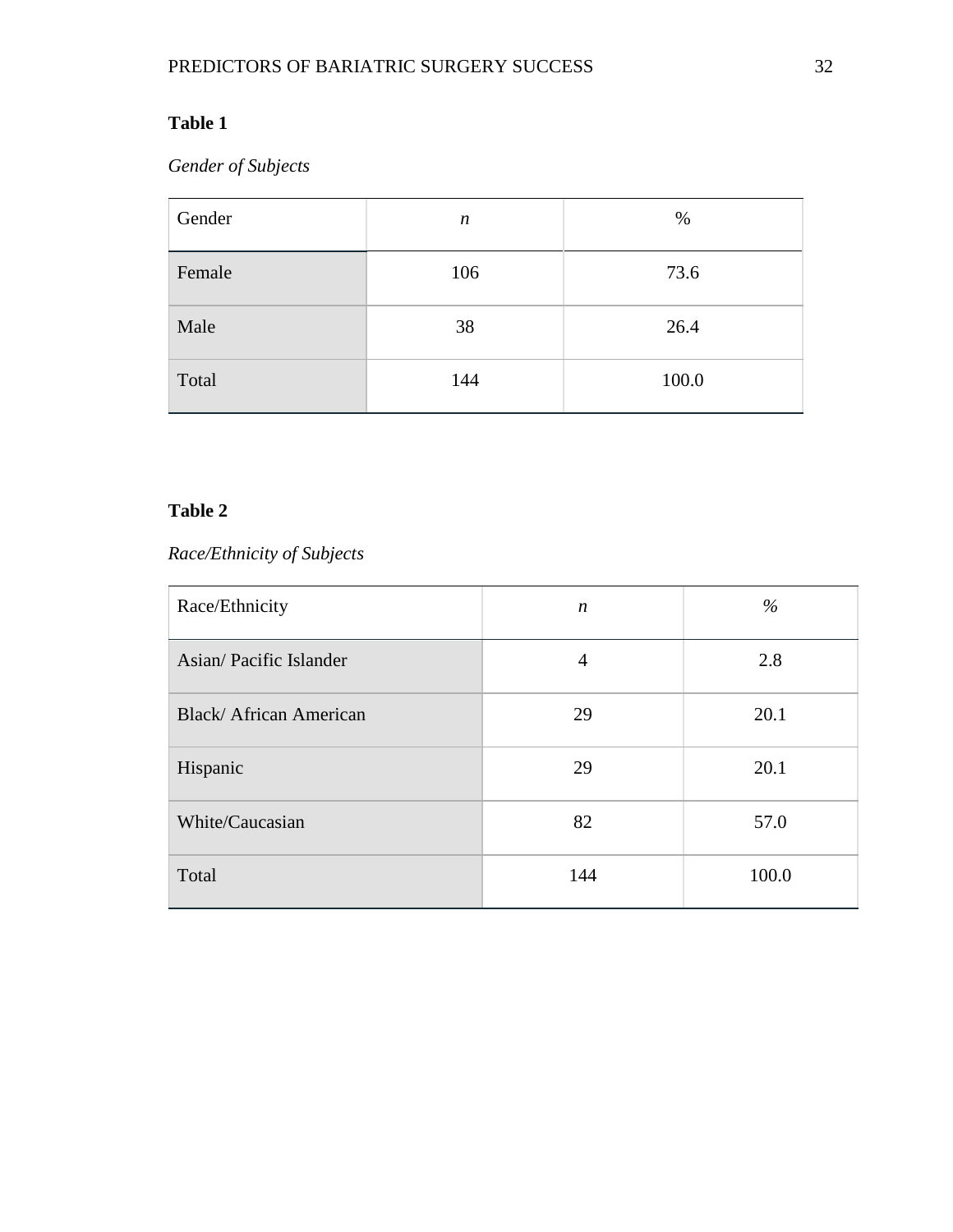## *Baseline Characteristics of Subjects*

| Baseline characteristic | Minimum | Maximum | Mean   |
|-------------------------|---------|---------|--------|
| Age                     | 19      | 66      | 42.62  |
| Height in inches        | 57.0    | 77.0    | 65.4   |
| Weight in pounds        | 192.0   | 478.0   | 283.37 |
| Body mass index         | 35.2    | 72.6    | 46.46  |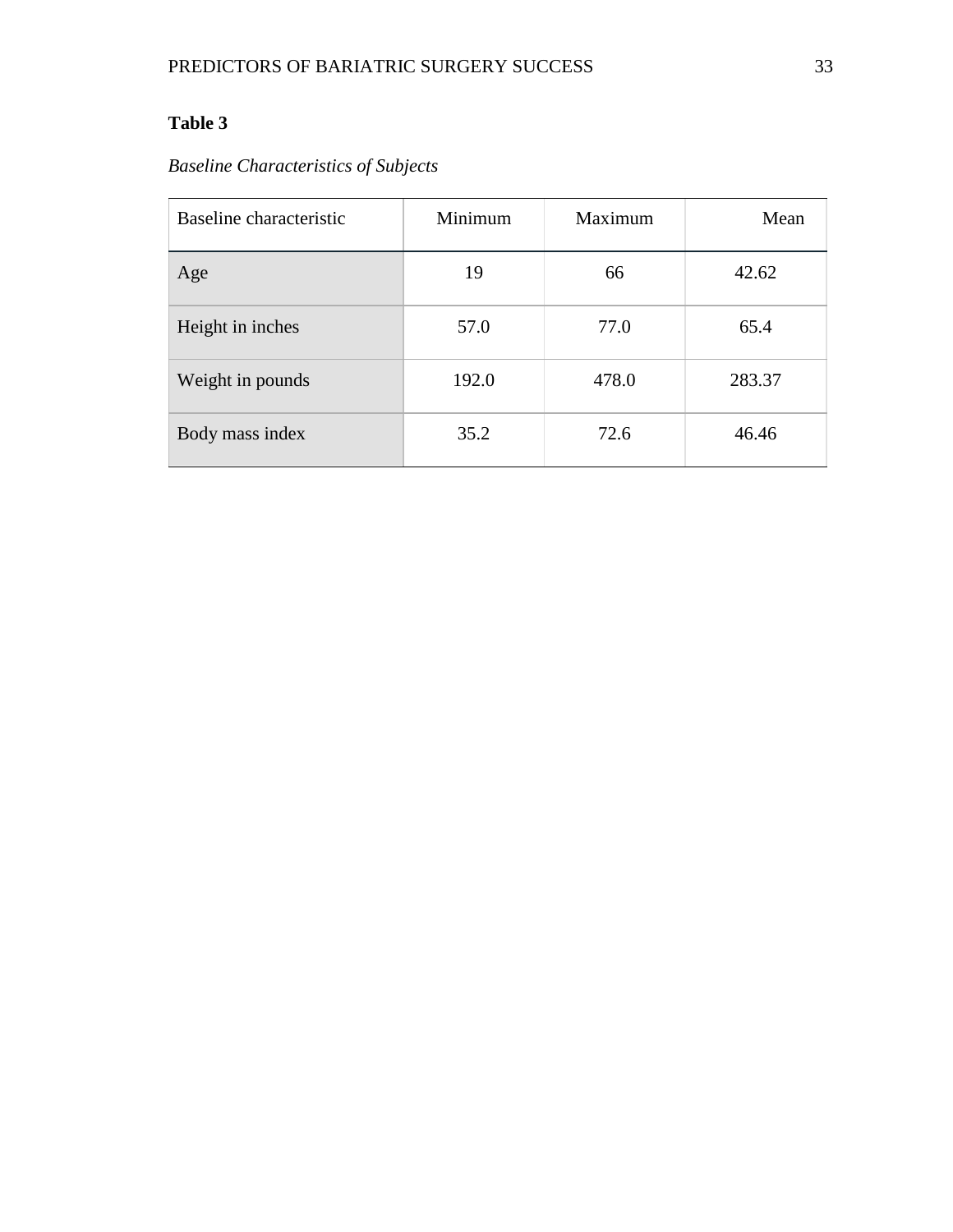### *Comorbidities of Subjects at Baseline*

| Comorbidity          | $\boldsymbol{n}$ | $\%$ |
|----------------------|------------------|------|
| Sleep apnea          | 87               | 60.4 |
| Type 1 diabetes      | 6                | 4.2  |
| Type 2 diabetes      | 19               | 13.2 |
| Gastric reflux       | 45               | 27.8 |
| Hypertension         | 55               | 38.2 |
| Heart disease        | $\overline{7}$   | 4.9  |
| Hypercholesterolemia | 41               | 28.5 |
| Gall bladder disease | $\overline{7}$   | 4.9  |
| Joint pain           | 37               | 25.7 |
| Leg, back, foot pain | 58               | 40.3 |
| Difficulty walking   | 13               | 9.0  |
| Difficulty bending   | 24               | 16.7 |

Three different types of bariatric surgeries were performed: 62.5% laparoscopic sleeve gastrectomy, 32.6% laparoscopic Roux-en-Y gastric bypass, and 4.9% laparoscopic adjustable gastric banding. The types of surgery for the sample are shown in table 5.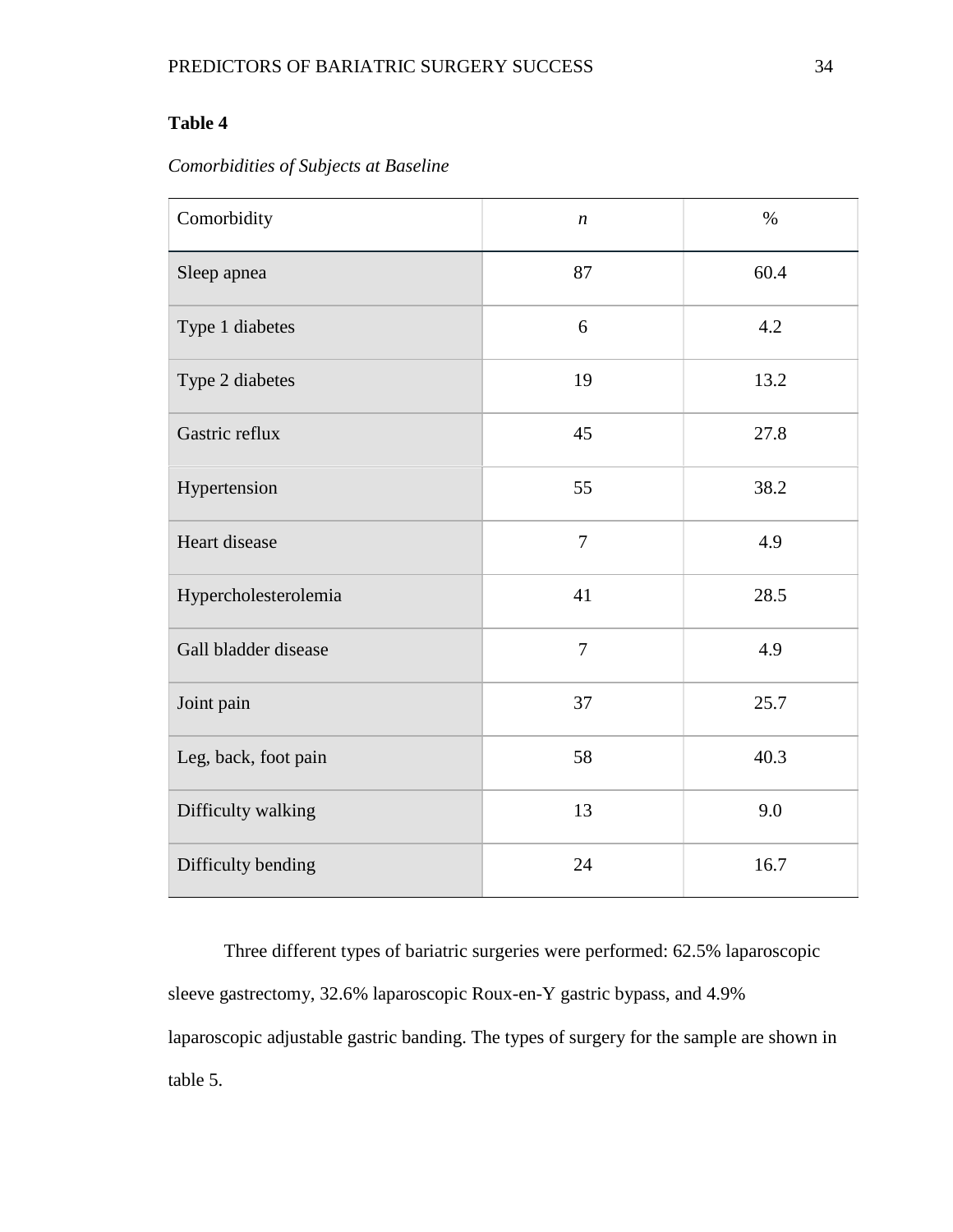#### *Bariatric Surgical Procedures*

| Type of Procedure               | $\boldsymbol{n}$ | $\%$  |
|---------------------------------|------------------|-------|
| Laparoscopic Roux-en-Y gastric  | 47               | 32.6  |
| bypass                          |                  |       |
| Laparoscopic sleeve gastrectomy | 90               | 62.5  |
| Laparoscopic adjustable gastric | 7                | 4.9   |
| banding                         |                  |       |
| Total                           | 144              | 100.0 |

The findings indicated that 33% of the sample gained weight since the time of their preoperative psychological evaluation to the date of surgery, 21% remained weight stable, and 46% lost weight before their bariatric surgery, with a mean of 0.43% weight loss. The total weight loss 6 months postsurgery was widely distributed, from 13 pounds to 120 pounds loss, with individual weights ranging from 146.1 to 360.6 pounds 6 months postsurgery. The excess weight loss percentage 6 months postsurgery mean was 49%, with the range from 13% to 88%. The analysis indicated a valid sample of 140. The descriptive statistics are in table 6.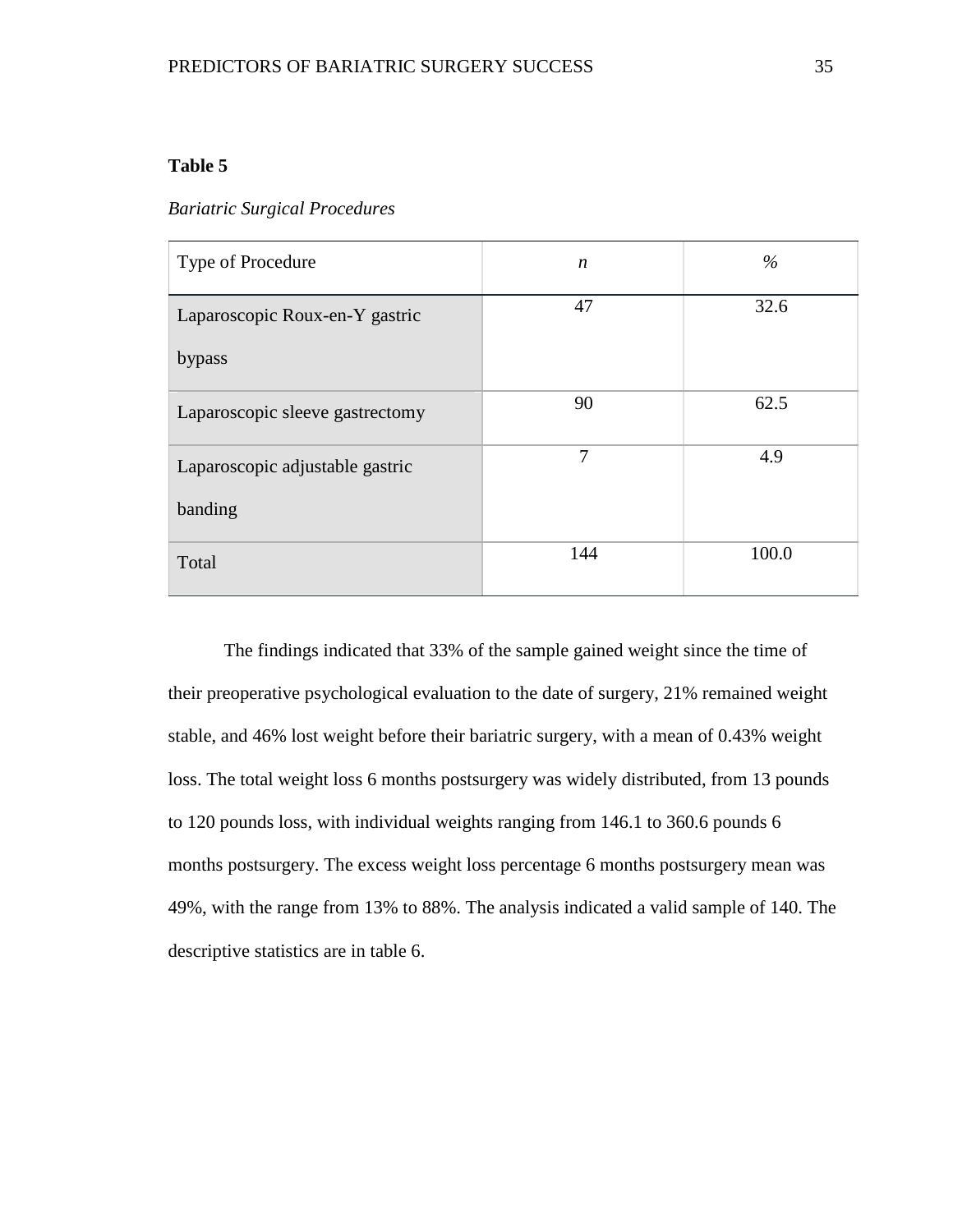## *Weight Loss and Overeating Scale Scores*

|                                    | $\boldsymbol{n}$ | Minimum | Maximum | Mean   | SD    |
|------------------------------------|------------------|---------|---------|--------|-------|
| Percentage of weight loss before   | 144              | $-8.50$ | 12.50   | 0.43   | 3.09  |
| surgery                            |                  |         |         |        |       |
| Overeating score                   | 144              | 31      | 77      | 51.96  | 9.98  |
| Craving score                      | 144              | 32      | 76      | 49.54  | 9.53  |
| Social isolation score             | 144              | 34      | 80      | 49.30  | 10.19 |
| Affective disturbance score        | 144              | 34      | 79      | 47.34  | 9.03  |
| Weight 6 months postsurgery in     | 144              | 146.10  | 360.60  | 210.93 | 41.51 |
| pounds                             |                  |         |         |        |       |
| Body mass index 6 months           | 144              | 24.8    | 53.1    | 34.56  | 5.49  |
| postsurgery                        |                  |         |         |        |       |
| Total weight loss in pounds        | 144              | 13.00   | 120.00  | 70.75  | 20.46 |
| Percentage of excess weight loss 6 | 140              | 15.0    | 88.0    | 49.45  | 13.91 |
| months postsurgery                 |                  |         |         |        |       |
| Valid $n$ (listwise)               | 140              |         |         |        |       |

The T scores for overeating, craving, social isolation, and affect disturbance were elevated, as shown in Tables 7, 8, 9 and 10.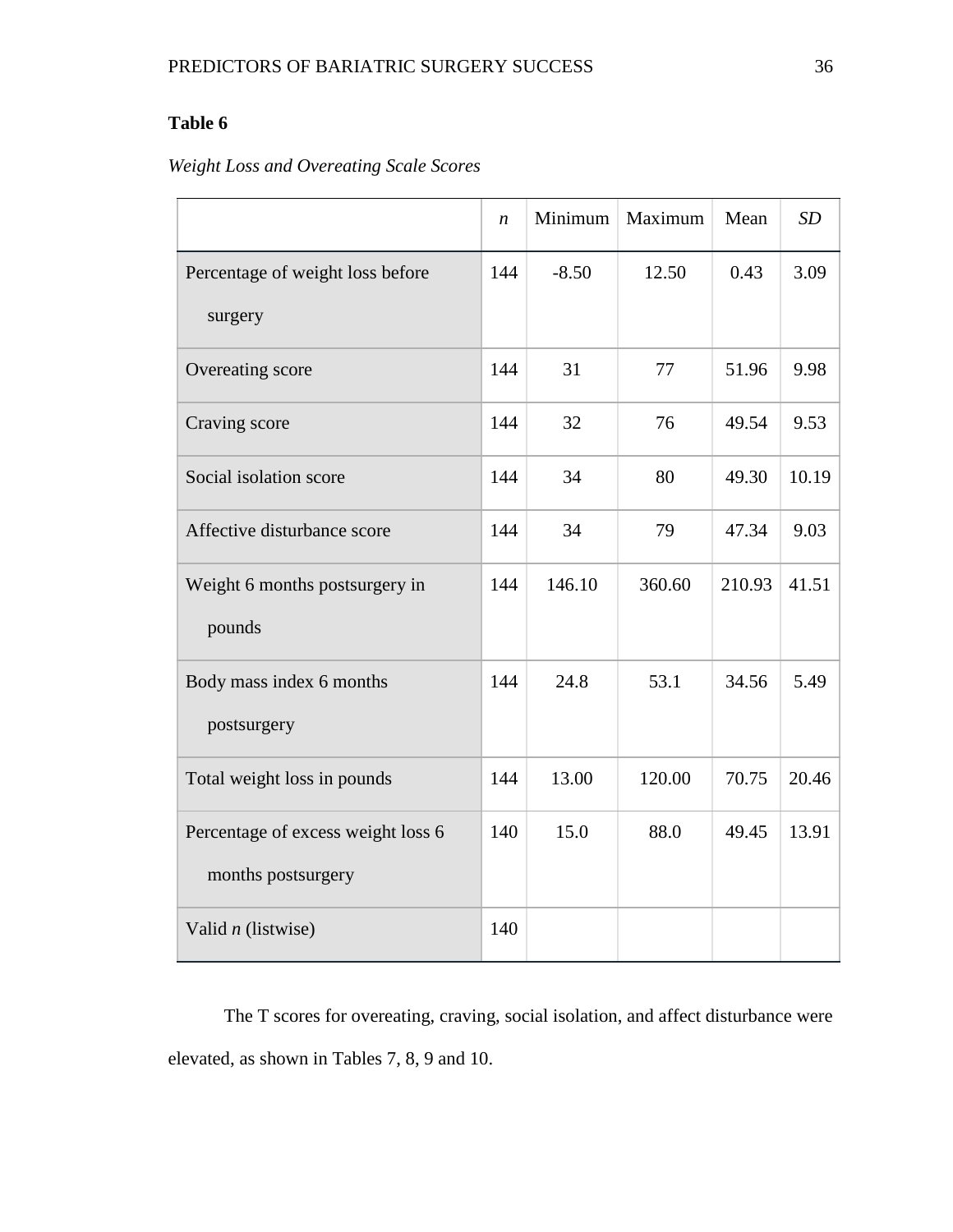# *Overeating T Score Increase*

| Overeating T score |       |                  |         |              |
|--------------------|-------|------------------|---------|--------------|
| increase           |       | $\boldsymbol{n}$ | Valid % | Cumulative % |
| Valid              | .00   | 114              | 79.2    | 79.2         |
|                    | 1.00  | 30               | 20.8    | 100.0        |
|                    | Total | 144              | 100.0   |              |

### **Table 8**

### *Craving T Score Increase*

| Craving T score |       |                  |         |              |
|-----------------|-------|------------------|---------|--------------|
| increase        |       | $\boldsymbol{n}$ | Valid % | Cumulative % |
| Valid           | .00   | 121              | 84.0    | 84.0         |
|                 | 1.00  | 23               | 16.0    | 100.0        |
|                 | Total | 144              | 100.0   |              |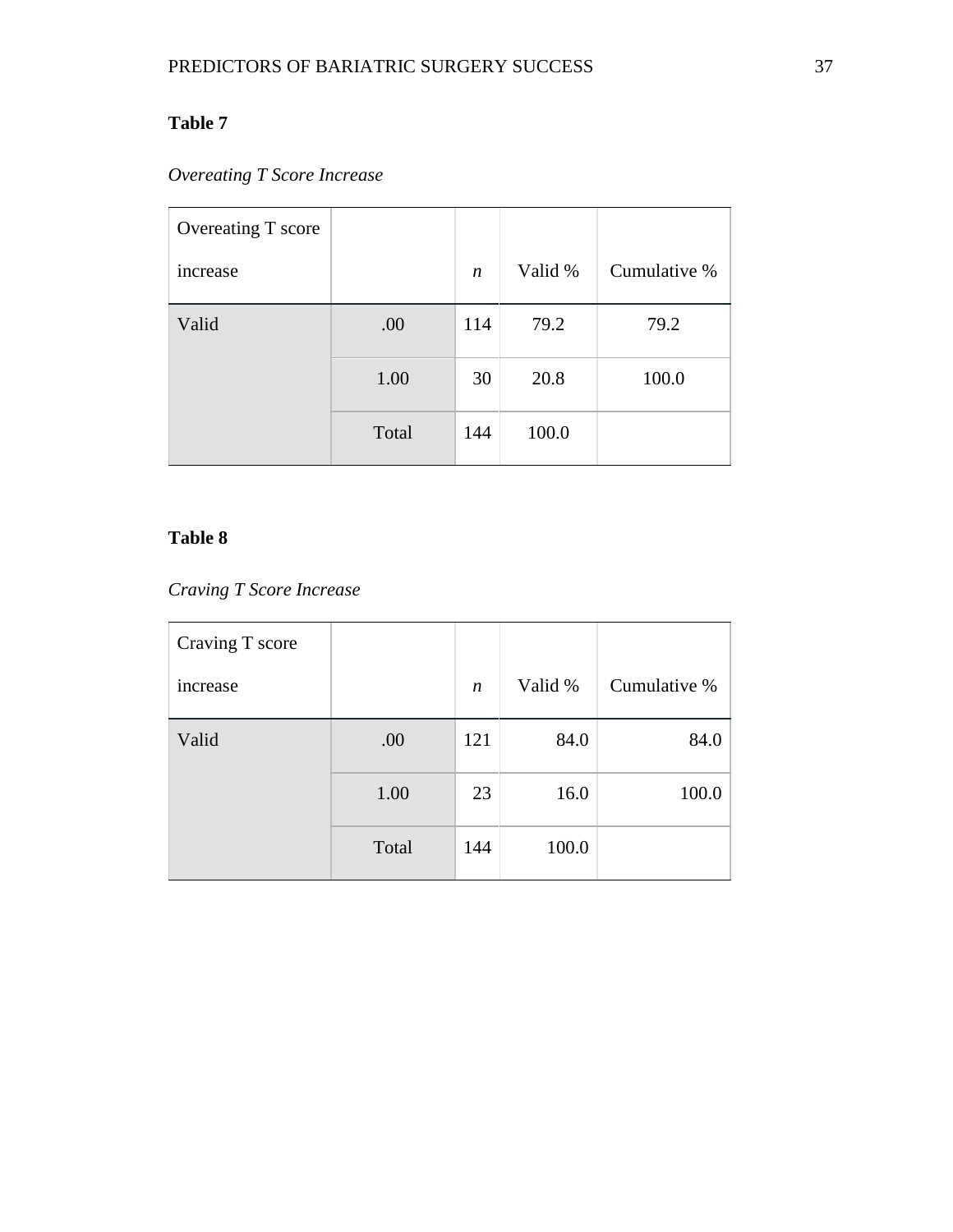| Social Isolation T |       |                  |         |              |
|--------------------|-------|------------------|---------|--------------|
| score increase     |       | $\boldsymbol{n}$ | Valid % | Cumulative % |
| Valid              | .00   | 123              | 85.4    | 85.4         |
|                    | 1.00  | 21               | 14.6    | 100.0        |
|                    | Total | 144              | 100.0   |              |

# *Social Isolation T Score Increase*

## **Table 10**

# *Affective Disturbance T Score Increase*

| Affective      |       |                  |         |              |
|----------------|-------|------------------|---------|--------------|
| Disturbance T  |       |                  |         |              |
| score increase |       | $\boldsymbol{n}$ | Valid % | Cumulative % |
| Valid          | .00   | 132              | 91.7    | 91.7         |
|                | 1.00  | 12               | 8.3     | 100.0        |
|                | Total | 144              | 100.0   |              |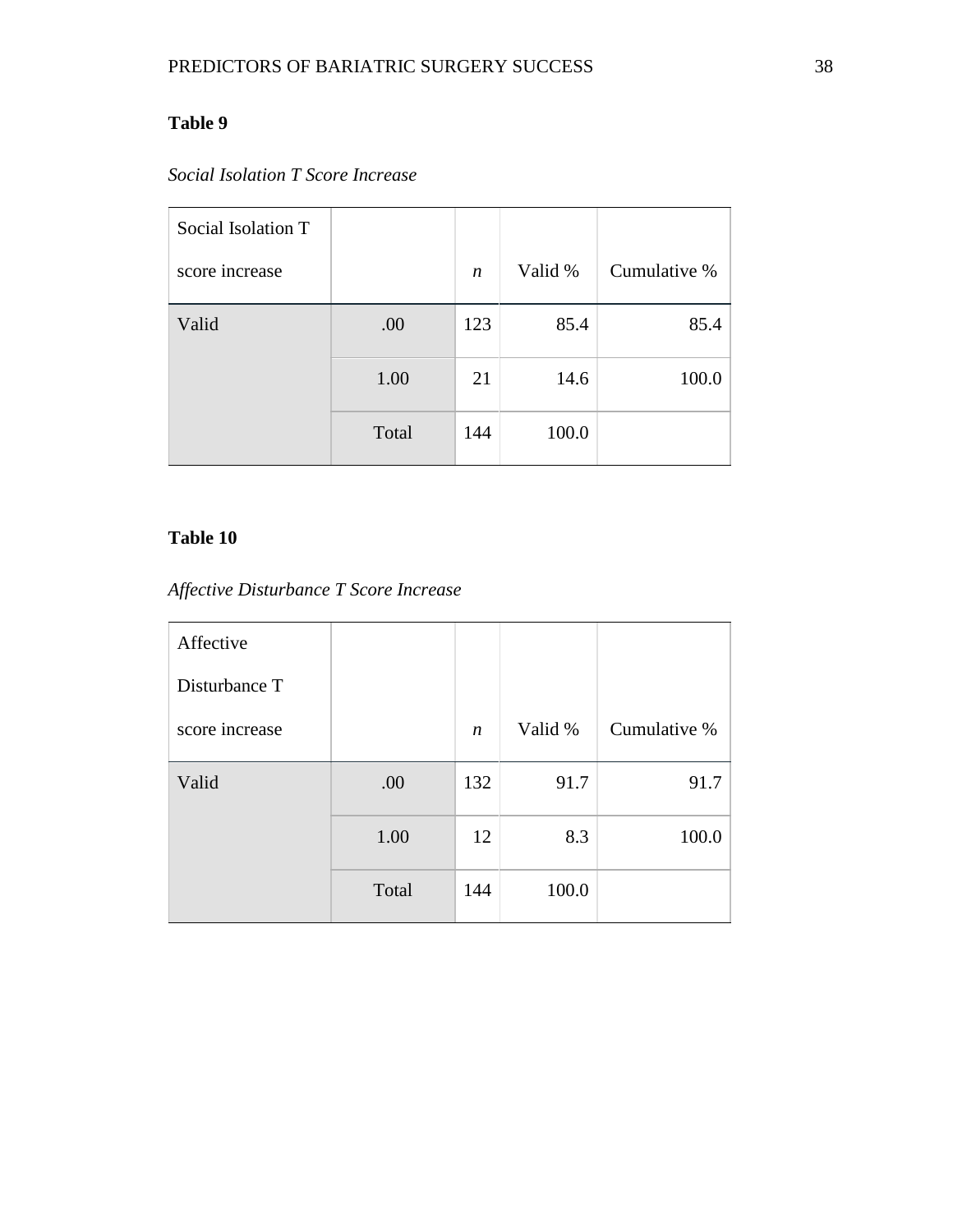#### *Hypothesis 1*

To examine the relationship between eating scores (measured by overeating score and craving score) before surgery and 6-month postsurgical excessive weight loss, a hierarchical linear regression was conducted. The data were reviewed to ensure they met all assumptions (Field 2009; Osborne & Waters, 2002). The assumptions were analyzed through a visual examination of the data plots, as well as for skewness and kurtosis of the variables (Field 2009; Osborne & Waters, 2002). The test for assumptions and multiple linear regression were met to conduct the analysis. An examination of the tolerance statistic and the variable inflation factors indicated that there was no problem with multicollinearity. The Durbin-Watson statistic test was conducted to assess for correlation between residuals and it varies between 0 and 4, with a value of 2 indicating no correlation (Field, 2009). The Durbin-Watson statistic was equal to 2.088 indicating that there is no correlation between the residuals (Field, 2009). Hierarchical linear regression at the first level, model 1 included age, race, surgical BMI, and type of surgery. Hierarchical regression at the second level, in model 2 added overeating score and craving score after having controlled for others. The results of the hierarchical linear regression analysis, demonstrated a multiple correlation of  $R = 0.156$  with a coefficient of determination of .024 ( $R^2 = 0.24$ ), which is not significant, as shown in Table 11. Results indicated no significant ANOVA as shown in Table 13. The analysis of the coefficients, as shown in Table 14, showed that the overeating score and craving score did not make a significant contribution to the 6-month postsurgical excessive weight loss.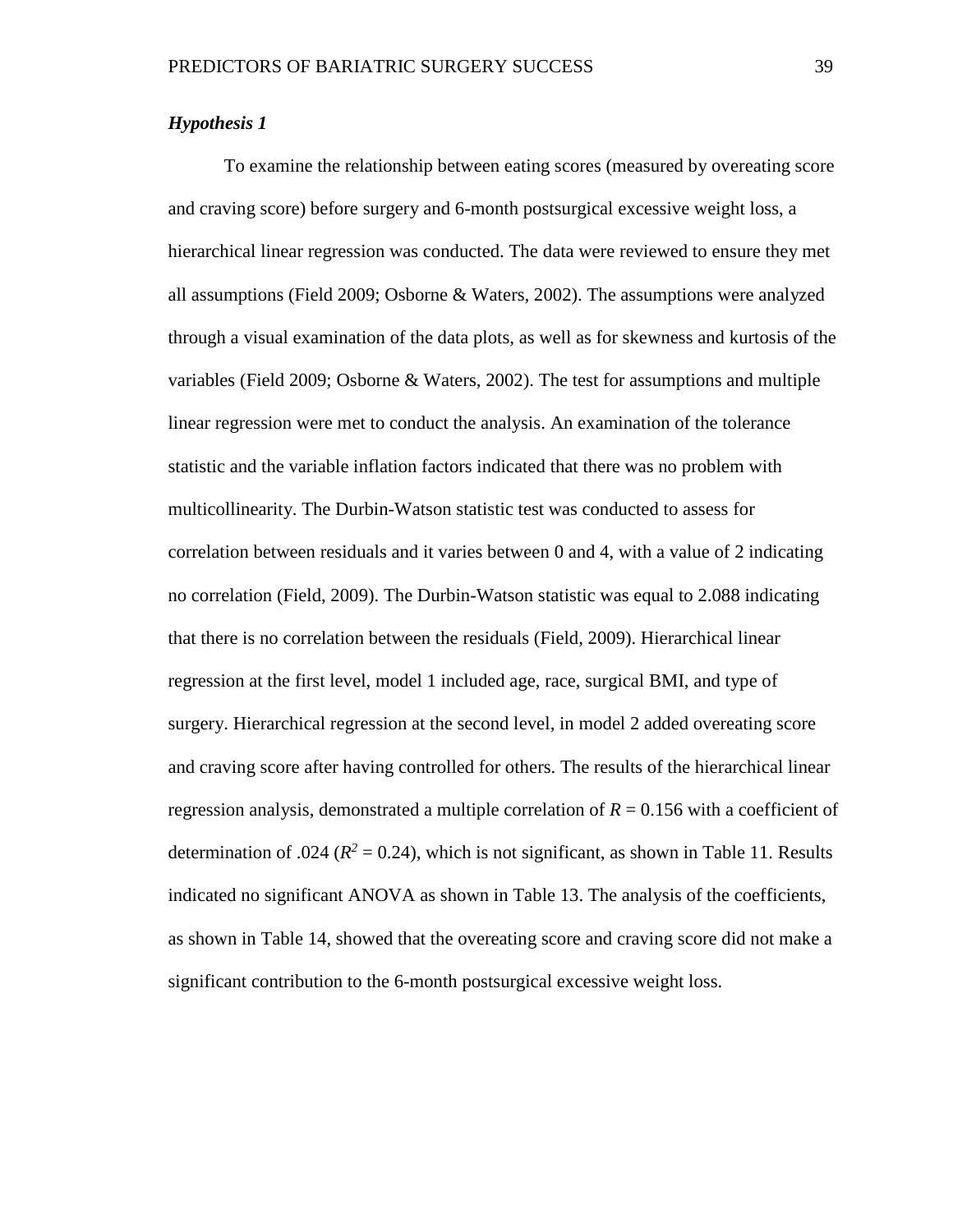| Mode           | $\overline{R}$    | $R^2$          |         | Adjuste $SE$ of | $R^2$ | $\bm{F}$      | df | df2      | Significanc |
|----------------|-------------------|----------------|---------|-----------------|-------|---------------|----|----------|-------------|
| $\mathbf{l}$   |                   |                | $dR^2$  | Estimat         |       | Chang Chang 1 |    |          | e           |
|                |                   |                |         | e               | e     | e             |    |          | $F$ Change  |
| $\mathbf{1}$   | .137 <sup>a</sup> | .01            | $-.012$ | .03118          | .019  | .621          |    | $4 \t12$ | .648        |
|                |                   | 9              |         |                 |       |               |    | 9        |             |
| $\overline{2}$ | .156              | .02            | $-.022$ | .03134          | .005  | .353          |    | 2 12     | .703        |
|                | $\mathbf b$       | $\overline{4}$ |         |                 |       |               |    | 7        |             |

*Model 1 and 2 Summary for Weight Loss and Overeating and Craving Scores*

a Predictors: (Constant), type of surgery, age, race, body mass index (at surgery)

<sup>b</sup>Predictors: (Constant), type of surgery, age, race, body mass index (at surgery), overeating score, craving score

c Dependent variable: % excess weight loss 6 months postsurgery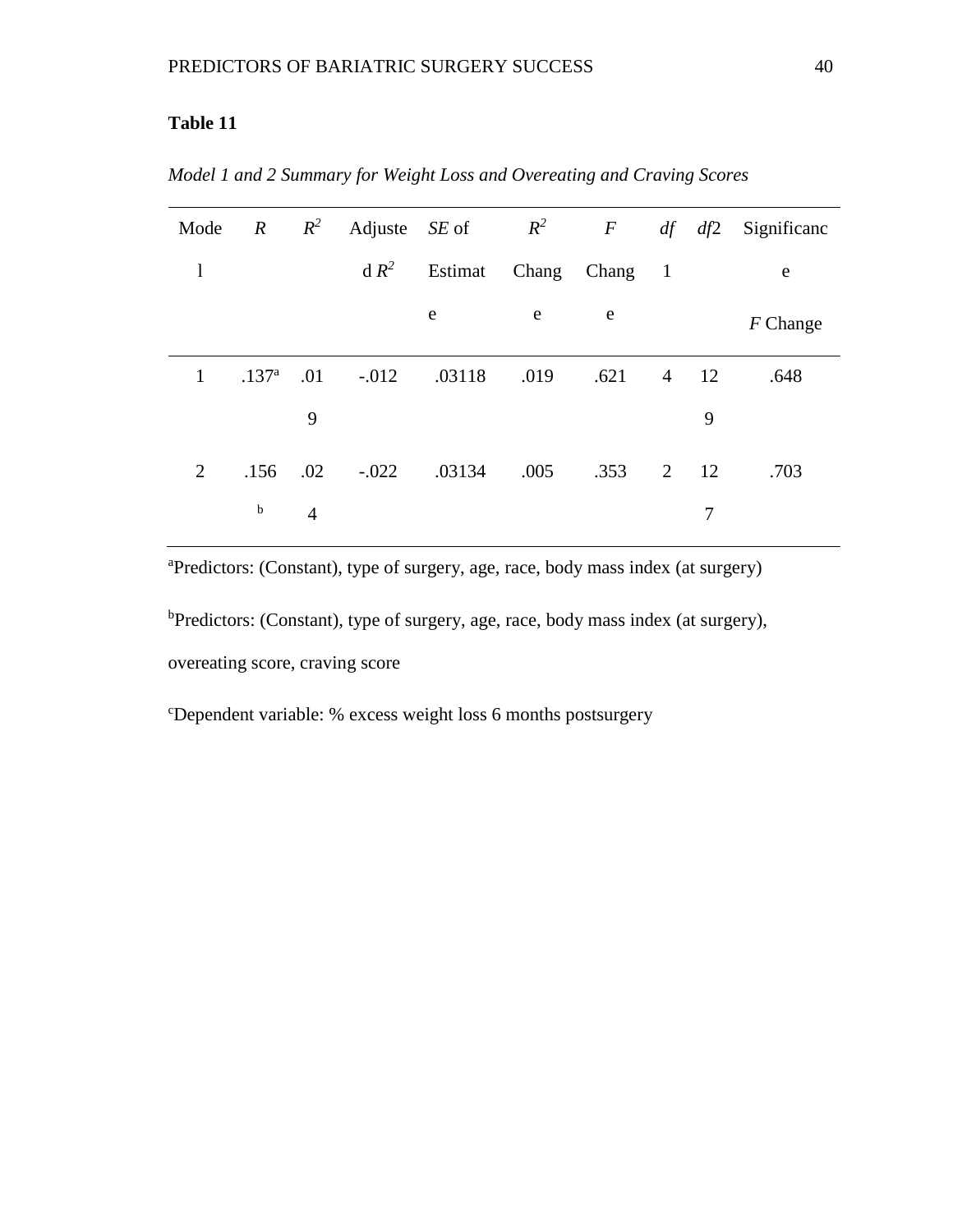|                |            |      |                | Mean   |                  |                   |
|----------------|------------|------|----------------|--------|------------------|-------------------|
| Model          |            | SS   | MS             | Square | $\boldsymbol{F}$ | $\boldsymbol{p}$  |
| $\mathbf{1}$   | Regression | .002 | $\overline{4}$ | .001   | .621             | $.648^{b}$        |
|                | Residual   | .125 | 129            | .001   |                  |                   |
|                | Total      | .128 | 133            |        |                  |                   |
| $\overline{2}$ | Regression | .003 | 6              | .001   | .528             | .786 <sup>c</sup> |
|                | Residual   | .125 | 127            | .001   |                  |                   |
|                | Total      | .128 | 133            |        |                  |                   |

# *Analyses of Variance for Weight Loss and Overeating and Craving Scores*

a Dependent variable: % excess weight loss 6 months postsurgery

<sup>b</sup>Predictors: (Constant), type of surgery, age, race, body mass index (at surgery)

c Predictors: (Constant), type of surgery, age, race, body mass index (at surgery),

overeating score, craving score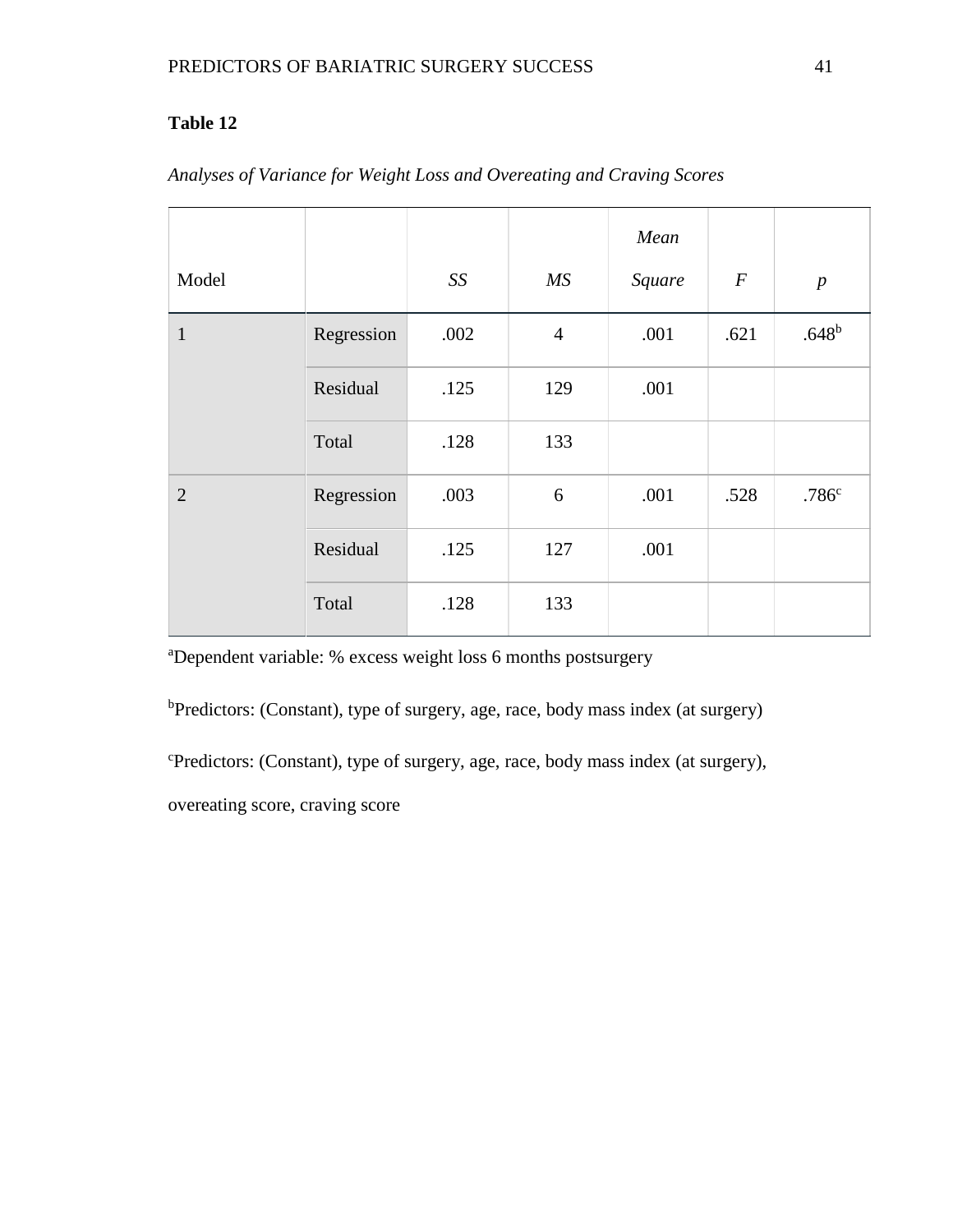# *Predictor Variable Coefficients for Weight Loss and Overeating and Craving Scores*

|                |                                 | Unstandardized |           | Standardized |                  |                  | <b>Collinearity Statistics</b> |            |
|----------------|---------------------------------|----------------|-----------|--------------|------------------|------------------|--------------------------------|------------|
|                |                                 | Coefficients   |           | Coefficients |                  |                  |                                |            |
| Model          |                                 | $\bf{B}$       | $\cal SE$ | $\beta$      | $\boldsymbol{t}$ | $\boldsymbol{p}$ | Tolerance                      | <b>VIF</b> |
| $1\,$          | (Constant)                      | .070           | .027      |              | 2.587            | .011             |                                |            |
|                | Race                            | .003           | .006      | .052         | .591             | .556             | .987                           | 1.013      |
|                | Age                             | .000           | .000      | .112         | 1.271            | .206             | .971                           | 1.030      |
|                | Body mass index<br>(at surgery) | 9.801E-5       | .000      | .020         | .228             | .820             | .958                           | 1.044      |
|                | Type of surgery                 | $-.004$        | .006      | $-.059$      | $-.669$          | .505             | .970                           | 1.031      |
| $\overline{2}$ | (Constant)                      | .080           | .032      |              | 2.470            | .015             |                                |            |
|                | Race                            | .003           | .006      | .053         | .597             | .552             | .981                           | 1.019      |
|                | Age                             | .000           | .000      | .102         | 1.130            | .261             | .948                           | 1.055      |
|                | Body mass index<br>(at surgery) | 8.638E-5       | .000      | .018         | .199             | .843             | .949                           | 1.054      |
|                | Type of surgery                 | $-.005$        | .006      | $-.070$      | $-.773$          | .441             | .926                           | 1.080      |
|                | Overeating score                | .000           | .000      | .045         | .406             | .685             | .635                           | 1.574      |
|                | Craving score                   | .000           | .000      | $-.092$      | $-0.836$         | .405             | .630                           | 1.588      |

*Note.* VIF = Variation Inflation Factor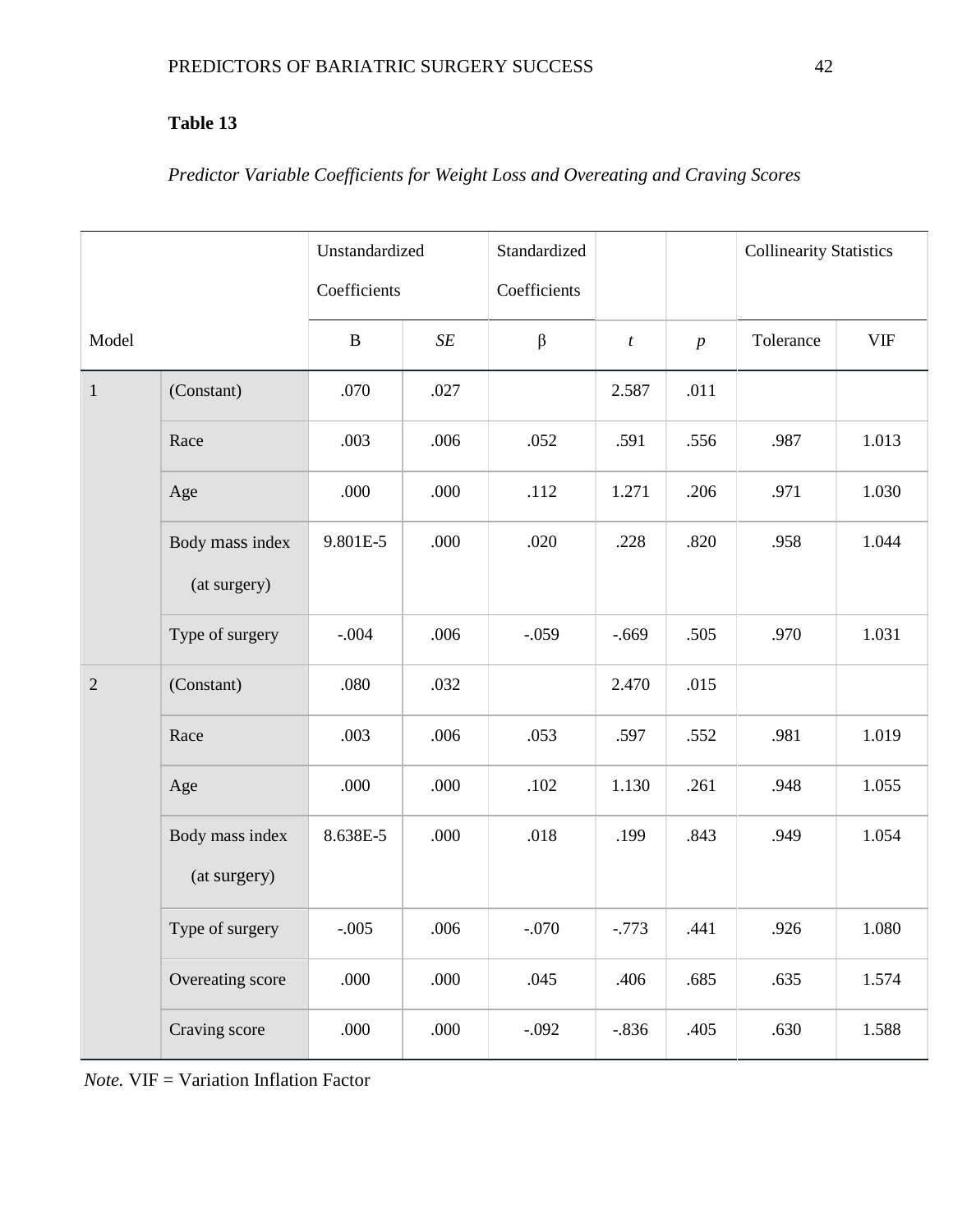#### *Hypothesis 2*

To examine the relationship between the psychosocial scores (measured by the affective disturbance and social isolation scores) before surgery and 6-month postsurgery excessive weight loss, a hierarchical linear regression analysis was conducted. The test for assumptions and a hierarchical linear regression were met to conduct the analysis. The Durbin-Watson statistic for the present analysis was equal to 2.079 indicated that there is no correlation between the residuals (Field, 2009). Hierarchical linear regression at the first level, model 1 included for factors of age, race, surgical BMI, and type of surgery. Hierarchical linear regression at the second level, model 2 added the affective disturbance score and social isolation score, after controlling for the previous predictors. The results of the hierarchical linear regression analysis demonstrated a multiple correlation of *R* = 0.150 with a coefficient of determination of .023 ( $R^2 = 0.23$ ), which is not significant, as shown in Table 14. An examination of the tolerance statistic and the variable inflation factors indicated that there was no problem with multicollinearity. ANOVA results indicated no significance, as shown in Table 15. The analysis of coefficients, as shown in table 16, revealed that the affective disturbance and social isolation scores did not make a significant contribution to the 6-month postsurgery excessive weight loss.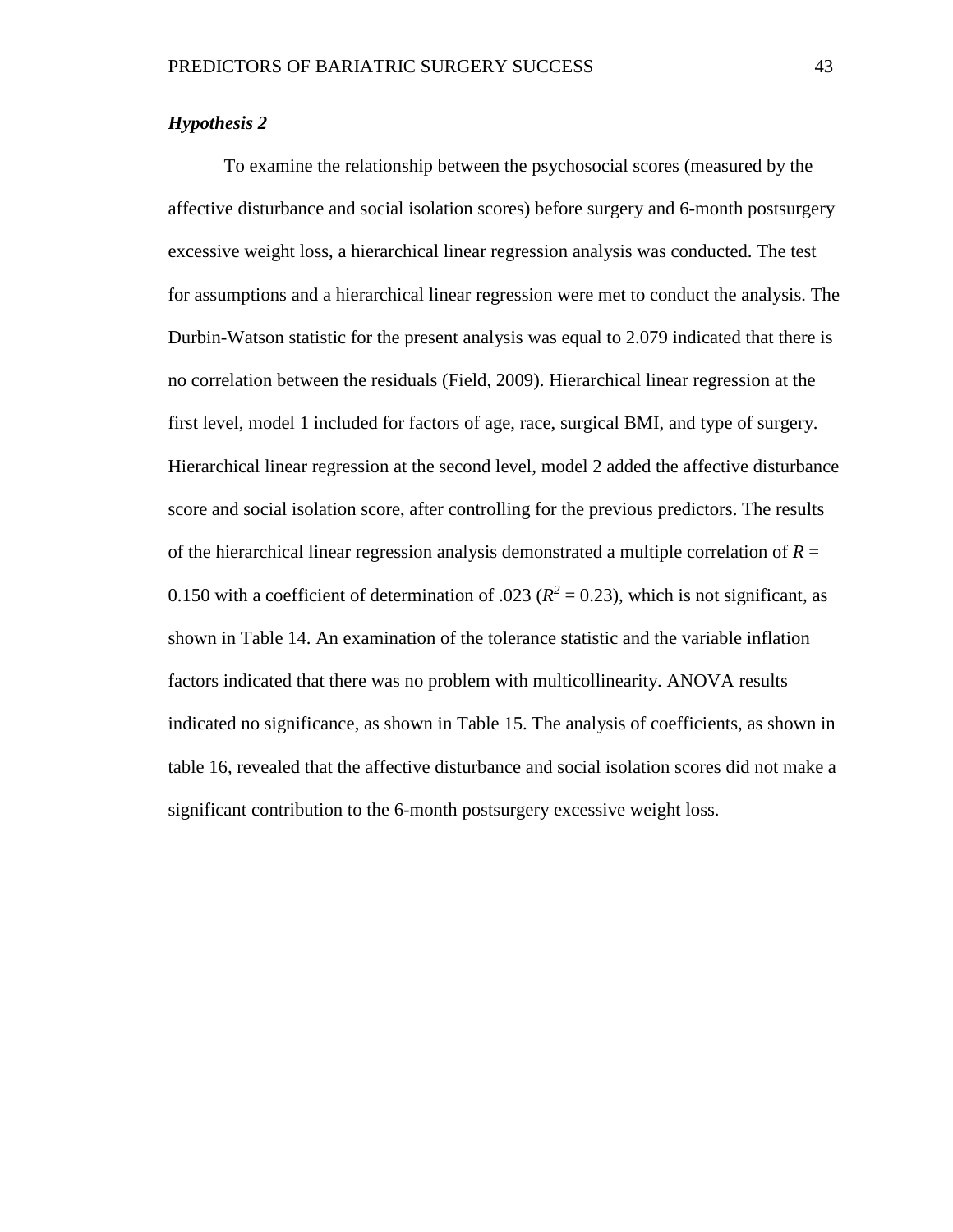*Model 1 and 2 Summary for Weight Loss and Affective Disturbance and Social Isolation Scores*

| Mode           | $\overline{R}$    | $R^2$ |          | Adjuste SE of $R^2$ F |      |                       |                | $df \, df2$   | Significanc |
|----------------|-------------------|-------|----------|-----------------------|------|-----------------------|----------------|---------------|-------------|
| $\mathbf{1}$   |                   |       | $dR^2$   |                       |      | Estimat Chang Chang 1 |                |               | e           |
|                |                   |       |          | e                     | e    | e                     |                |               | $F$ Change  |
| 1              | .137 <sup>a</sup> | .01   | $-0.012$ | .03118                | .019 | .621                  | $\overline{4}$ | <sup>12</sup> | .648        |
|                |                   | 9     |          |                       |      |                       |                | 9             |             |
| $\overline{2}$ | .150              | .02   | $-.024$  | .03137                | .004 | $.231 \t 2 \t 12$     |                |               | .794        |
|                | $\mathbf b$       | 3     |          |                       |      |                       |                | 7             |             |

a Predictors: (Constant), type of surgery, age, race, body mass index (at surgery)

<sup>b</sup>Predictors: (Constant), type of surgery, age, race, body mass index (at surgery), affective disturbance score, social isolation score

c Dependent variable: % excess weight loss 6 months postsurgery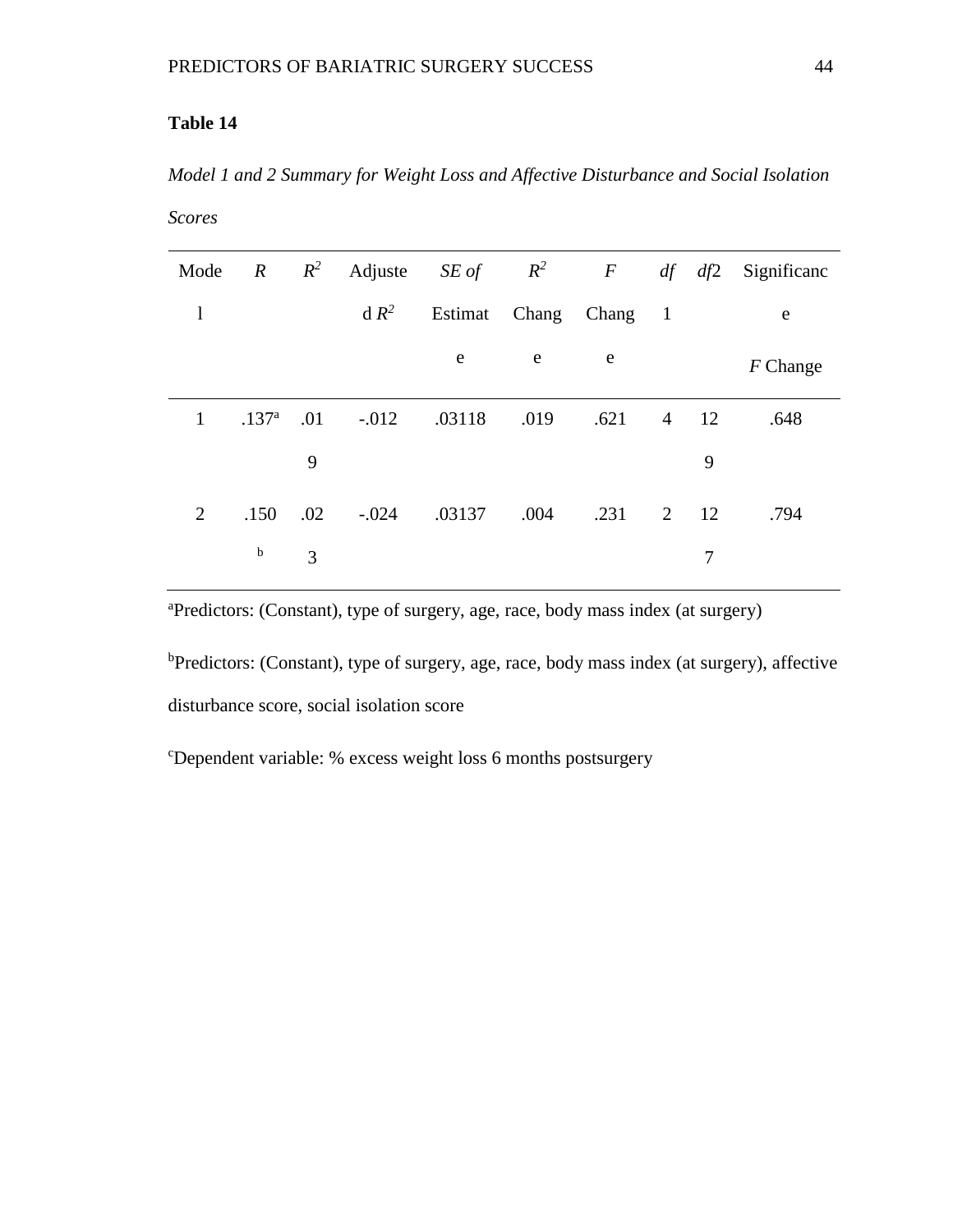# *Analyses of Variance for Weight Loss and Affective Disturbance and Social Isolation*

*Scores*

|                |            |      |                | Mean   |                  |                   |
|----------------|------------|------|----------------|--------|------------------|-------------------|
| Model          |            | SS   | MS             | Square | $\boldsymbol{F}$ | $\boldsymbol{p}$  |
| $\mathbf{1}$   | Regression | .002 | $\overline{4}$ | .001   | .621             | $.648^{b}$        |
|                | Residual   | .125 | 129            | .001   |                  |                   |
|                | Total      | .128 | 133            |        |                  |                   |
| $\overline{2}$ | Regression | .003 | 6              | .001   | .486             | .818 <sup>c</sup> |
|                | Residual   | .125 | 127            | .001   |                  |                   |
|                | Total      | .128 | 133            |        |                  |                   |

a Dependent variable: % excess weight loss 6 months postsurgery

<sup>b</sup>Predictors: (Constant), type of surgery, age, race, body mass index (at surgery)

c Predictors: (Constant), type of surgery, age, race, body mass index (at surgery), affective disturbance score, social isolation score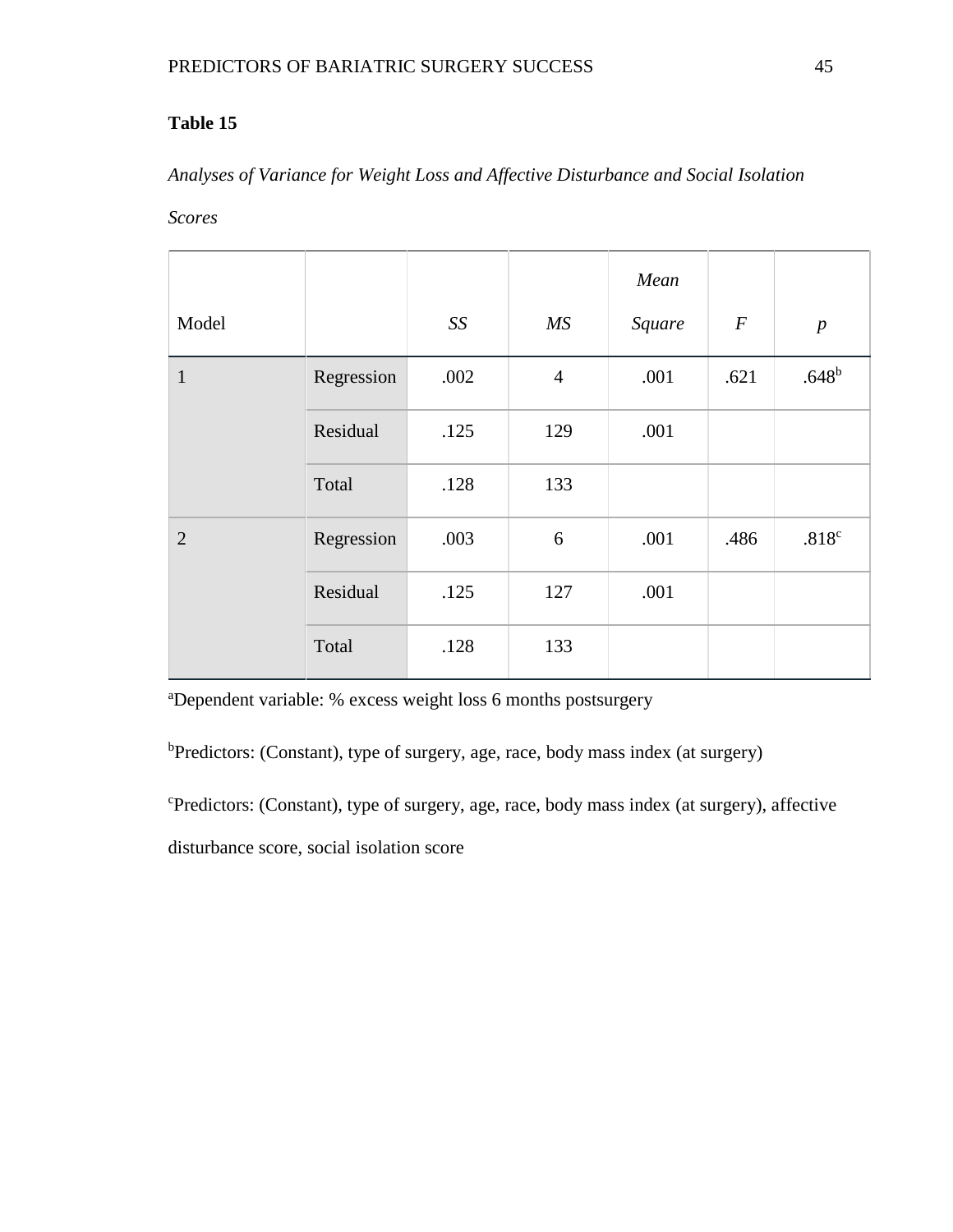*Predictor Variable Coefficients for Weight Loss and Affective Disturbance and Social Isolation Scores*

|                |                                    | Unstandardized |           | Standardized |                  |                  | <b>Collinearity Statistics</b> |            |
|----------------|------------------------------------|----------------|-----------|--------------|------------------|------------------|--------------------------------|------------|
|                |                                    | Coefficients   |           | Coefficients |                  |                  |                                |            |
| Model          |                                    | $\mathbf B$    | $\cal SE$ | β            | $\boldsymbol{t}$ | $\boldsymbol{p}$ | Tolerance                      | <b>VIF</b> |
| $\mathbf{1}$   | (Constant)                         | .070           | .027      |              | 2.587            | .011             |                                |            |
|                | Race                               | .003           | .006      | .052         | .591             | .556             | .987                           | 1.013      |
|                | Age                                | .000           | .000      | .112         | 1.271            | .206             | .971                           | 1.030      |
|                | Body mass<br>index (at<br>surgery) | 9.801E-5       | .000      | .020         | .228             | .820             | .958                           | 1.044      |
|                | Type of surgery                    | $-.004$        | .006      | $-.059$      | $-.669$          | .505             | .970                           | 1.031      |
| $\overline{2}$ | (Constant)                         | .059           | .032      |              | 1.866            | .064             |                                |            |
|                | Race                               | .003           | .006      | .051         | .579             | .564             | .979                           | 1.022      |
|                | Age                                | .000           | .000      | .115         | 1.294            | .198             | .969                           | 1.032      |
|                | Body mass<br>index (at<br>surgery) | 7.645E-5       | .000      | .016         | .176             | .860             | .952                           | 1.051      |
|                | Type of surgery                    | $-.003$        | .006      | $-.047$      | $-.516$          | .606             | .932                           | 1.073      |
|                | Affective<br>disturbance<br>score  | .000           | .000      | .057         | .544             | .587             | .689                           | 1.452      |
|                | Social isolation<br>score          | .000           | .000      | .007         | .065             | .949             | .708                           | 1.412      |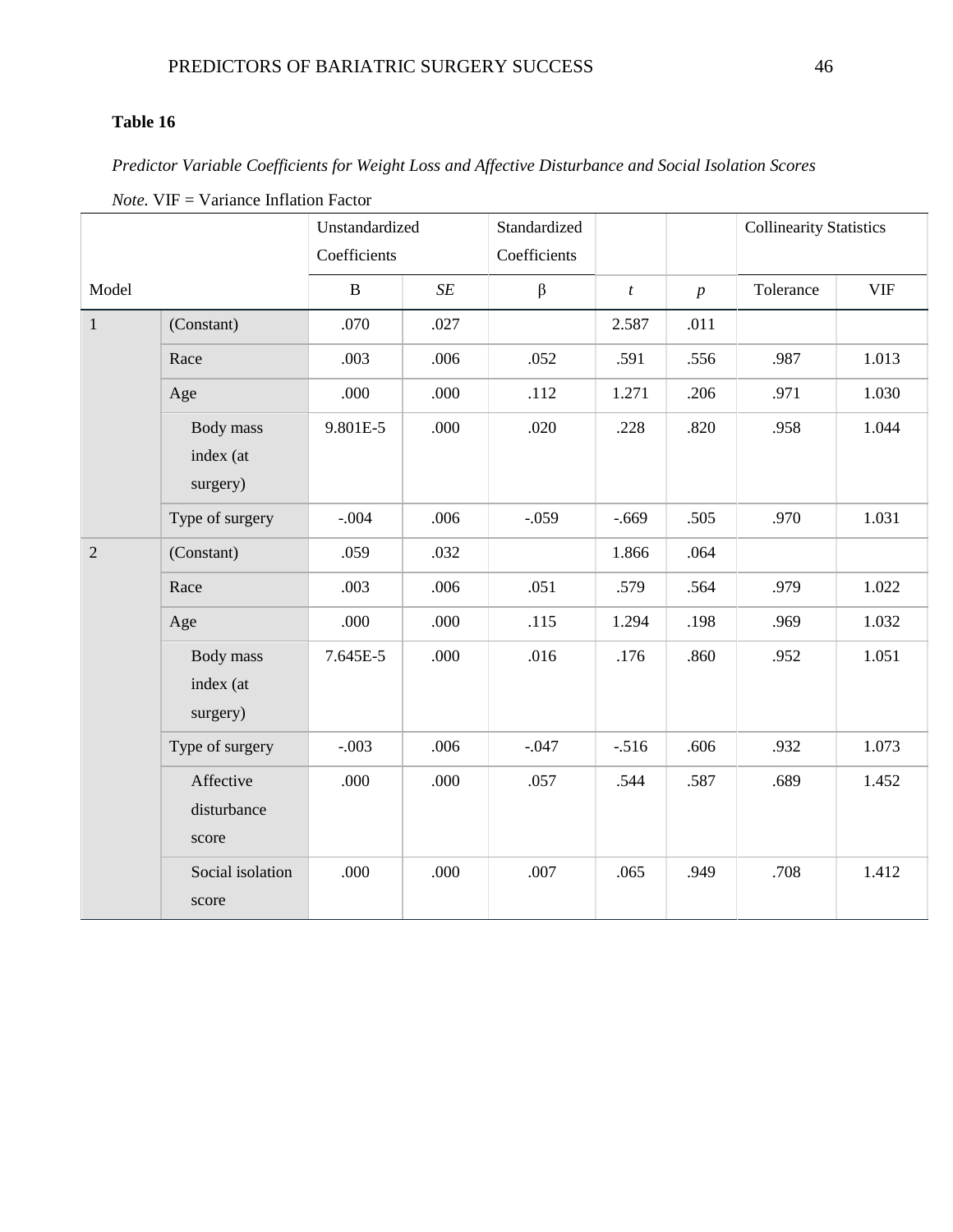### *Hypothesis 3*

To examine the relationship between percentage of weight loss before surgery and 6-month postsurgery excessive weight loss, a hierarchical linear regression analysis was conducted. The test for assumptions and hierarchical linear regression were met to conduct the analysis. The Durbin-Watson statistic was equal to 2.08, indicating that there is no correlation between the residuals (Field, 2009). Hierarchical linear regression at the first level model 1, controlling for BMI before surgery, age, affective disturbance score, social isolation score, overeating score, craving score, and percentage of weight loss. The results of the hierarchical linear regression analysis demonstrated a multiple correlation of  $R = 0.402$  with a coefficient of determination of .162 ( $R^2 = 0.162$ ), as shown in Table 17. An examination of the tolerance statistic and the variable inflation factors indicated that there was no difficulty with multicollinearity. The overall ANOVA for the regression was significant for model 1,  $F(7,139) = 3.645$ ,  $p = .001$ ), as shown Table 18. The analysis of the beta coefficients, as shown in Table 19, revealed that the age and BMI before surgery were negatively correlated with the percentage of excessive weight loss 6 months after bariatric surgery. In model 2, percentage of weight loss before surgery was added. The results of the hierarchical linear regression analysis, demonstrated a multiple correlation of  $R = 0.404$  with a coefficient of determination of .163 ( $R^2 = 0.163$ ). An examination of the tolerance statistic and the variable inflation factors indicated that there was no difficulty with multicollinearity. The overall ANOVA for the regression was significant for model 2,  $F(8,139) = 3.193$ ,  $p = .002$ ). The analysis of the beta coefficients revealed that once again the age and BMI before surgery were negatively correlated to the percentage of excessive weight loss 6 months after bariatric surgery. The percentage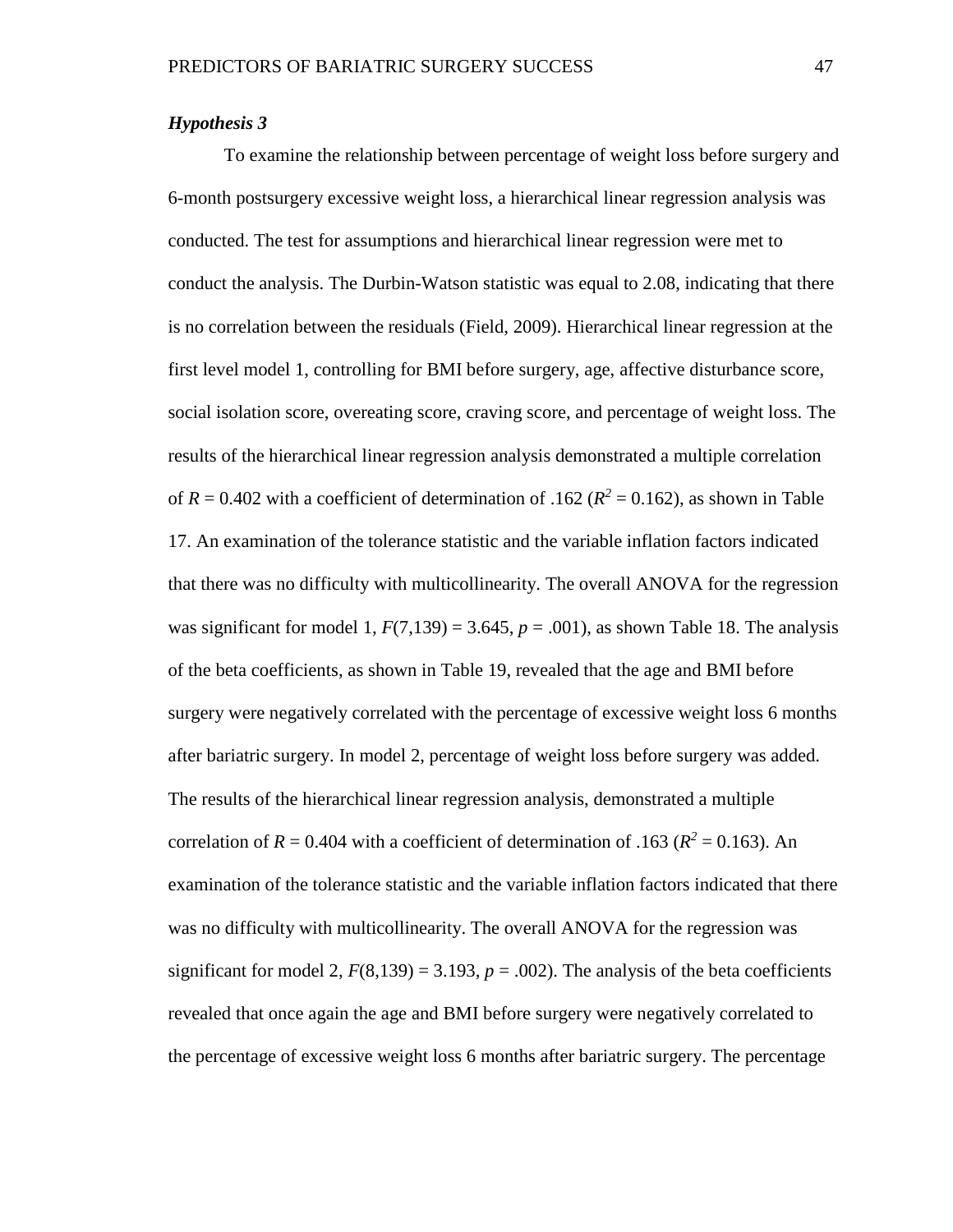of weight loss before was not associated with excessive weight loss 6 months after bariatric surgery.

### **Table 17**

*Model Summary 1 and 2 for Weight Loss Before Surgery and 6-Month Postsurgery* 

*Excessive Weight Loss*

| Model          | R                 | $R^2$ | Adjusted | SE of    |
|----------------|-------------------|-------|----------|----------|
|                |                   |       | $R^2$    | Estimate |
| 1              | .402 <sup>a</sup> | .162  | .118     | 13.03107 |
| $\overline{2}$ | $.404^b$          | .163  | .112     | 13.10902 |

a Predictors: (Constant), social isolation score, body mass index (before surgery), gender, age, overeating score, craving score, affective disturbance score

<sup>b</sup>Predictors: (Constant), social isolation score, body mass index (before surgery), gender, age, overeating score, craving score, affective disturbance score, percentage of weight

loss before surgery

c Dependent variable: % excess weight loss 6 months postsurgery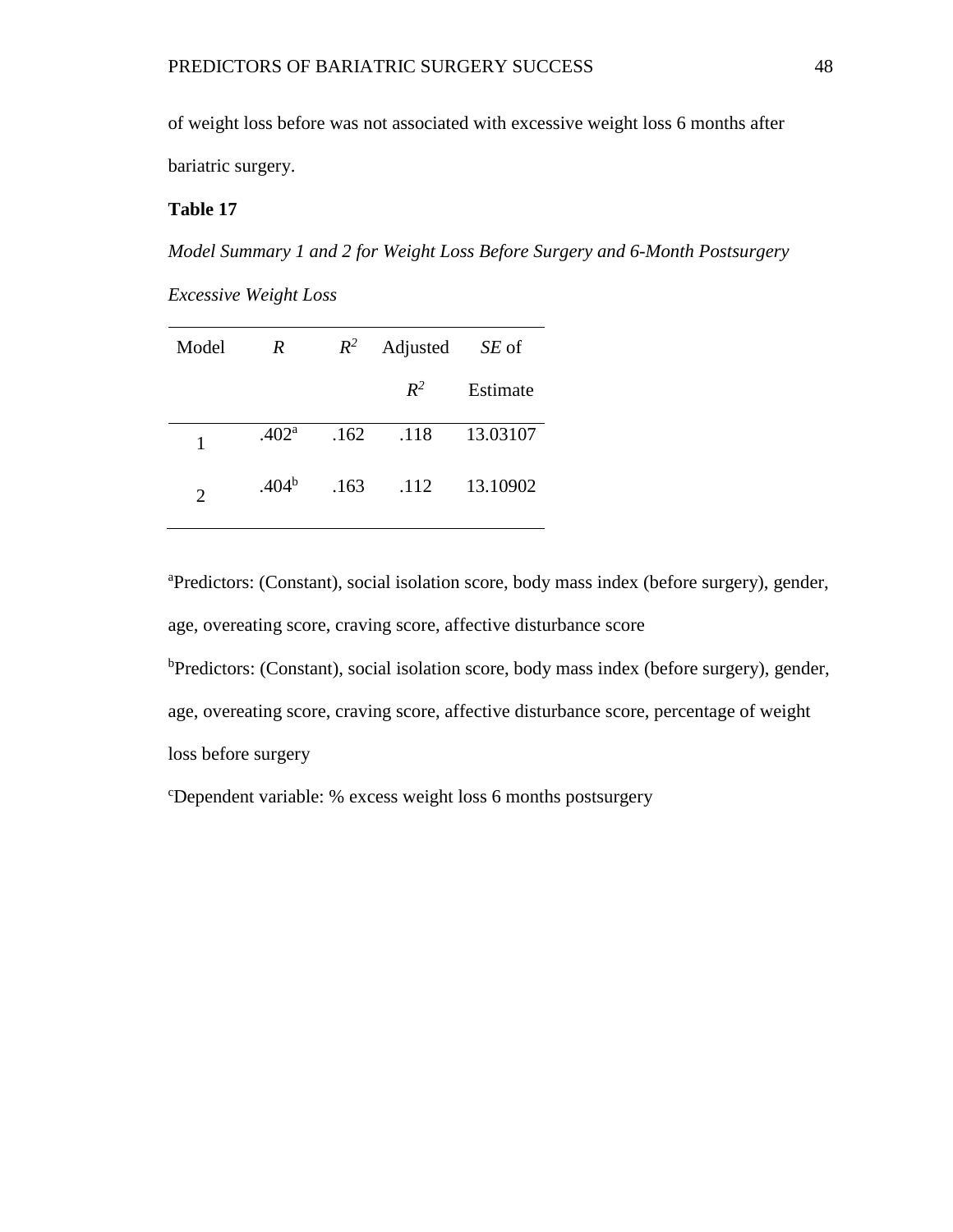### *Analyses of Variance for Weight Loss Before Surgery and 6-Month Postsurgery*

### *Excessive Weight Loss*

|                |            |           |                | Mean    |                  |                   |
|----------------|------------|-----------|----------------|---------|------------------|-------------------|
| Model          |            | SS        | MS             | Square  | $\boldsymbol{F}$ | $\boldsymbol{p}$  |
| $\mathbf{1}$   | Regression | 4357.831  | $\overline{7}$ | 622.547 | 3.645            | .001 <sup>b</sup> |
|                | Residual   | 22542.118 | 132            | 170.774 |                  |                   |
|                | Total      | 26899.949 | 139            |         |                  |                   |
| $\overline{2}$ | Regression | 4388.076  | 8              | 548.510 | 3.192            | .002 <sup>c</sup> |
|                | Residual   | 22511.872 | 131            | 171.846 |                  |                   |
|                | Total      | 26899.949 | 139            |         |                  |                   |

a Dependent Variable: % excess weight loss 6 months postsurgery

<sup>b</sup>Predictors: (Constant), social isolation, body mass index (before surgery), % excess weight loss 6 months postsurgery, gender, age, overeating score, craving score, affective disturbance score

c Predictors: (Constant), social isolation, body mass index (before surgery), % excess weight loss 6 months postsurgery, gender, age, overeating score, craving score, affective disturbance score, percentage of weight loss before surgery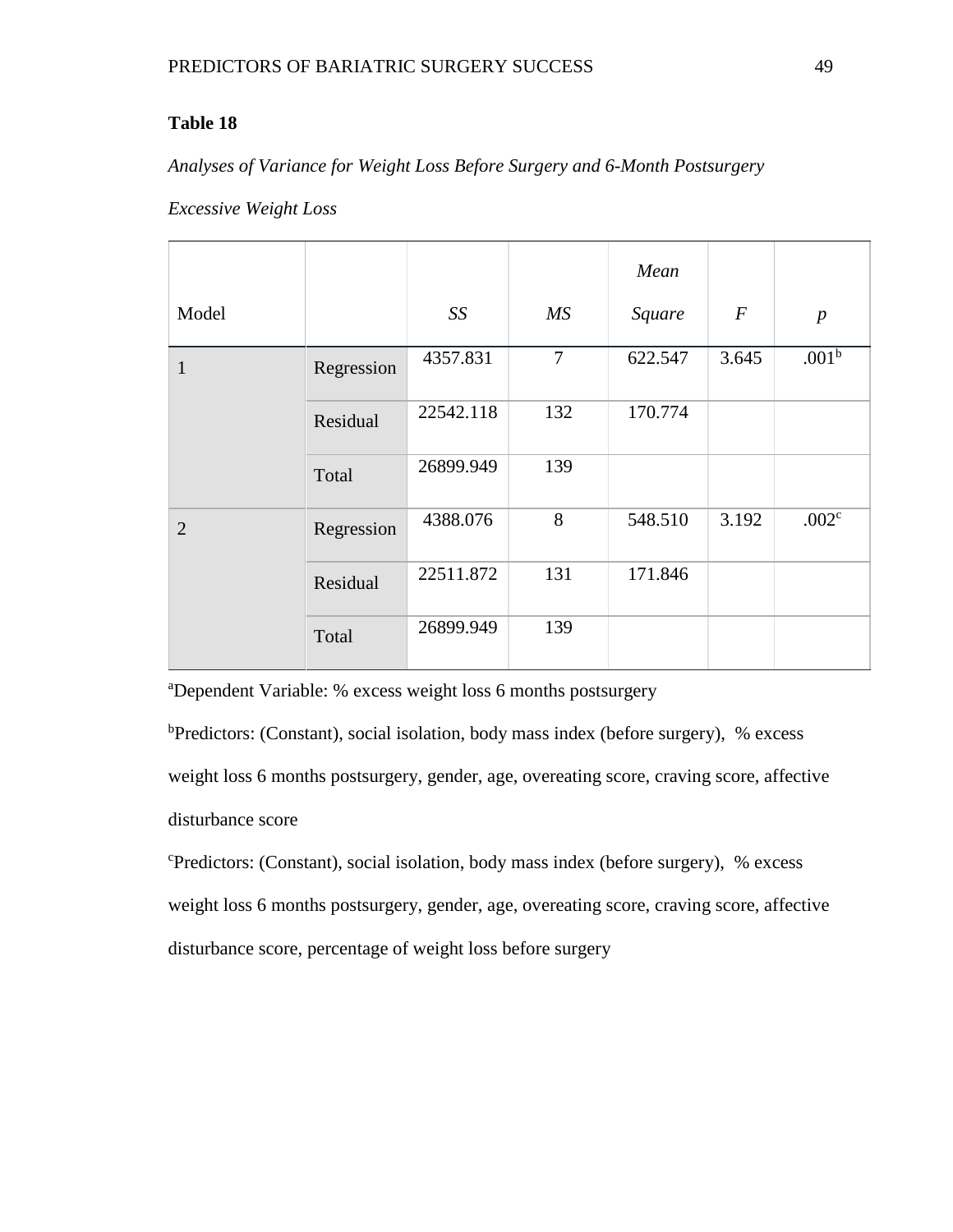*Predictor Variable Coefficients for Age, Body Mass Index, Weight Loss Before Surgery, and 6- Month Postsurgery Excessive Weight Loss*

|              |                                          | <b>Unstandardized Coefficients</b> |        | Standardized<br>Coefficients |                  |                  | <b>Collinearity Statistics</b> |            |
|--------------|------------------------------------------|------------------------------------|--------|------------------------------|------------------|------------------|--------------------------------|------------|
| Model        |                                          | B                                  | SE     | $\beta$                      | $\boldsymbol{t}$ | $\boldsymbol{p}$ | Tolerance                      | <b>VIF</b> |
| $\mathbf{1}$ | (Constant)                               | 86.814                             | 9.539  |                              | 9.101            | .000             |                                |            |
|              | Gender                                   | 3.177                              | 2.544  | $.102$                       | 1.249            | .214             | .953                           | 1.049      |
|              | Age                                      | $-.220$                            | .109   | $-166$                       | $-2.025$         | .045             | .948                           | 1.055      |
|              | Body mass index (before<br>surgery)      | $-.637$                            | .167   | $-.309$                      | .3.803           | .000             | .965                           | 1.037      |
|              | Craving score                            | .364                               | 3.677  | .010                         | .099             | .921             | .657                           | 1.521      |
| $\sqrt{2}$   | Overeating score                         | 2.934                              | 3.240  | .087                         | .905             | .367             | .690                           | 1.449      |
|              | Affective disturbance<br>score           | $-8.591$                           | 4.475  | $-167$                       | $-1.920$         | .057             | .841                           | 1.188      |
|              | Social isolation score                   | 5.021                              | 3.437  | .129                         | 1.461            | .146             | .810                           | 1.235      |
|              | (Constant)                               | .86.577                            | 9.586  |                              | 9.031            | .000             |                                |            |
|              | Gender                                   | 3.183                              | 2.552  | .102                         | 1.247            | .215             | .953                           | 1.049      |
|              | Age                                      | $-.228$                            | .111   | $-.172$                      | $-2.061$         | .041             | .919                           | 1.088      |
|              | Body mass index (before<br>surgery)      | $-.652$                            | .172   | $-316$                       | $-3.791$         | .000             | .919                           | 1.089      |
|              | Craving score                            | .180                               | 3.714  | .005                         | .048             | .961             | .648                           | 1.543      |
|              | Overeating score                         | .2.943                             | 3.250  | .087                         | .905             | .367             | .690                           | 1.449      |
|              | Affective disturbance<br>score           | $-8.241$                           | 4.565  | $-160$                       | $-1.805$         | .073             | .813                           | 1.229      |
|              | Social isolation score                   | 4.882                              | 3.646  | .126                         | 1.409            | .161             | .802                           | 1.246      |
|              | Percentage weight loss<br>before surgery | 15.907                             | 37.916 | .036                         | .420             | .676             | .884                           | 1.132      |

*Note.* VIF = Variance Inflation Factor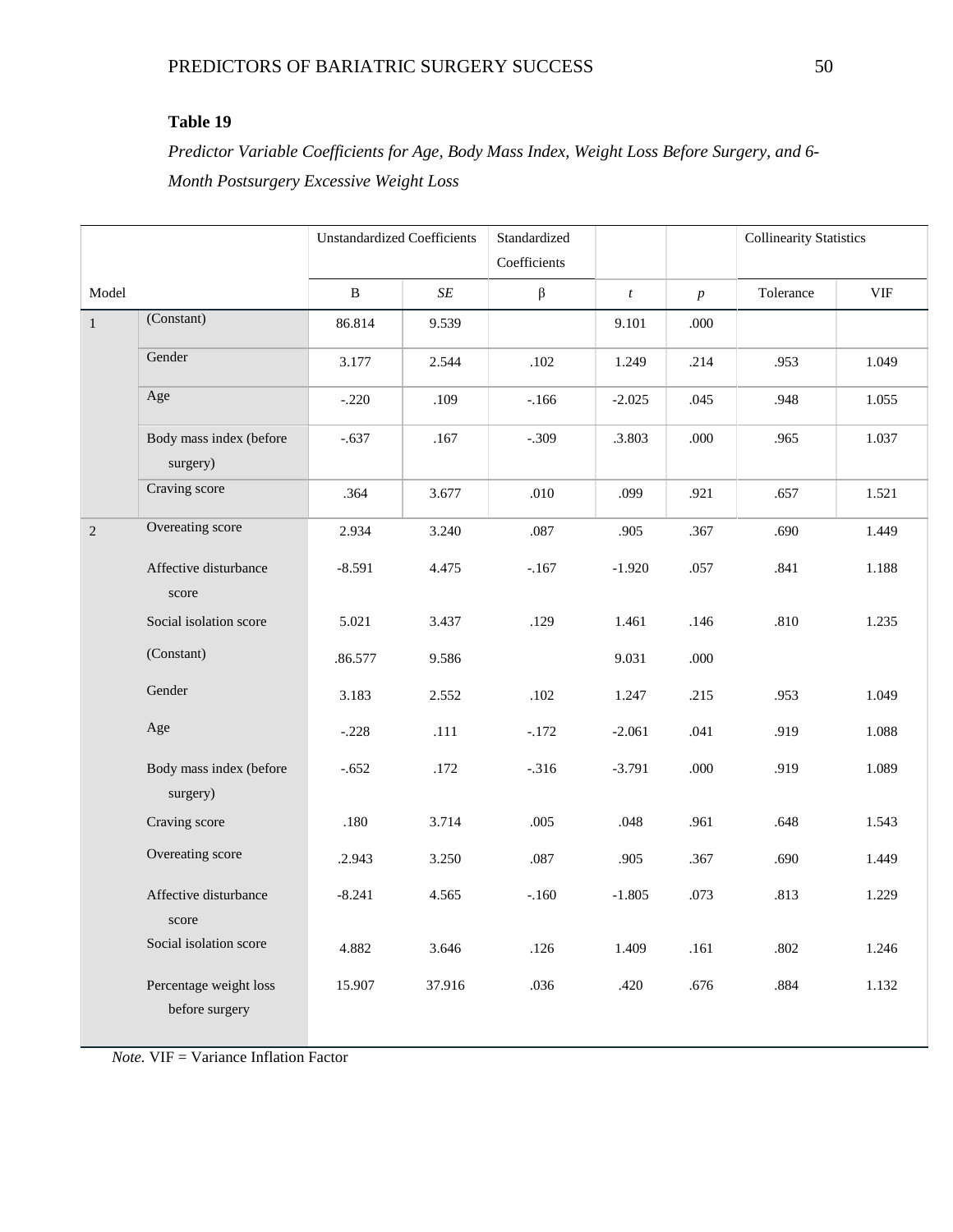#### **Chapter 5: Discussion**

#### **Interpretation and Implications**

As annual rates of obesity continue to increase in most demographic groups, the need for bariatric surgery has also risen in the United States (Colquitt et al., 2014; Young, 2016). Though bariatric surgery is one of the most effective weight loss treatment methods, up to 30% of patients do not achieve successful postoperative weight loss (Robinson et al., 2014). It is important to be aware of factors that are both positively and negatively associated with weight loss so that it can help physicians set up appropriate plans for patients before undergoing their bariatric surgery (Sarwer et al., 2008). For example, one factor associated with postoperative success is support (Robinson et al., 2014). Research has shown that setting up support groups postsurgery for individuals who had difficulties losing preoperative weight were twice as more likely of having successful weight loss (Robinson et al., 2014). The importance of being aware of what factors will hinder successful weight loss will help physicians development a better overall treatment plan for those patients who might be highly vulnerable to not losing any postoperative weight.

The current study examined five potential variables for successful weight loss based on the prior literature in an effort to increase overall successful rate in postoperative weight loss in individuals receiving the bariatric surgery. The five variables were: (a) overeating behaviors, (b) craving, (c) social isolation, (d) affective disturbance, and (e) preoperative weight loss. Each variable was examined with percentage of excessive weight loss at 6 months after bariatric surgery.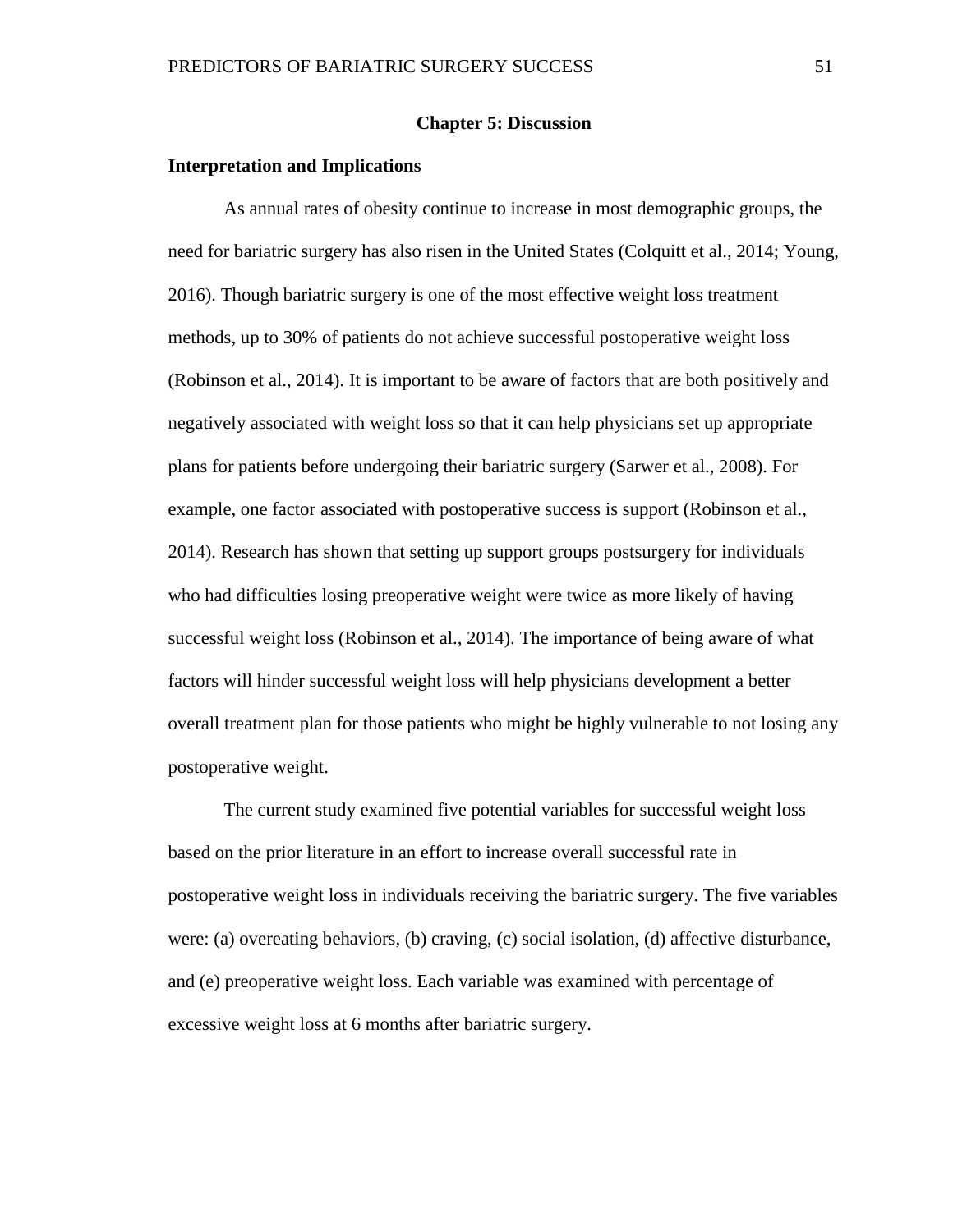The present study found no significant relationship between any of the variables such as overeating behaviors, cravings, social isolation, affective disturbance, and preoperative weight loss to 6 months after bariatric surgery weight loss. However, the results corroborate with previous studies that demonstrated that an individual's age and BMI were negatively correlated to a successful postoperative weight loss (Contreras et al., 2013; Courcoulas et al., 2013; Robinson et al., 2014; Still et al., 2014; Wood et al., 2016). These finding demonstrated that the older the age of the individuals going through bariatric surgery, the less weight loss they achieved. Similarly, the higher the BMI an individual had before the bariatric surgery, the less weight loss they achieved. There are multiple factors as to why this might be. Previous literature demonstrates that having faster recovery time, greater presence of sarcopenia (age related loss of skeletal muscle mass and strength) and more mobility all increase an individual's likelihood to participate in physical exercise (Contreras et al., 2013). Though previous literature highlighted both age and BMI being main preoperative factors, it is still important data to help clinicians to emphasize that the importance of not prolonging the bariatric surgery for individuals who are fit candidates for it (Contreras et al., 2013; Courcoulas et al., 2013; Robinson et al., 2014; Still et al., 2014; Wood et al., 2016).

Although most research studies have indicated that preoperative eating behaviors are one of factors that relates to postoperative weight loss success, the present study did not account for the behavioral/physiological changes postsurgery (Robinson et al., 2014; Still et al., 2014; Wood et al., 2016). An example could be an individual might have overeating behaviors or cravings prior to bariatric surgery but at postsurgery, their eating patterns are likely to change due to reduction of the actual stomach size, causing a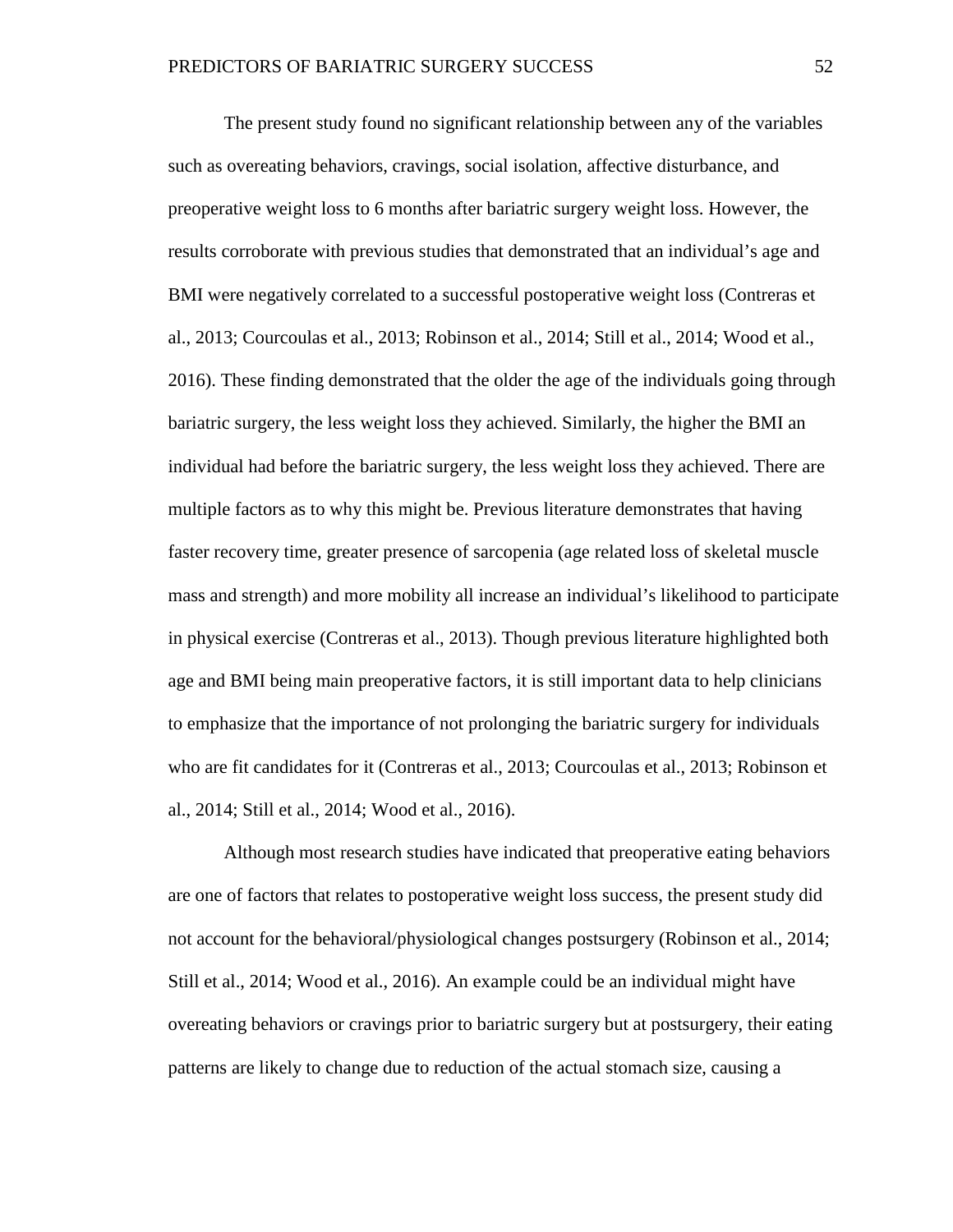restriction of food intake. The actual recovery period after the bariatric surgery also accounts for the behavioral changes. The recovery period can take up to several weeks, during which time individuals are placed on liquid diets to promote stomach healing after the surgery. This can prevents that individual from consuming foods that they might be craving such as high caloric foods, fatty foods or sugary foods. (White et al., 2010). These factors can prevent individuals from engaging in these overeating behaviors, which might explain the insignificance finding of the overeating and craving variable in the study.

Previous studies have demonstrated that psychological issues, such as affective disturbances and social isolation, to be preoperative factors that may have influences on postoperative weight loss (Elfhag & Rössner, 2005; Gariepy et al., 2010; Livhits et al., 2011; Lasikiewicz et al., 2013; Pratt & Brody, 2014). However, the current study did not find them to be significant predictor to excessive weight loss 6 months after bariatric surgery. Those previous studies that found affective disturbances and social isolation to be significant factors indicated continued high levels of psychological issues after bariatric surgery (Elfhag & Rössner, 2005; Gariepy et al., 2010; Livhits et al., 2011; Lasikiewicz et al., 2013; Pratt & Brody, 2014). Research has shown that affective disturbances and social isolation are common among individuals who are obese and it is often attributed to their excessive weight (Elfhag & Rössner, 2005; Gariepy et al., 2010; Livhits et al., 2011; Lasikiewicz et al., 2013; Pratt & Brody, 2014). As weight starts to decrease, affect disturbances and social isolation behaviors related to excessive weight are likely to decrease, which may explain the nonsignificant findings for the social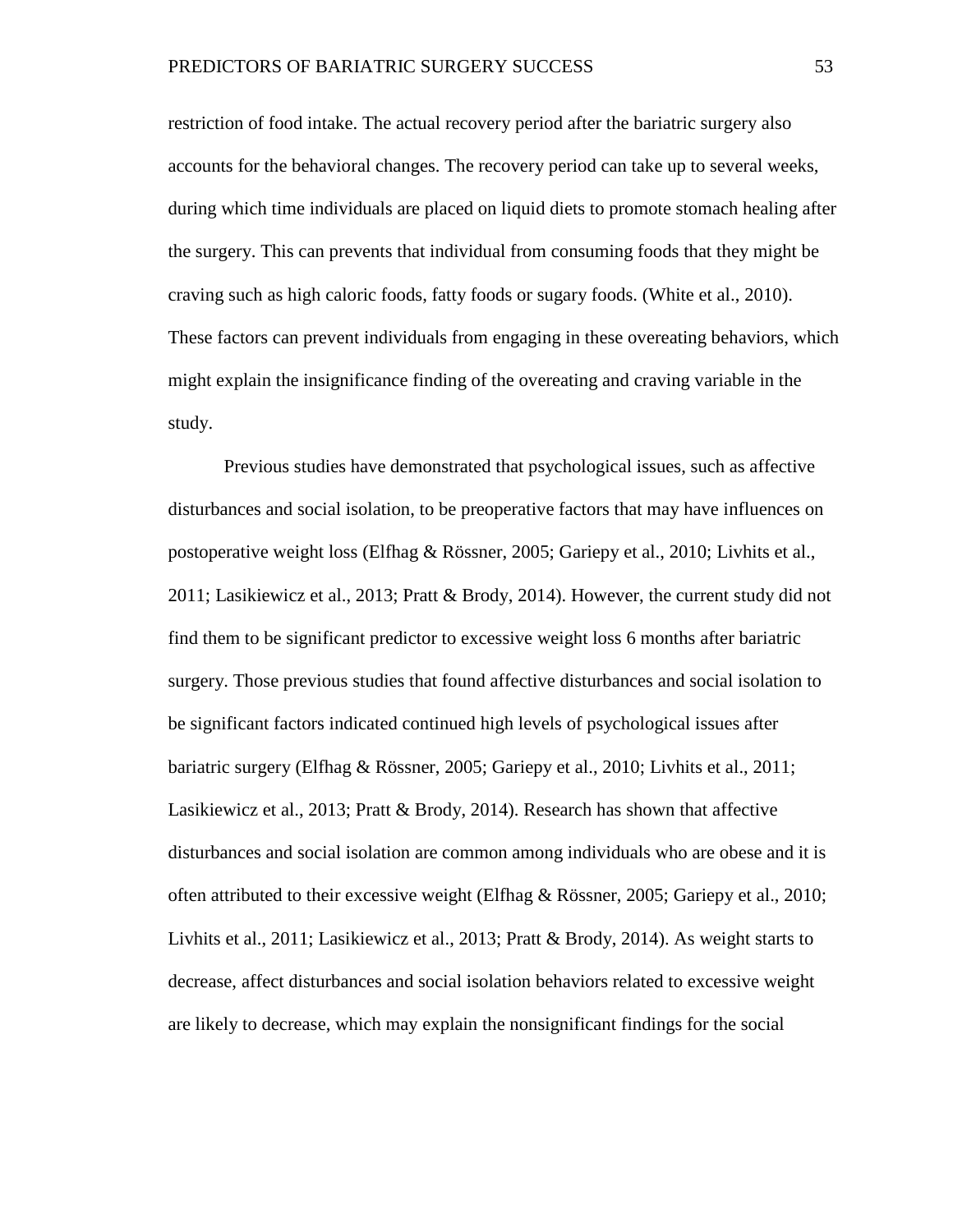isolation and affective disturbances variables in this study (Elfhag & Rössner, 2005; Gariepy et al., 2010; Livhits et al., 2011; Lasikiewicz et al., 2013; Pratt & Brody, 2014).

In terms of preoperative weight loss, the current study's findings were similar to a few studies that found that preoperative weight loss does not have any influence or effect on the amount of weight an individual can lose postoperatively (Lavhits et al. 2012: Kadeli et al. 2012). Research studies have provided potential explanation as to why that might be the case, indicating that preoperative weight loss might not reflect individuals true potential to lose weight as they might become more motivated to lose weight after the surgery (Lavhits et al. 2012: Kadeli et al. 2012). Research studies that found preoperative weight loss to have significant effects postsurgery occurred only when individuals achieved over 10% of excessive weight loss (Lavhits et al. 2012; Wimmelmann et al., 2014). The current study's found only 46% of the sample lost weight preoperatively, with a mean of 0.43% of excessive weight loss, far from the recommended 5-10% for surgery. The current study found the preoperative weight loss was not a significant preoperative factor in excessive weight loss 6 months after bariatric surgery.

#### **Limitation and Strengths**

This study had some limitations that should be noted. The first limitation is the amount of time weight loss was tracked in the patients. This study examines 6 months postoperative weight loss. Research demonstrates that bariatric surgery patients tended to lose most of the weight by their second postoperative year (Sarwer et al., 2008). Another limitation of this study is imbalance of gender in the current subject pool. The men only made up a fraction of the sample compared to the amount of women in the study.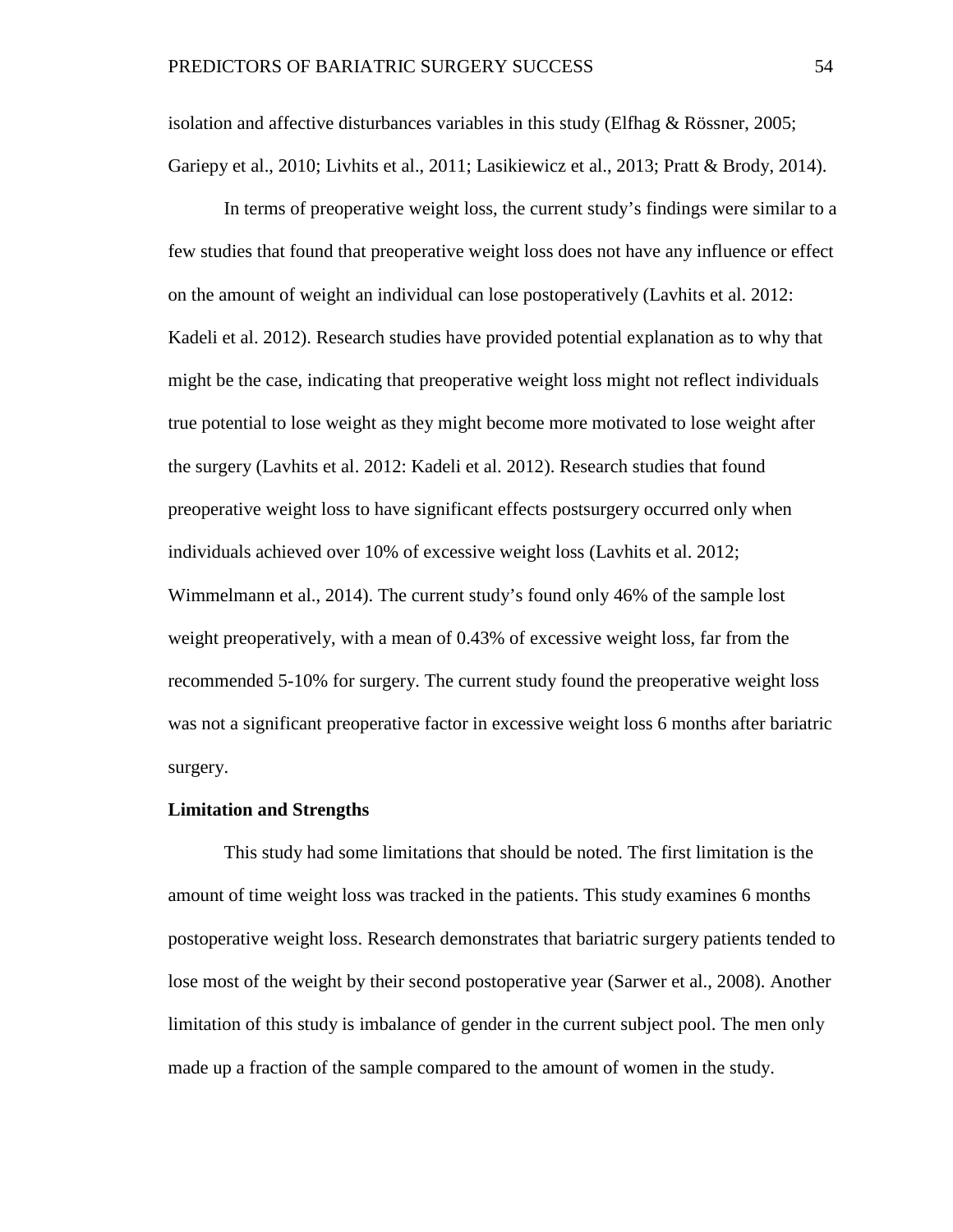However, research does state that women make up the majority of bariatric surgery population (Young et al, 2016). It is estimated that around 80 % of bariatric surgeries performed in the past 10 years have been on women (Young et al., 2016). Another limitation of this study is that it did not track postoperative behavioral changes. This limits the amount of inferences that could be made from the data collected. Tracking the postoperative behavior may have provided great details of information on the contributing factors, also such tracking might have provide crucial information as to which patients actually followed the postsurgical recommendations. The last limitation of this study is that it does not account for patients who might become pregnant during the duration of the study. Though it is recommended to wait at least 18 months after receiving bariatric surgery to conceive a child due to health concerns, some individuals might have disregard this recommendation and this could be a potential confounding variable for those patient's overall results (Carreau et al., 2017).

Though there are some limitations, the study does have some strengths. One of the major strengths of this study is that medical physicians measured the postoperative weight changes. This allows for a more accurate assessment of weight loss compared to other research designs where weight loss information was gathered only by self-reporting (Sarwer et al., 2008). Another strength of this study is that the physicians closely monitored medical conditions and provided an accurate measurement of an individual's improvement in their medical and psychological comorbidities.

#### **Future Directions**

For future studies, researchers track weight loss for a longer period to get a better estimate on the impact of preoperative factors. Research supports that individuals lost the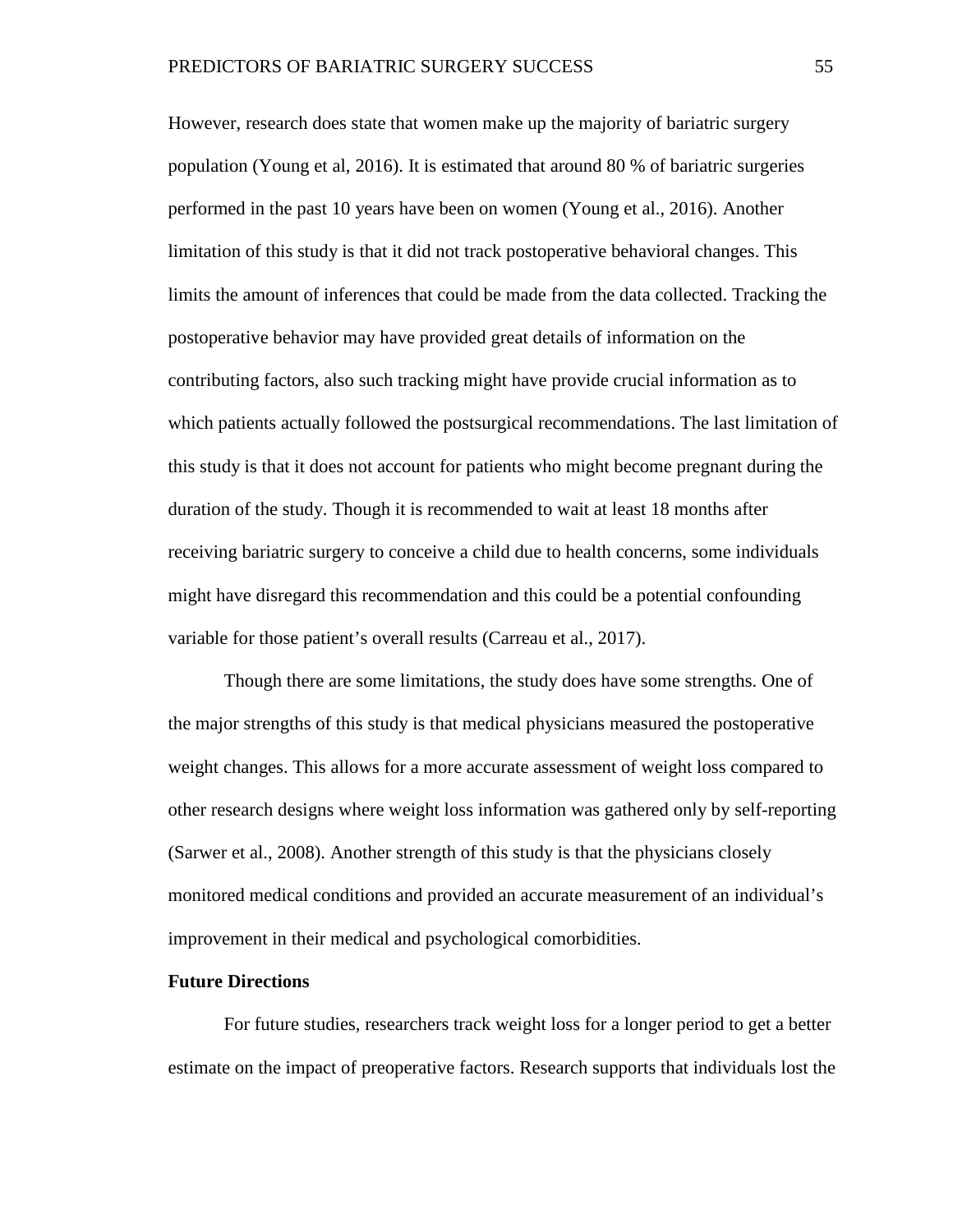most optimal weight after two years of having bariatric surgery (Sarwer et al., 2008). Tracking the weight loss for a longer period would provide information on weight regain and show when an individual's weight loss plateaus. Another recommendation is carefully tracking postoperative behavior changes. Although most weight after surgery most often result from postoperative factors, tracking postoperative changes can provide crucial details on whether individuals developed negative behaviors such as overeating or if the individuals actually followed the recommended diet and exercise regimen in the first place (Colles et al., 2008).

Lastly, future research should examine the potential impact of race, ethnicity and culture on bariatric surgery. Research has shown that the prevalence and severity of obesity is varies among races, ethnicities and cultures (Dwyer et al., 2000). There are also differences in the prevalence in both medical and psychological comorbidities (Residori et al., 2003). Analyzing how race, ethnicity and culture might potentially impact the success of bariatric surgery might provide crucial information that could help physicians tailor the treatments plans for individuals, so that they are able to get the most amount of support needed to lose the most optimal weight for their body type.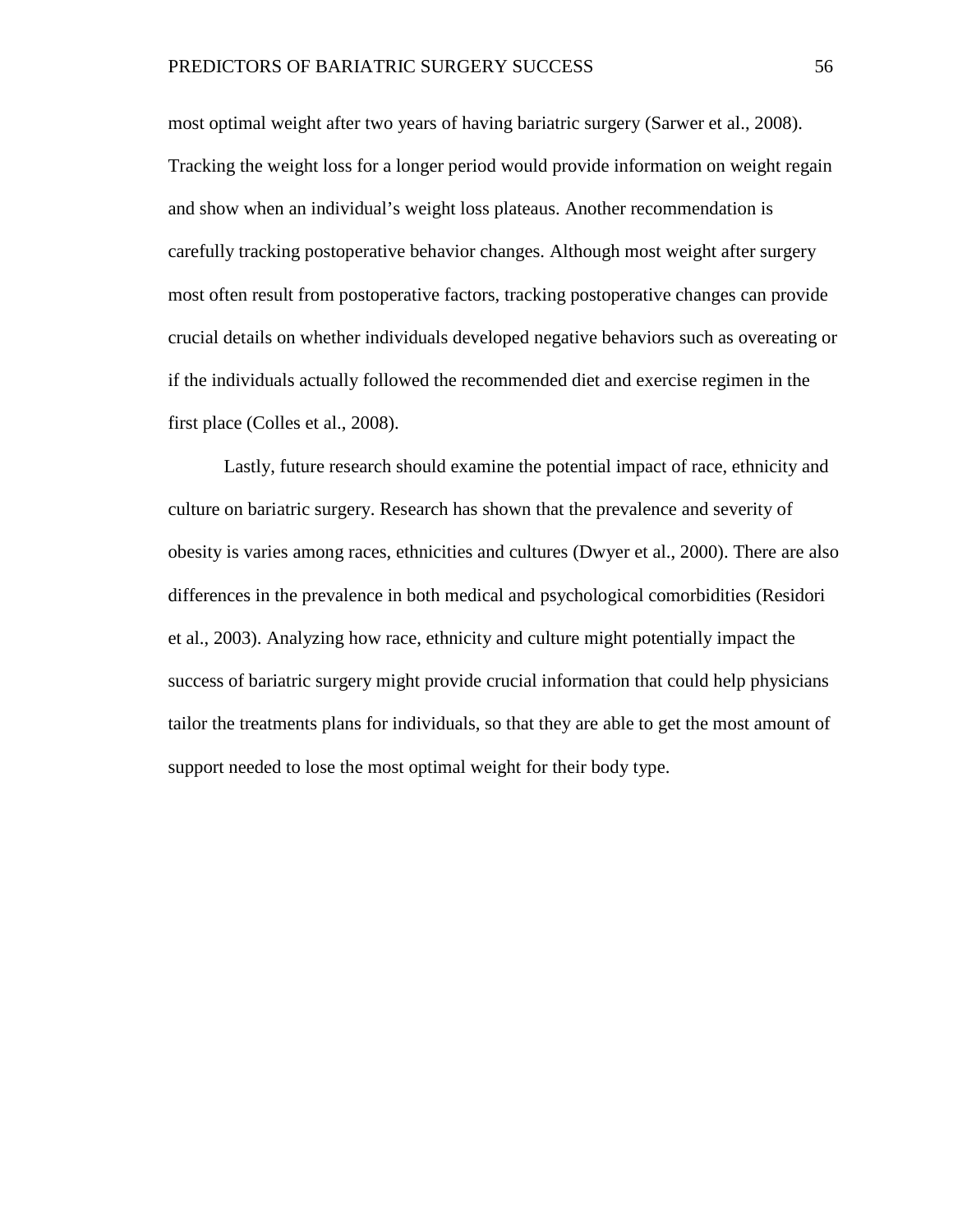#### **References**

- Afonso, B. B., Rosenthal, R., Li, K. M., Zapatier, J., & Szomstein, S. (2010). Perceived barriers to bariatric *Surgery* among morbidly obese patients. *Surgery for Obesity and Related Diseases, 6*(1), 616-621.
- Ali, M. R., Baucom-Pro, S., Broderick-Villa, G. A., Campbell, J. B., Rasmussen, J. J., Weston, A. N., Yamasaki, J. L., Fuller, W. D., Monash, J. B., & Casillas, R. A. (2007). Weight loss before gastric bypass: Feasibility and effect on postoperative weight loss and weight loss maintenance. *Surgery for Obesity and Related Diseases,* 3(5), 515-520.
- Alvarado, R., Alami, R. S., Hsu, G., Safadi, B. Y., Sanchez, B. R., Morton, J. M., & Curet, M. J. (2005). The impact of preoperative weight loss in patients undergoing laparoscopic Roux-en-Y gastric bypass. *Obesity Surgery, 15*(9), 1282-1286.
- Apovian, C. M., & Gokce, N. (2012). Obesity and cardiovascular disease. *Circulation, 125*(9), 1178-1182.
- Athyros, V. G., Tziomalos, K., Karagiannis, A., & Mikhailidis, D. P. (2011). Cardiovascular benefits of bariatric *Surgery* in morbidly obese patients. *Obesity Reviews, 12*(7), 515-524.
- Atlantis, E., & Baker, M. (2008). Obesity effects on depression: Systematic review of epidemiological studies. *International Journal of Obesity, 32*(6), 881.
- Aune, D., Norat, T., & Vatten, L. J. (2015). Body mass index, abdominal fatness and the risk of gallbladder disease. *European Journal of Epidemiology, 30*(9), 1009-1019. doi:10.1007/s10654-015-0081-y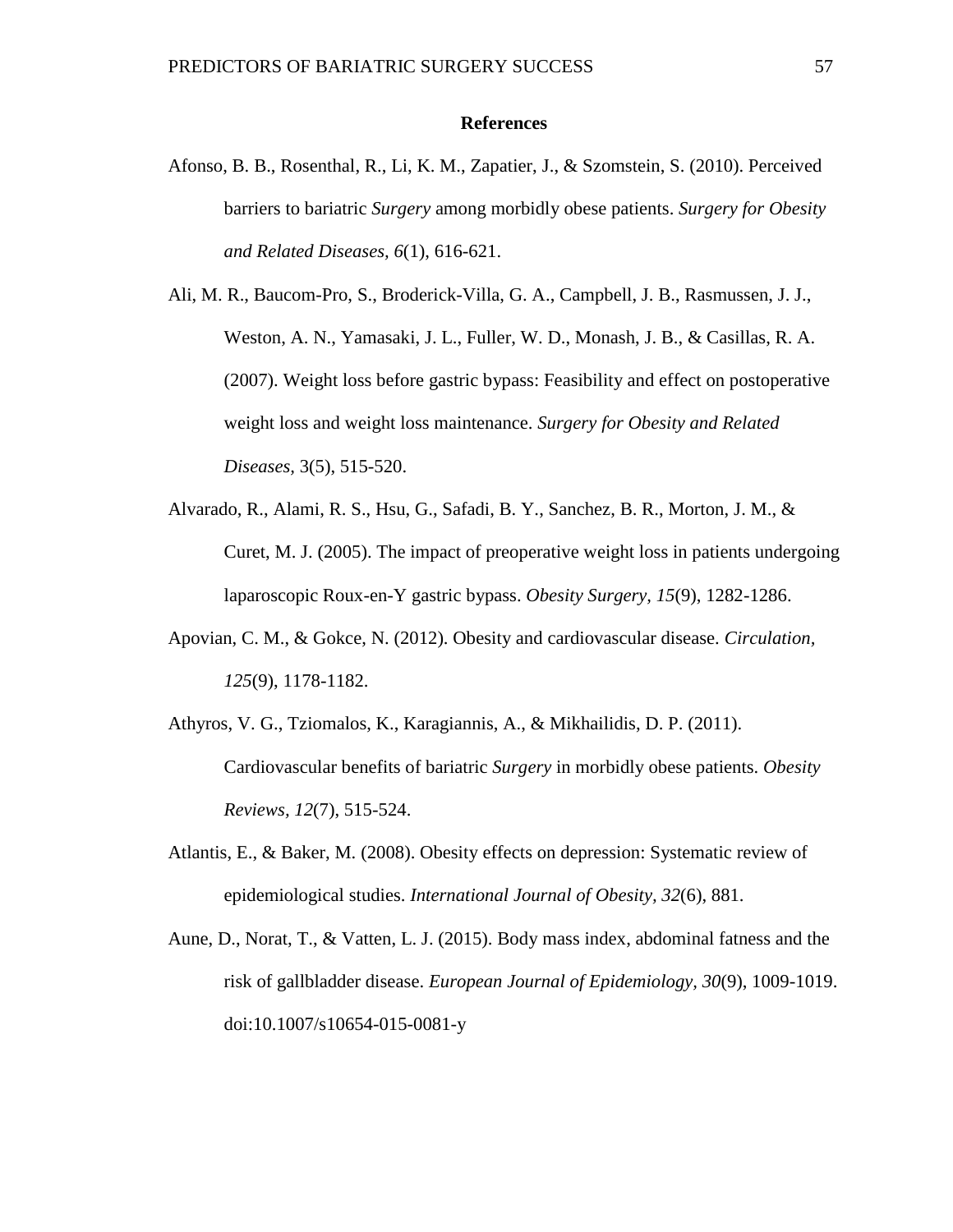- Bastien, M., Poirier, P., Lemieux, I., & Després, J. P. (2014). Overview of epidemiology and contribution of *Obesity* to cardiovascular disease. *Progress in Cardiovascular Diseases, 56*(4), 369-381.
- Bergh, I., Kvalem, I. L., Risstad, H., Cameron, L. D., & Sniehotta, F. F. (2015). Predictors of preoperative weight loss in morbidly obese adults waiting for bariatric surgery: A prospective cohort study. *Obesity Surgery, 25*(9), 1610-1617. doi:10.1007/s11695-015-1569-y
- Bray, G. A. (2004). Medical consequences of obesity. *Journal of Clinical Endocrinology and Metabolism, 89*(6), 2583-2589.
- Budak, A. R., & Thomas, S. E. (2009). Food craving as a predictor of "relapse" in the bariatric surgery population: A review with suggestions. *Bariatric Nursing And Surgical Patient Care, 4*(2), 115-121. doi:10.1089/bar.2009.9979
- Burgmer, R., Grigutsch, K., Zipfel, S., Wolf, A. M., de Zwaan, M., Husemann, B., Albus, C., Senf, W., & Herpertz, S. (2005). The influence of eating behavior and eating pathology on weight loss after gastric restriction operations. *Obesity Surgery, 15*(5), 684-691. https://doi.org/10.1381/0960892053923798
- Campos, G. M., Rabl, C., Mulligan, K., Posselt, A., Rogers, S. J., Westphalen, A. C., Lin, F., & Vittinghoff, E. (2008). Factors associated with weight loss after gastric bypass. *Archives of Surgery, 143*(9), 877-884.
- Carbonell, A. M., Lincourt, A. E., Matthews, B. D., Kercher, K. W., Sing, R. F., & Heniford, B. T. (2005). National study of the effect of patient and hospital characteristics on bariatric surgery outcomes. *American Surgeon, 71*(4), 308-314.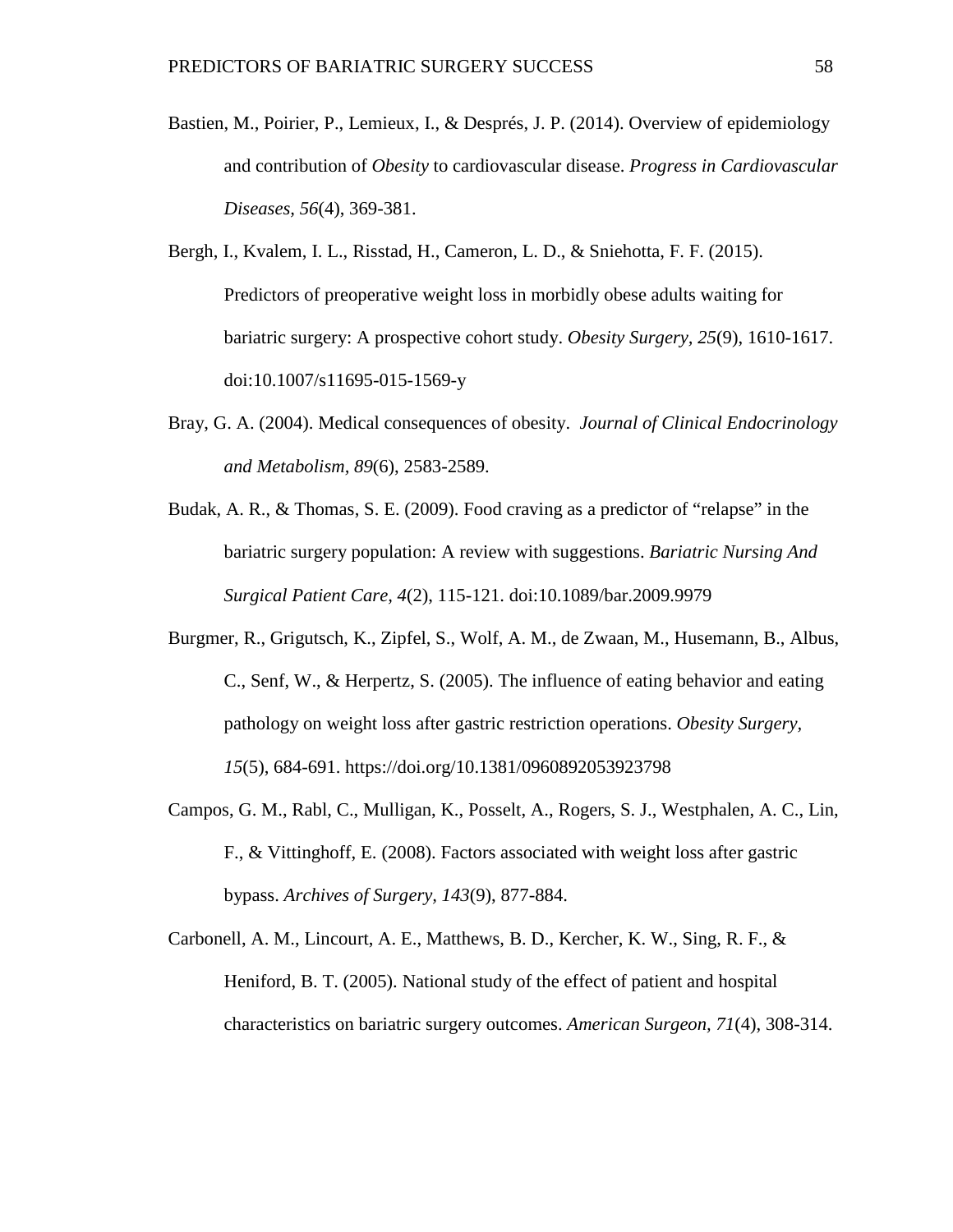- Carbonell, A. M., Wolfe, L. G., Meador, J. G., Sugerman, H. J., Kellum, J. M., & Maher, J. W. (2008). Does diabetes affect weight loss after gastric bypass? *Surgery for Obesity and Related Diseases, 4,* 441-444. doi:10.1016/j.soard.2007.10.001
- Carreau, A. M., Nadeau, M., Marceau, S., Marceau, P., & Weisnagel, S. J. (2017). Pregnancy after bariatric surgery: Balancing risks and benefits. *Canadian Journal of Diabetes,* 41(4), 432-438.
- Chang, P., & Friedenberg, F. (2014). Obesity and GERD. *Gastroenterology Clinics of North America, 43,* 161-173. doi:10.1016/j.gtc.2013.11.009
- Chao, A. M., Wadden, T. A., Faulconbridge, L. F., Sarwer, D. B., Webb, V. L., Shaw, J. A., Thomas, J. G., Hopkins, C. M., Bakizada, Z. M., Alamuddin, N., & Williams, N. N. (2016). Binge‐eating disorder and the outcome of bariatric surgery in a prospective, observational study: Two‐year results. *Obesity*, *24*(11), 2327-2333.
- Coblijn, U. K., Verveld, C. J., van Wagensveld, B. A., & Lagarde, S. M. (2013). Laparoscopic Roux-en-Y gastric bypass or laparoscopic sleeve gastrectomy as revisional procedure after adjustable gastric band: A systematic review. *Obesity Surgery, 23*(11), 1899-1914.
- Colles, S. L., Dixon, J. B., & O'Brien, P. E. (2008). Grazing and loss of control related to eating: Two high‐risk factors following bariatric surgery. *Obesity*, *16*(3), 615-622.
- Collins, J., Meng, C., & Eng, A. (2016). Psychological impact of severe obesity. *Current Obesity Reports, 5*(4), 435-440.
- Colquitt, J. L., Pickett, K., Loveman, E., & Frampton, G. K. (2014). Surgery for weight loss in adults. *Cochrane Database of Systematic Reviews,* (8), CD003641. https://doi.org/10.1002/14651858.CD003641.pub4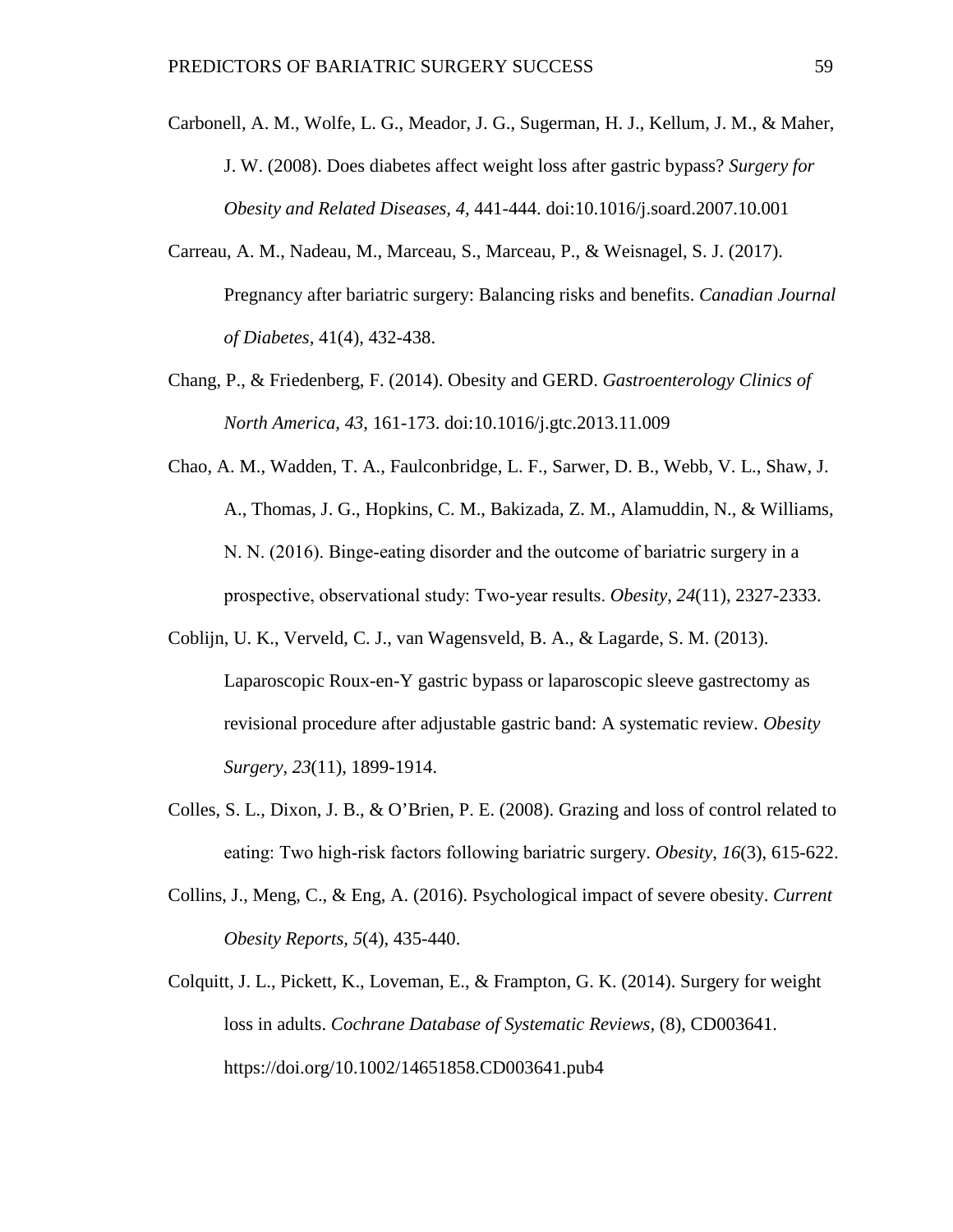- Contreras, J. E., Santander, C., Court, I., & Bravo, J. (2013). Correlation between age and weight loss after bariatric surgery. *Obesity Surgery, 23*(8), 1286-1289. doi:10.1007/s11695-013-0905-3
- Courcoulas, A. P., Christian, N. J., Belle, S. H., Berk, P. D., Flum, D. R., Garcia, L., Horlick, M., Kalarchian, M. A., King, W. C., Mitchell, J. E., Patterson, E. J., Pender, J. R., Pomp, A., Pories, W. J., Thirlby, R. C., Yanovski, S. Z., Wolfe, B. M., & Longitudinal Assessment of Bariatric Surgery (LABS) Consortium (2013). Weight change and health outcomes at 3 years after bariatric surgery among individuals with severe obesity. *JAMA*, *310*(22), 2416–2425. https://doi.org/10.1001/jama.2013.280928
- Crowley, N., Budak, A., Byrne, T. K., & Thomas, S. (2011). Patients who endorse more binge eating triggers before gastric bypass lose less weight at 6 months. *Surgery for Obesity and Related Diseases, 7*(1), 55-59.
- Crowley, N. M., LePage, M. L., Goldman, R. L., O'Neil, P. M., Borckardt, J. J., & Byrne, T. K. (2012). The food craving questionnaire-trait in a bariatric surgery seeking population and ability to predict post-surgery weight loss at six months. *Eating behaviors*, *13*(4), 366-370.
- Dawes, A. J., Maggard-Gibbons, M., Maher, A. R., Booth, M. J., Miake-Lye, I., Beroes, J. M., & Shekelle, P. G. (2016). Mental health conditions among patients seeking and undergoing bariatric surgery: A meta-analysis. *JAMA, 315*(2), 150-163.
- de Zwaan, M., Enderle, J., Wagner, S., Mühlhans, B., Ditzen, B., Gefeller, O., ... & Müller, A. (2011). Anxiety and depression in bariatric surgery patients: A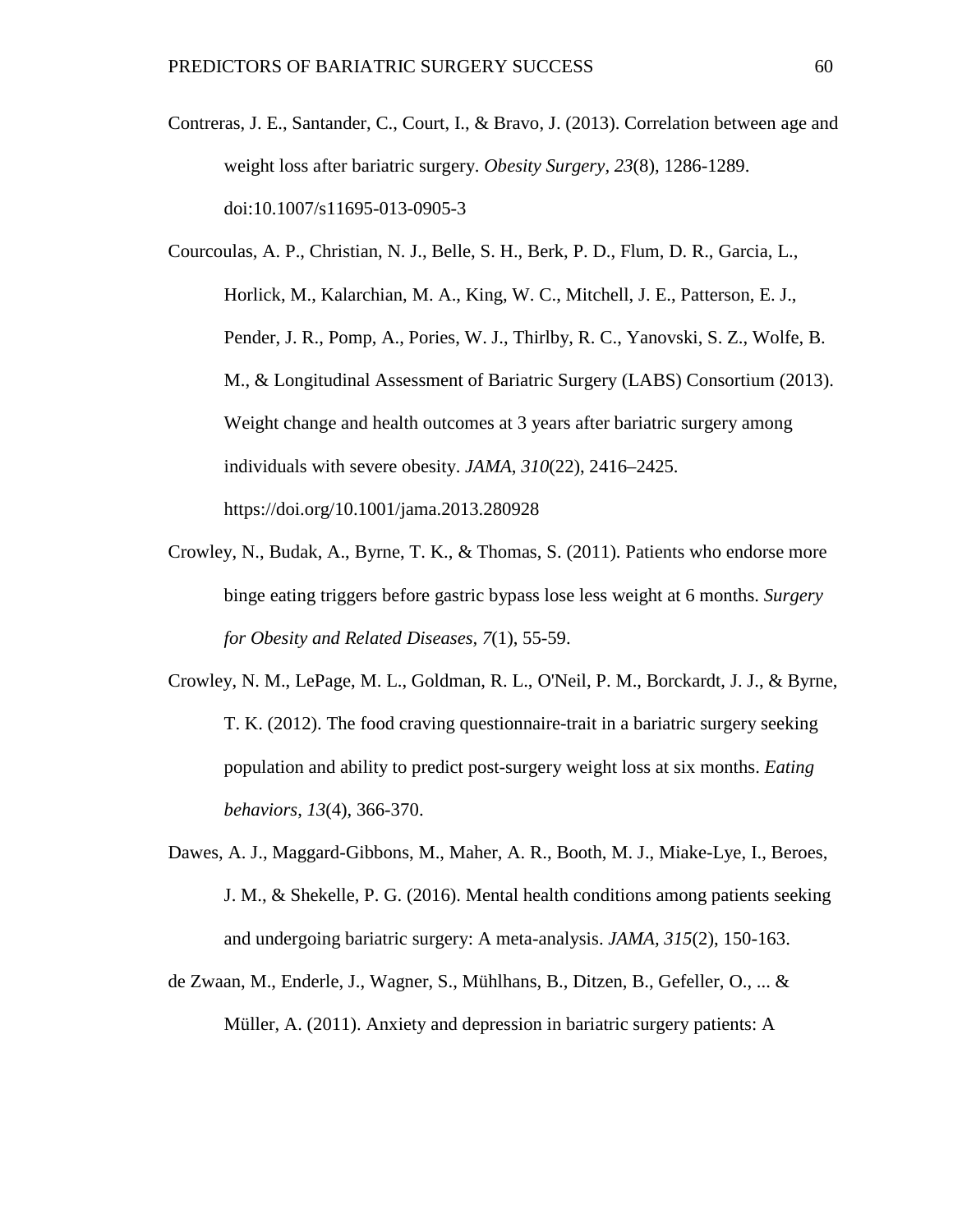prospective, follow-up study using structured clinical interviews. *Journal of Affective Disorders, 133*(1), 61-68.

- DiTomasso, R. A., Golden, B. A., & Morris, H. J. (2009). *Handbook of cognitive behavioral approaches in primary care*. Springer Publishing Company.
- Drager, L. F., Togeiro, S. M., Polotsky, V. Y., & Lorenzi-Filho, G. (2013). Obstructive sleep apnea. *Journal of the American College of Cardiology, 62*(7), 569-576.
- Dwyer, E. M., Asif, M., Ippolito, T., & Gillespie, M. (2000). Role of hypertension, diabetes, obesity, and race in the development of symptomatic myocardial dysfunction in a predominantly minority population with normal coronary arteries. *American Heart Journal, 139*(2), 297-304.
- Elfhag, K., & Rössner, S. (2005). Who succeeds in maintaining weight loss? A conceptual review of factors associated with weight loss maintenance and weight regain. *Obesity Reviews, 6*(1), 67-85.
- Elli, E. F., Gonzalez-Heredia, R., Patel, N., Masrur, M., Murphey, M., Chen, J., & Sanchez-Johnsen, L. (2016). Bariatrics: Bariatric surgery outcomes in ethnic minorities. *Surgery, 160,* 805-812. doi:10.1016/j.surg.2016.02.023
- Flegal, K. M., Kruszon-Moran, D., Carroll, M. D., Fryar, C. D., & Ogden, C. L. (2016). Trends in obesity among adults in the United States, 2005 to 2014. *JAMA, 315*(21), 2284-2291.
- Fox, B., Chen, E., Jolles, S., Greenberg, J., Campos, G., Funk, L., Suzo, A. & Voils, C. (2015). Dietary and psych predictors of weight loss after gastric bypass. *Journal of Surgical Research, 197*(2), 283-290. doi:10.1016/j.jss.2015.04.019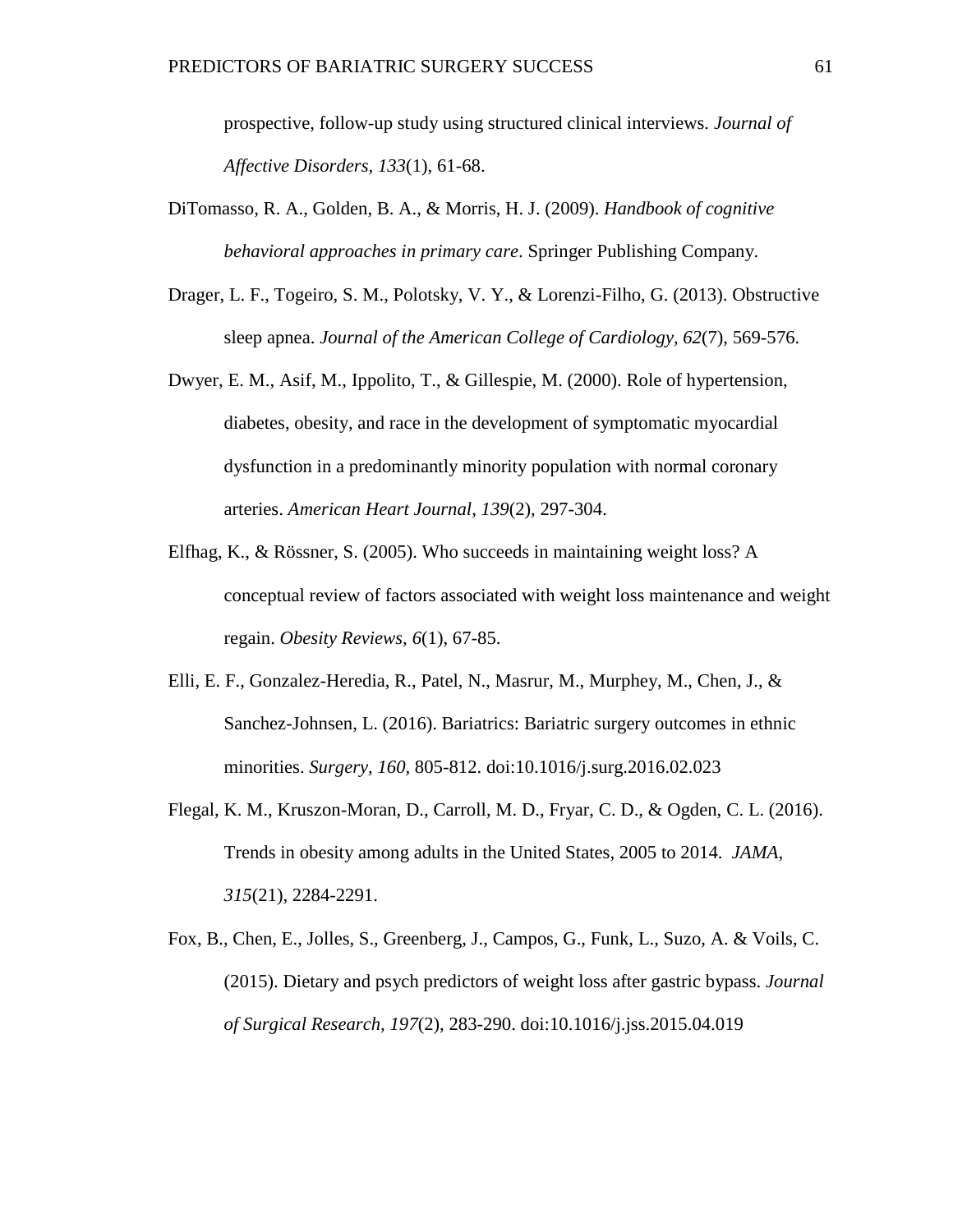- Fung, M., Wharton, S., Macpherson, A., & Kuk, J. L. (2016). Receptivity to bariatric surgery in qualified patients. *Journal of Obesity*, 1-6. doi:10.1155/2016/5372190
- Gariepy, G., Nitka, D., & Schmitz, N. (2010). The association between obesity and anxiety disorders in the population: A systematic review and meta-analysis. *International Journal of Obesity, 34*(3), 407.

Global BMI Mortality Collaboration, Di Angelantonio, E., Bhupathiraju, S., Wormser, D., Gao, P., Kaptoge, S., Berrington de Gonzalez, A., Cairns, B. J., Huxley, R., Jackson, C., Joshy, G., Lewington, S., Manson, J. E., Murphy, N., Patel, A. V., Samet, J. M., Woodward, M., Zheng, W., Zhou, M., Bansal, N., … Hu, F. B. (2016). Body-mass index and all-cause mortality: individual-participant-data meta-analysis of 239 prospective studies in four continents. *Lancet, 388*(10046), 776–786. https://doi.org/10.1016/S0140-6736(16)30175-1

- Gloy, V. L., Briel, M., Bhatt, D. L., Kashyap, S. R., Schauer, P. R., Mingrone, G., Bucher, H. C., & Nordmann, A. J. (2013). Bariatric surgery versus non-surgical treatment for obesity: A systematic review and meta-analysis of randomised controlled trials. *BMJ, 347,* f5934. https://doi.org/10.1136/bmj.f5934
- Herpertz, S., Kielmann, R., Wolf, A. M., Hebebrand, J., & Senf, W. (2004). Do psychosocial variables predict weight loss or mental health after obesity surgery? A systematic review. *Obesity*, *12*(10), 1554-1569.
- Hübner, C., Baldofski, S., Zenger, M., Tigges, W., Herbig, B., Jurowich, C., Kaiser, S., Dietrich, A., & Hilbert, A. (2015). Integrated health original article: Influences of general self-efficacy and weight bias internalization on physical activity in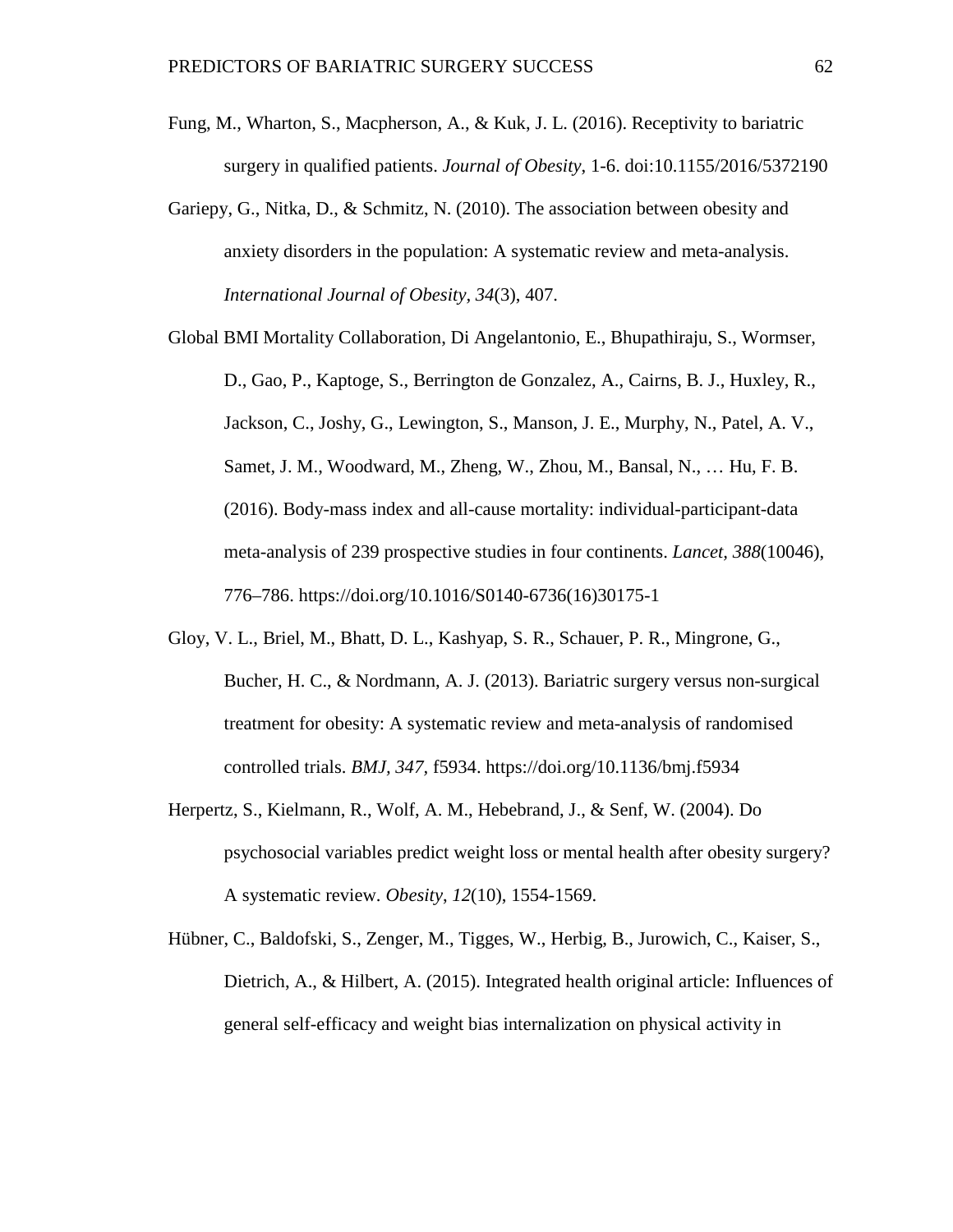bariatric surgery candidates. *Surgery for Obesity and Related Diseases, 11*(6), 1371-1376. https://doi.org/10.1016/j.soard.2014.11.013

- Johns, D. J., Hartmann-Boyce, J., Jebb, S. A., Aveyard, P., & Behavioral Weight Management Group. (2014). Diet or exercise interventions vs combined behavioral weight management programs: A systematic review and meta-analysis of direct comparisons. *Journal of the Academy of Nutrition and Dietetics*, *114*(10), 1557-1568.
- Kadeli, D. K., Sczepaniak, J. P., Kumar, K., Youssef, C., Mahdavi, A., & Owens, M. (2012). The effect of preoperative weight loss before gastric bypass: A systematic review. *Journal of Obesity, 2012,* 867540. http://doi.org/10.1155/2012/867540
- Kelly, T., Yang, W., Chen, C. S., Reynolds, K., & He, J. (2008). Global burden of obesity in 2005 and projections to 2030. *International Journal of Obesity, 32*(9), 1431.
- Kinzl, J. F., Schrattenecker, M., Traweger, C., Mattesich, M., Fiala, M., & Biebl, W. (2006). Psychosocial predictors of weight loss after bariatric surgery. *Obesity Surgery, 16*(12), 1609-1614.
- Kurukulasuriya, L. R., Stas, S., Lastra, G., Manrique, C., & Sowers, J. R. (2011). Hypertension in obesity. *Medical Clinics of North America, 95,* 903-917. doi:10.1016/j.mcna.2011.06.004
- Lasikiewicz, N., Hendrickx, H., Talbot, D., & Dye, L. (2013). Stress, cortisol and central obesity in middle aged adults. *Obesity Facts, 6,* 44-44.
- Leahey, T. M., Bond, D. S., Raynor, H., Roye, D., Vithiananthan, S., Ryder, B. A., Sax, H. C., & Wing, R. R. (2012). Effects of bariatric surgery on food cravings: do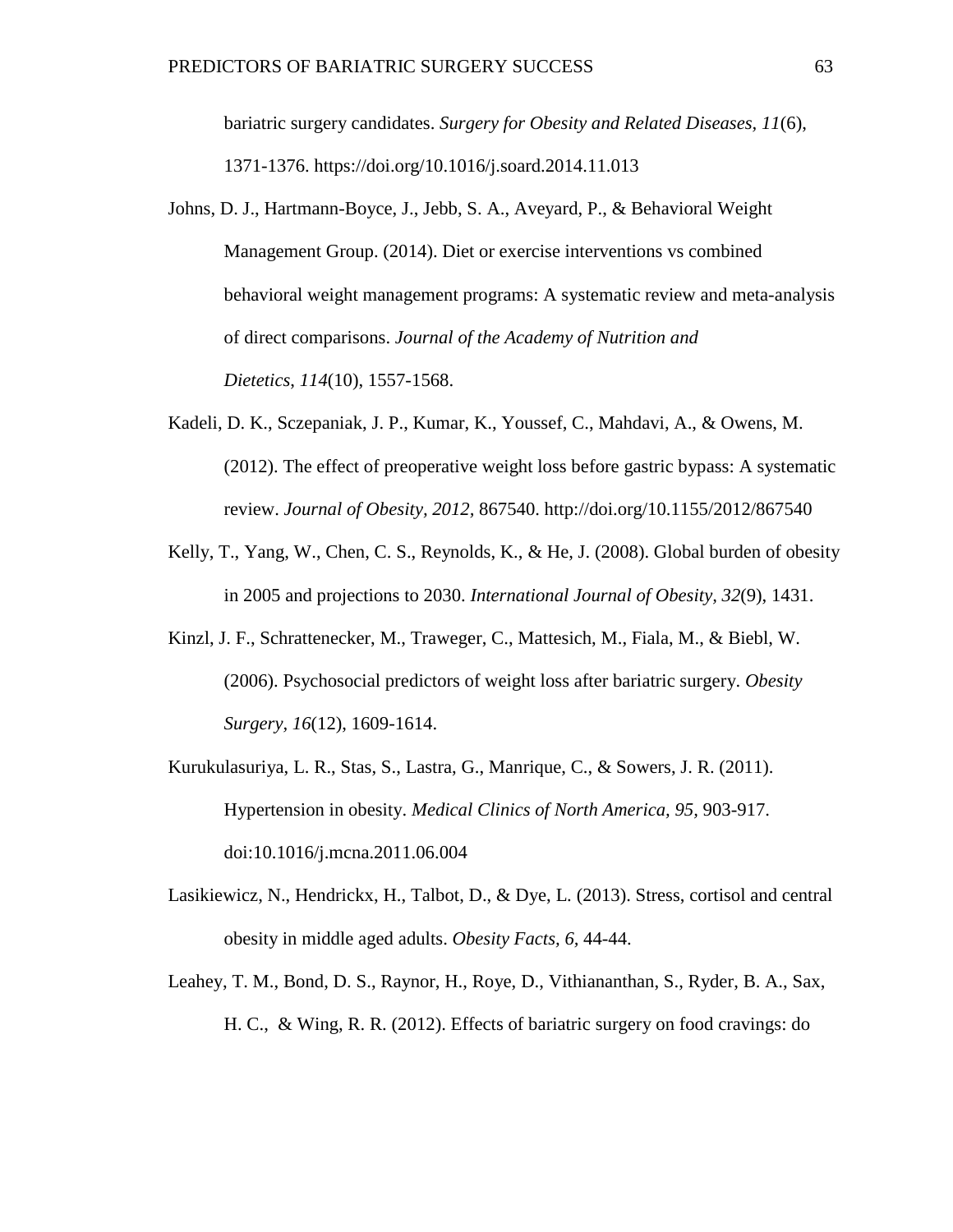food cravings and the consumption of craved foods "normalize" after surgery? *Surgery for Obesity and Related Diseases, 8*(1), 84-91.

- Lee, G. K., & Cha, Y. (2016). Cardiovascular benefits of bariatric surgery. *Trends in Cardiovascular Medicine, 26,* 280-289. doi:10.1016/j.tcm.2015.07.006
- Legenbauer, T., De Zwaan, M., Benecke, A., Mühlhans, B., Petrak, F., & Herpertz, S. (2009). Depression and anxiety: Their predictive function for weight loss in obese individuals. *Obesity Facts, 2*(4), 227-234.
- Lent, M. R., & Swencionis, C. (2012). Addictive personality and maladaptive eating behaviors in adults seeking bariatric surgery. *Eating Behaviors, 13*(1), 67-70.
- Libeton, M., Dixon, J., Laurie, C., & O'Brien, P. (2004). Patient motivation for bariatric surgery: Characteristics and impact on outcomes. *Obesity Surgery, 14*(3), 392- 398. doi:10.1381/096089204322917936
- Limbach, K. E., Ashton, K., Merrell, J., & Heinberg, L. J. (2014). Relative contribution of modifiable versus non-modifiable factors as predictors of racial variance in Roux-en-Y gastric bypass weight loss outcomes. *Obesity Surgery, 24*(8), 1379-85.
- Livhits, M., Mercado, C., Yermilov, I., Parikh, J. A., Dutson, E., Mehran, A., Ko, C. Y., & Gibbons, M. M. (2009). Does weight loss immediately before bariatric surgery improve outcomes: A systematic review. *Surgery for Obesity and Related Diseases, 5*(6), 713-721.
- Livhits, M., Mercado, C., Yermilov, I., Parikh, J. A., Dutson, E., Mehran, A., Ko, C. Y., Shekelle, P. G., &Gibbons, M. M. (2011). Is social support associated with greater weight loss after bariatric surgery?: A systematic review. *Obesity Reviews, 12*(2), 142-148. doi:10.1111/j.1467-789X.2010.00720.x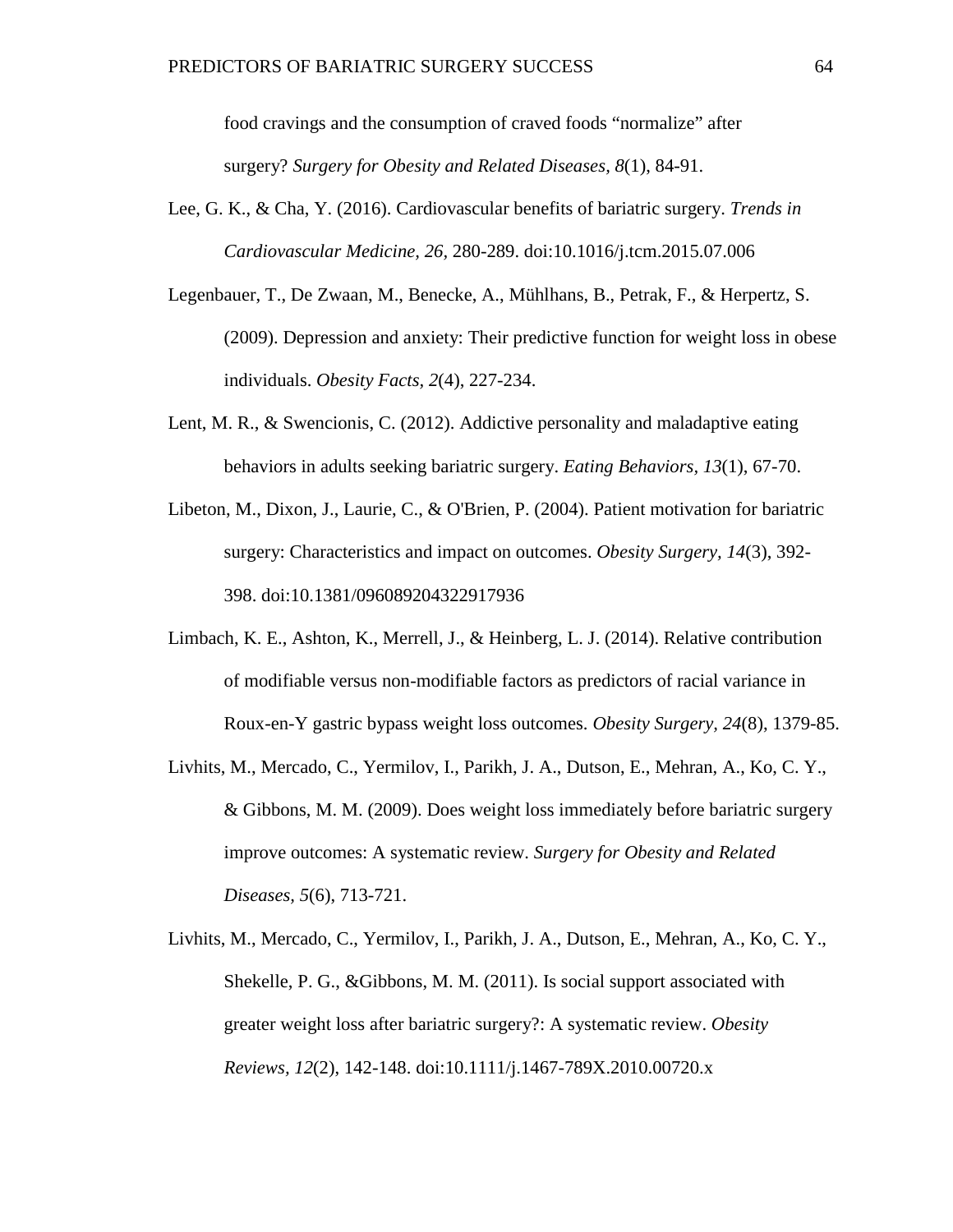- Livhits, M., Mercado, C., Yermilov, I., Parikh, J., Dutson, E. , Mehran, A., Ko, C.Y., & Gibbons, M. (2012). Preoperative predictors of weight loss following bariatric surgery: Systematic review. *Obesity Surgery, 22*(1), 70-89. doi:10.1007/s11695- 011-0472-4
- Livingston, E. H., Huerta, S., Arthur, D., Lee, S., De Shields, S., & Heber, D. (2002). Male gender is a predictor of morbidity and age a predictor of mortality for patients undergoing gastric bypass surgery. *Annals of Surgery, 236*(5), 576-582.
- Luppino, F. S., de Wit, L. M., Bouvy, P. F., Stijnen, T., Cuijpers, P., Penninx, B. W., & Zitman, F. G. (2010). Overweight, obesity, and depression: A systematic review and meta-analysis of longitudinal studies. *Archives of General Psychiatry, 67*(3), 220-229.
- Mann, T., Tomiyama, A. J., Westling, E., Lew, A. M., Samuels, B., & Chatman, J. (2007). Medicare's search for effective obesity treatments: Diets are not the answer. *American Psychologist, 62*(3), 220-233.
- Martin, M., Beekley, A., Kjorstad, R., & Sebesta, J. (2010). Socioeconomic disparities in eligibility and access to bariatric surgery: A national population-based analysis. *Surgery for Obesity and Related Diseases, 6,* 8-15. doi:10.1016/j.soard.2009.07.003
- Masters, R. K., Reither, E. N., Powers, D. A., Claire Yang, Y., Burger, A. E., & Link, B. G. (2013). The impact of obesity on U.S. mortality levels: The importance of age and cohort factors in population estimates. *American Journal of Public Health, 103*(10), 1895-1901.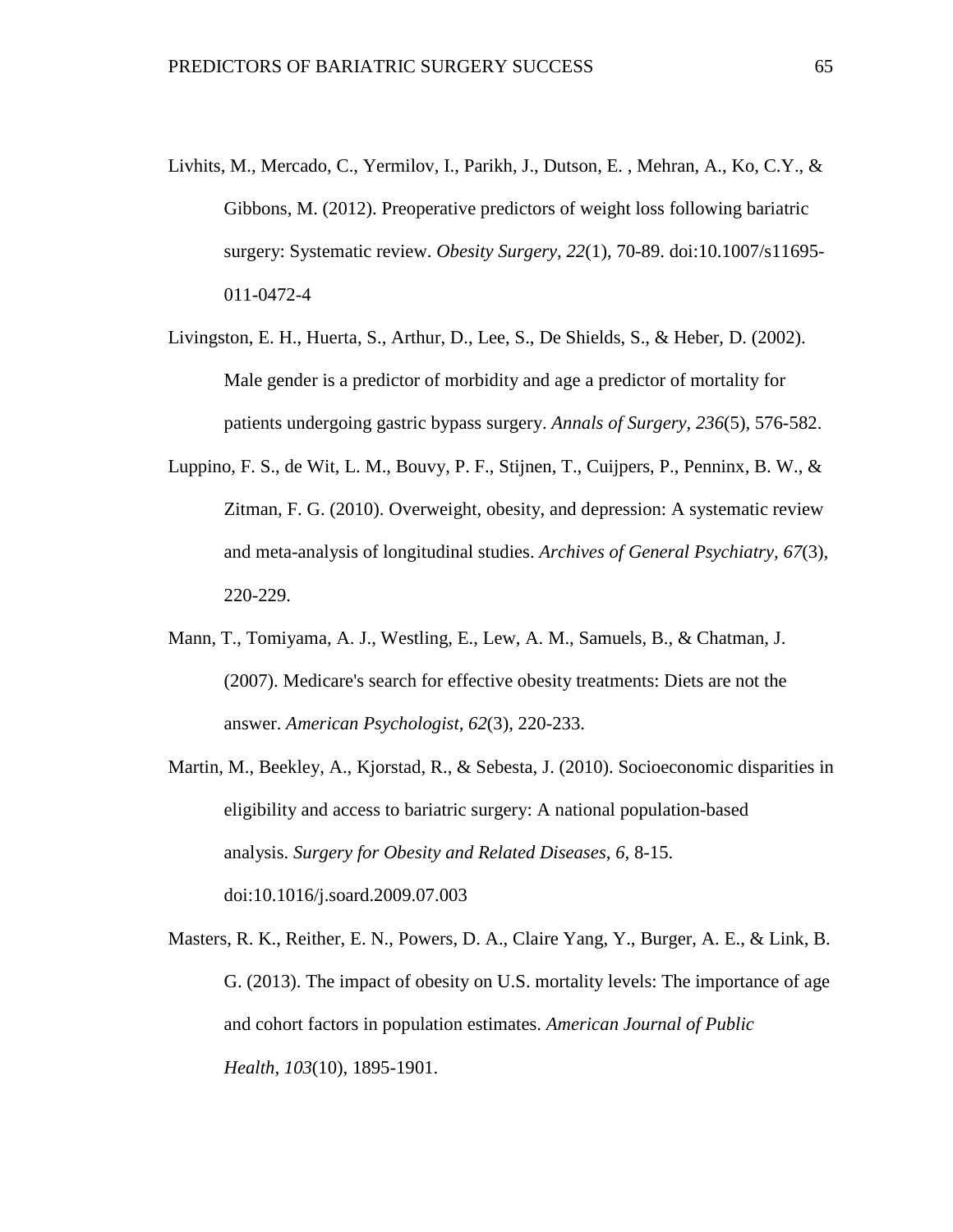- Melton, G. B., Steele, K. E., Schweitzer, M. A., Lidor, A. O., & Magnuson, T. H. (2008). Suboptimal weight loss after gastric bypass surgery: correlation of demographics, comorbidities, and insurance status with outcomes. *Journal of Gastrointestinal Surgery, 12*(2), 250-255.
- Metropolitan Life Insurance Company. (1983). Tables of height and weight. http://www.halls.md/ideal-weight/met.htm
- Montero, P. N., Stefanidis, D., Norton, H. J., Gersin, K., & Kuwada, T. (2011). Reported excess weight loss after bariatric surgery could vary significantly depending on calculation method: A plea for standardization. *Surgery for Obesity and Related Diseases, 7*(4), 531-534. doi:10.1016/j.soard.2010.09.025
- Motie, M., Evangelista, L. S., Lombardo, D., Horwich, T., Hamilton, M., & Fonarow, G. C. (2017). Relationships between weight, adiposity, functional status, and left ventricle characteristics in overweight and obese patients with heart failure. *Journal of Diabetes and Obesity, 4*(2), 10.15436/2376-0494.17.1108. https://doi.org/10.15436/2376-0494.17.1108
- Mrad, B. A., Stoklossa, C. J., & Birch, D. W. (2008). Does preoperative weight loss predict success following surgery for morbid obesity? *American Journal of Surgery, 195*(5), 570-574.
- Nguyen, N. T., Nguyen, B., Gebhart, A., & Hohmann, S. (2013). Changes in the makeup of bariatric surgery: A national increase in use of laparoscopic sleeve gastrectomy. *Journal of the American College of Surgeons, 216*(2), 252-257.
- Odom, J., Zalesin, K. C., Washington, T. L., Miller, W. W., Hakmeh, B., Zaremba, D. L., Altattan, M., Balasubramaniam, M., Gibbs, D. S., Krause, K. R., Chengelis, D. L.,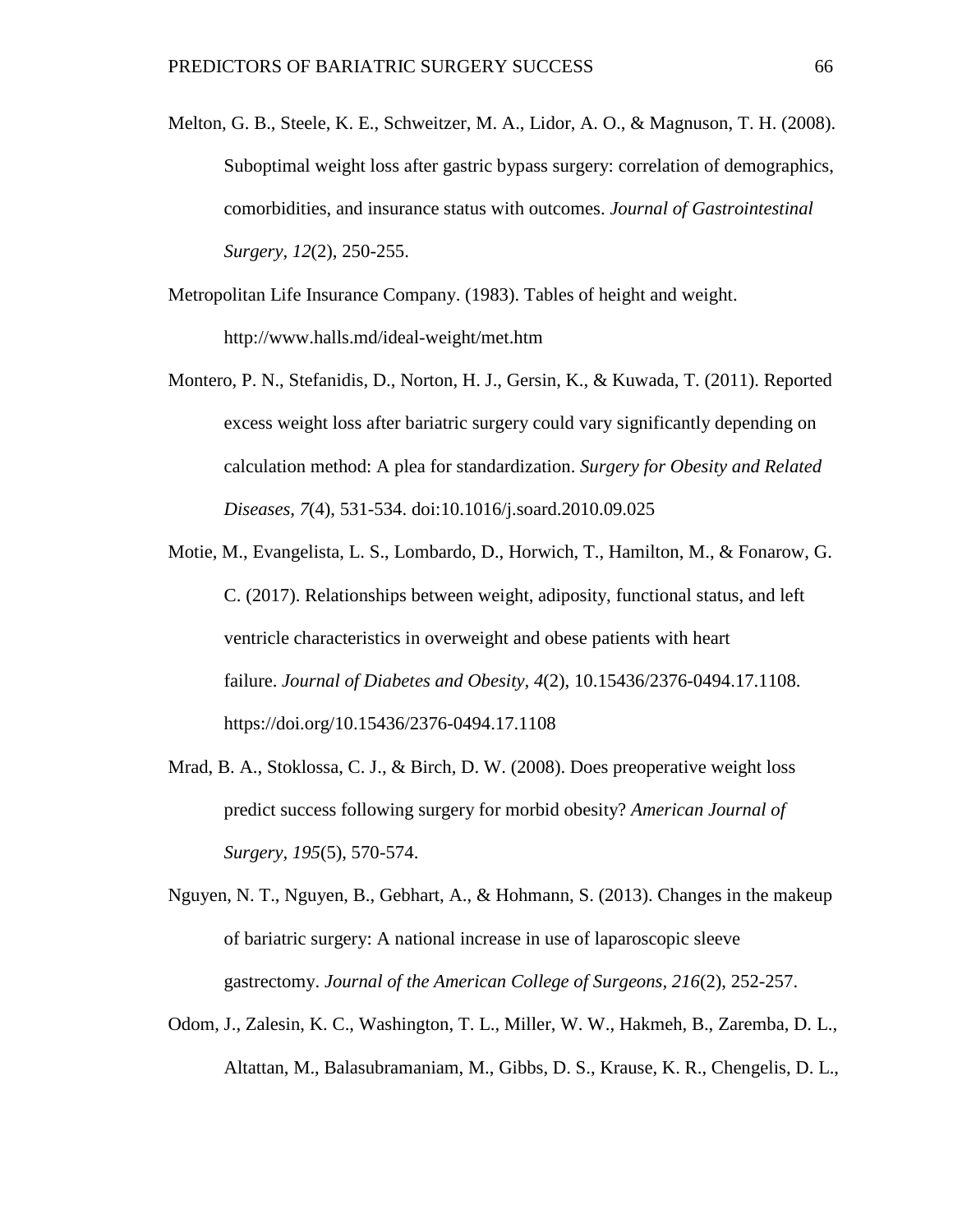Franklin, B. A., & McCullough, P. A. (2010). Behavioral predictors of weight regain after bariatric surgery. *Obesity Surgery, 20*(3), 349-356.

O'Donnell, W. E. & Warren, W. L. (2004) . *The manual of the Overeating Questionnaire.* Western Psychological Services.

Osborne, J. W., & Waters, E. (2002). *Multiple regression assumptions.* ERIC Digest.

- Parri, A., Benaiges, D., Schröder, H., Izquierdo-Pulido, M., Ramón, J., Villatoro, M., Flores-Le Roux, J., & Goday, A. (2015). Preoperative predictors of weight loss at 4 years following bariatric surgery. *Nutrition in Clinical Practice, 30*(3), 420-424.
- Pekkarinen, T., Mustonen, H., Sane, T., Jaser, N., Juuti, A., & Leivonen, M. (2016). Long-term effect of gastric bypass and sleeve gastrectomy on severe obesity: Do preoperative weight loss and binge eating behavior predict the outcome of bariatric surgery? *Obesity Surgery, 26*(9), 2161-2167.
- Peterli, R., Borbély, Y., Kern, B., Gass, M., Peters, T., Thurnheer, M., Schultes, B., Laederach, K., Bueter, M., & Schiesser, M. (2013). Early results of the Swiss Multicentre Bypass or Sleeve Study (SM-BOSS): A prospective randomized trial comparing laparoscopic sleeve gastrectomy and Roux-en-Y gastric bypass. *Annals of Surgery, 258*(5), 690.
- Pratt, L. A., & Brody, D. J. (2014). Depression and obesity in the U.S. adult household population, 2005–2010. *Women, 20,* 39.
- Rashid, S., & Genest, J. (2007). Effect of obesity on high-density lipoprotein metabolism. *Obesity, 15*(12), 2875-2888.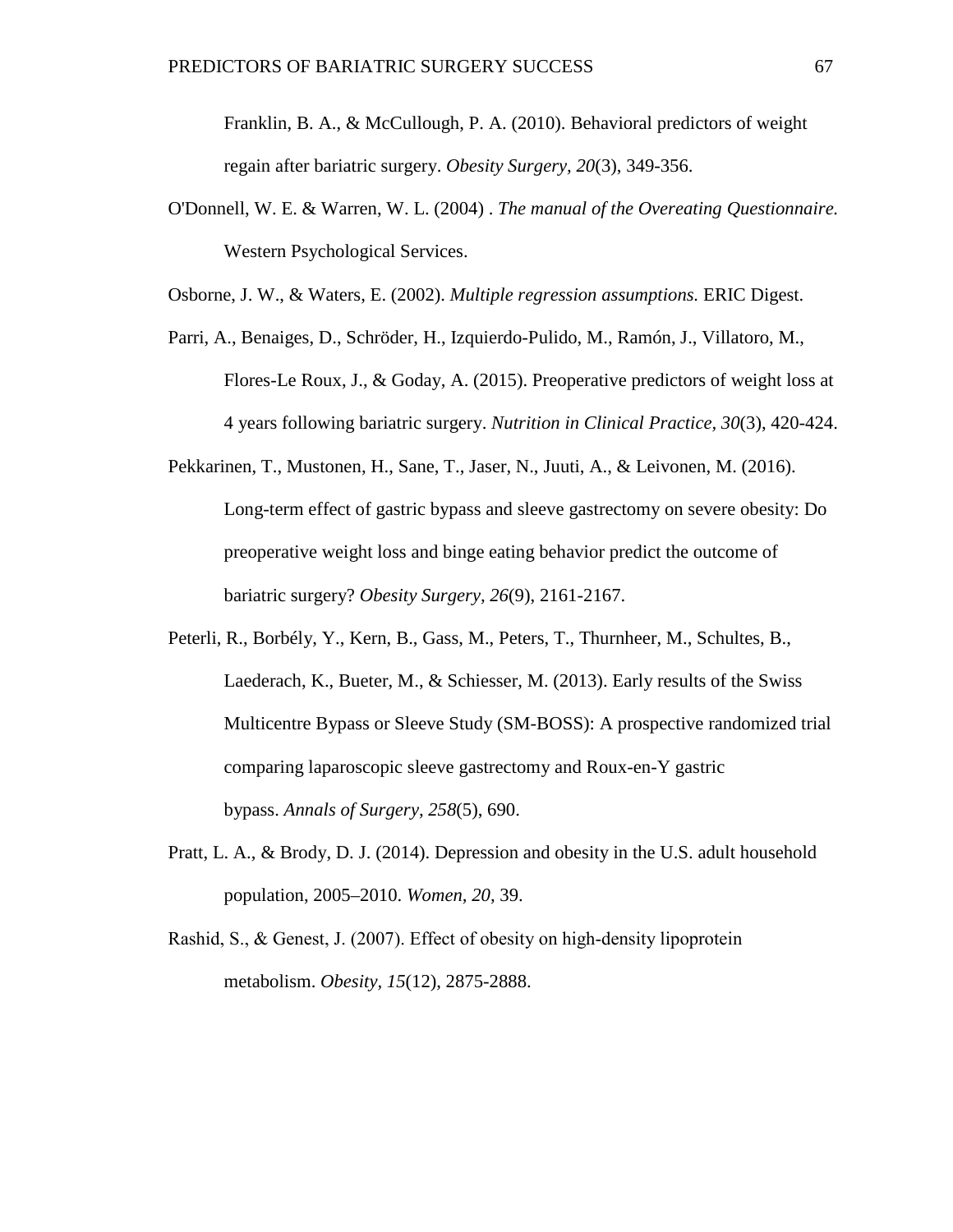- Residori, L., García-Lorda, P., Flancbaum, L., Pi-Sunyer, F. X., & Laferrère, B. (2003). Prevalence of co-morbidities in obese patients before bariatric surgery: Effect of race. *Obesity Surgery, 13*(3), 333-340.
- Riess, K. P., Baker, M. T., Lambert, P. J., Mathiason, M. A., & Kothari, S. N. (2008). Effect of preoperative weight loss on laparoscopic gastric bypass outcomes. *Surgery for Obesity and Related Diseases, 4*(6), 704-708.
- Robinson, A. H., Adler, S., Stevens, H. B., Darcy, A. M., Morton, J. M., & Safer, D. L. (2014). What variables are associated with successful weight loss outcomes for bariatric surgery after 1 year? *Surgery for Obesity and Related Diseases, 10*(4), 697-704.
- Robinson, E., Sutin, A., & Daly, M. (2017). Perceived weight discrimination mediates the prospective relation between obesity and depressive symptoms in U.S. and U.K. adults. *Health Psychology, 36*(2), 112-121. doi:10.1037/hea0000426
- Rogers, P. J., & Smit, H. J. (2000). Food craving and food "addiction": A critical review of the evidence from a biopsychosocial perspective. *Pharmacology Biochemistry and Behavior, 66*(1), 3-14.
- Sarwer, D. B., Wadden, T. A., Moore, R. H., Baker, A. W., Gibbons, L. M., Raper, S. E., & Williams, N. N. (2008). Preoperative eating behavior, postoperative dietary adherence and weight loss following gastric bypass surgery. *Surgery for Obesity and Related Diseases, 4*(5), 640–646. http://doi.org/10.1016/j.soard.2008.04.013
- Shah, N., Greenberg, J., Statz, A., Funk, L., Leverson, G., & Jolles, S. (2016). Weight loss after bariatric surgery: A propensity score analysis. *Journal of Surgical Research, 202*(2), 449-454. doi:10.1016/j.jss.2016.01.041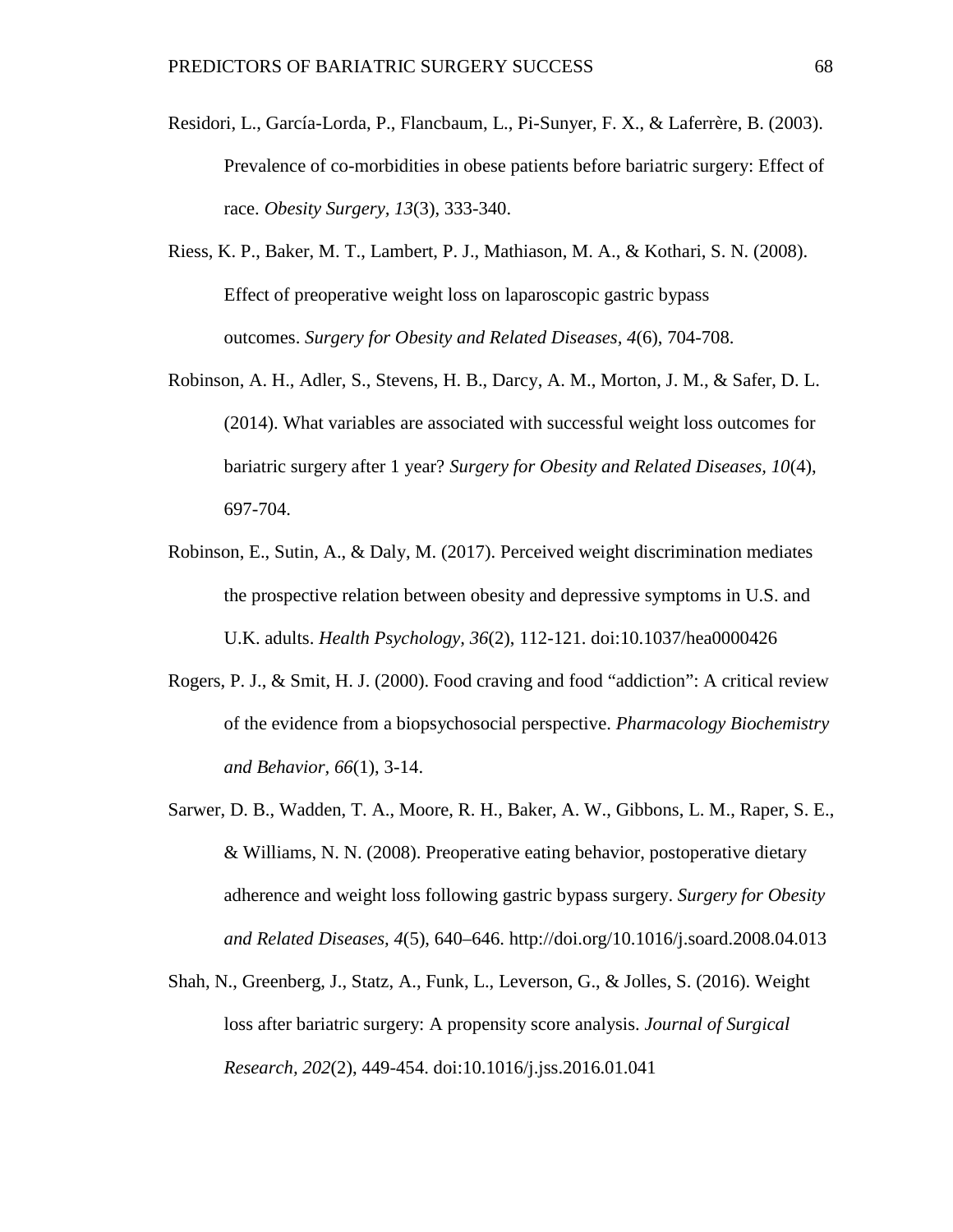- Sharman, M., Hensher, M., Wilkinson, S., Williams, D., Palmer, A., Venn, A., & Ezzy, D. (2017). What are the support experiences and needs of patients who have received bariatric surgery? *Health Expectations, 20*(1), 35-46.
- Sillén, L., & Andersson, E. (2017). Patient factors predicting weight loss after Roux-en-Y gastric bypass. *Journal of Obesity, 2017*, 3278751. https://doi.org/10.1155/2017/3278751
- Skender, M. L., Goodrick, G. K., Del Junco, D. J., Reeves, R. S., Darnell, L., Gotto, A. M., & Foreyt, J. P. (1996). Comparison of 2-year weight loss trends in behavioral treatments of obesity: Diet, exercise, and combination interventions. *Journal of the American Dietetic Association, 96*(4), 342-346.
- Smith, K. B., & Smith, M. S. (2016). Obesity statistics. *Primary Care,43*(1), 121-135.
- Soricelli, E., Iossa, A., Casella, G., Abbatini, F., Calì, B., & Basso, N. (2013). Sleeve gastrectomy and crural repair in obese patients with gastroesophageal reflux disease and/or hiatal hernia. *Surgery for Obesity and Related Diseases, 9*(3), 356- 361.
- Still, C. D., Wood, G. C., Chu, X., Manney, C., Strodel, W., Petrick, A., Gabrielsen, J., Mirshahi, T., Argyropoulos, G., Seiler, J., Yung, M., Benotti, P., & Gerhard, G. S. (2014). Clinical factors associated with weight loss outcomes after Roux‐en‐Y gastric bypass surgery. *Obesity, 22*(3), 888-894.
- Sugerman, H. J., DeMaria, E. J., Kellum, J. M., Sugerman, E. L., Meador, J. G., & Wolfe, L. G. (2004). Effects of bariatric surgery in older patients. *Annals of Surgery, 240*(2), 243-247.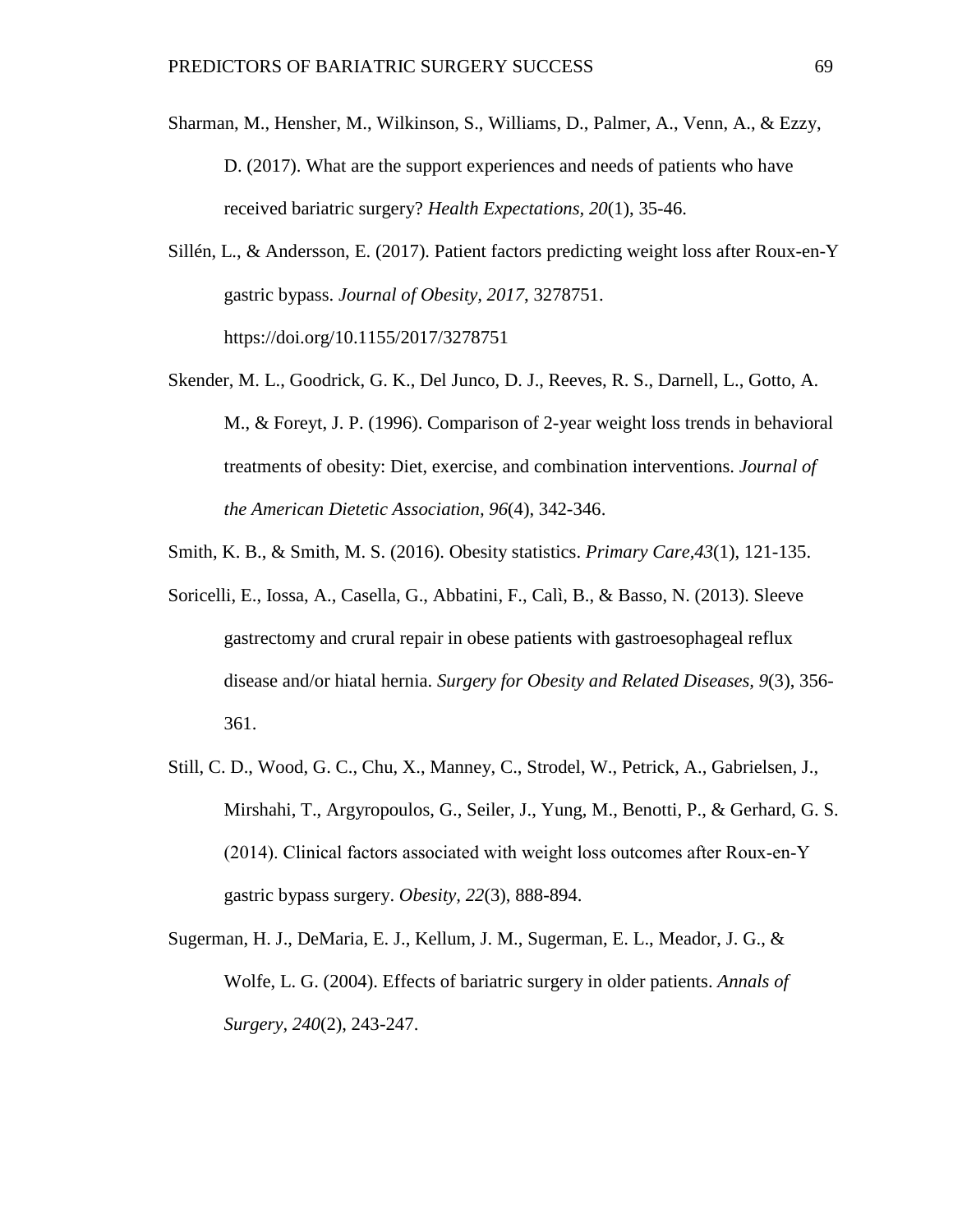- Suls, J., & Bunde, J. (2005). Anger, anxiety, and depression as risk factors for cardiovascular disease: The problems and implications of overlapping affective dispositions. *Psychological Bulletin, 131*(2), 260.
- Sudan, R., Sudan, R., Lyden, E., & Thompson, J. S. (2017). Food cravings and food consumption after Roux-en-Y gastric bypass versus cholecystectomy. *Surgery for Obesity and Related Diseases, 13*(2), 220-226.
- Tanamas, S. K., Wong, E., Backholer, K., Abdullah, A., Wolfe, R., Barendregt, J., & Peeters, A. (2016). Age of onset of obesity and risk of type 2 diabetes. *Australian and New Zealand Journal of Public Health, 40*(6), 579-581. doi:10.1111/1753- 6405.12593
- Van Hout, G. C., Verschure, S. K., & Van Heck, G. L. (2005). Psychosocial predictors of success following bariatric surgery. *Obesity Surgery, 15*(4), 552-560. https://doi.org/10.1381/0960892053723484
- Vijan, S. (2010). In the clinic. Type 2 diabetes. *Annals of Internal Medicine, 152*(5), ITC31-15.
- Villareal, D. T., Chode, S., Parimi, N., Sinacore, D. R., Hilton, T., Armamento-Villareal, R., Napoli, N., Qualls, C., & Shah, K. (2011). Weight loss, exercise, or both and physical function in obese older adults. *New England Journal of Medicine, 364*(13), 1218-1229.
- Wedin, S., Madan, A., Correll, J., Crowley, N., Malcolm, R., Byrne, T. K., & Borckardt, J. J. (2014). Emotional eating, marital status and history of physical abuse predict 2-year weight loss in weight loss surgery patients. *Eating Behaviors, 15*(4), 619- 624.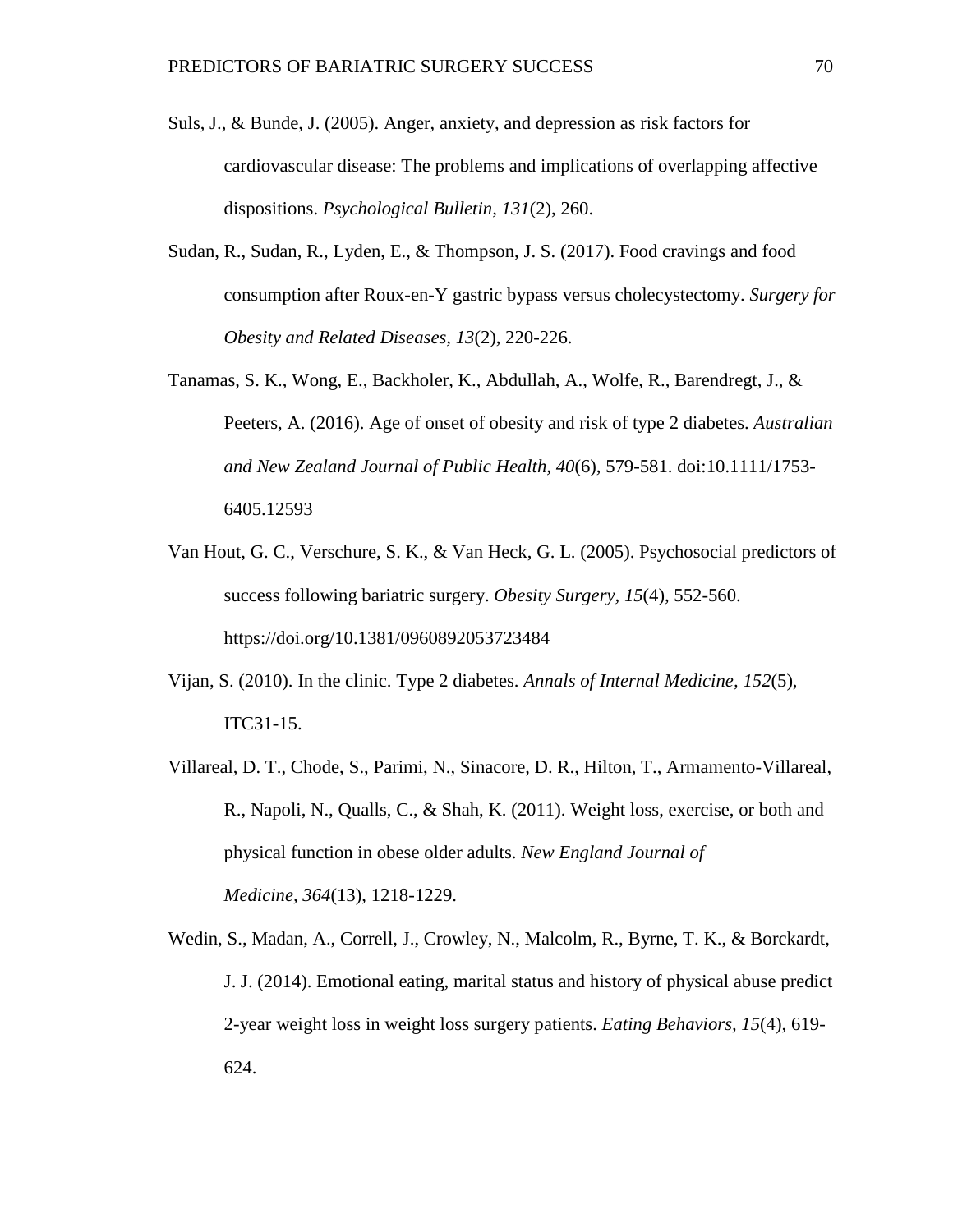- White, M. A., Kalarchian, M. A., Masheb, R. M., Marcus, M. D., & Grilo, C. M. (2010). Loss of control over eating predicts outcomes in bariatric surgery: A prospective 24-month follow-up study. *Journal of Clinical Psychiatry, 71*(2), 175.
- Wimmelmann, C. L., Dela, F., & Mortensen, E. L. (2014). Psychological predictors of weight loss after bariatric surgery: A review of the recent research. *Obesity Research and Clinical Practice, 8*(4), e299-e313.
- Wing, R. R., & Jeffery, R. W. (1999). Benefits of recruiting participants with friends and increasing social support for weight loss and maintenance. *Journal of Consulting and Clinical Psychology, 67*(1), 132-138.
- Wood, G. C., Benotti, P. N., Lee, C. J., Mirshahi, T., Still, C. D., Gerhard, G. S., & Lent, M. R. (2016). Evaluation of the association between preoperative clinical factors and long-term weight loss after Roux-en-Y gastric bypass. *JAMA Surgery, 151*(11), 1056-1062.
- Yanovski, S. Z., & Yanovski, J. A. (2014). Long-term drug treatment for obesity: A systematic and clinical review. *JAMA, 311*(1), 74-86.

Young, M. T., Phelan, M. J., & Nguyen, N. T. (2016). A decade analysis of trends and

outcomes of male vs female patients who underwent bariatric surgery. *Journal of the American College of Surgeons, 222*(3), 226-231. doi:10.1016/j.jamcollsurg.2015.11.033

Zdziarski, L. A., Wasser, J. G., & Vincent, H. K. (2015). Chronic pain management in the obese patient: A focused review of key challenges and potential exercise solutions. *Journal of Pain Research, 8,* 63-77.